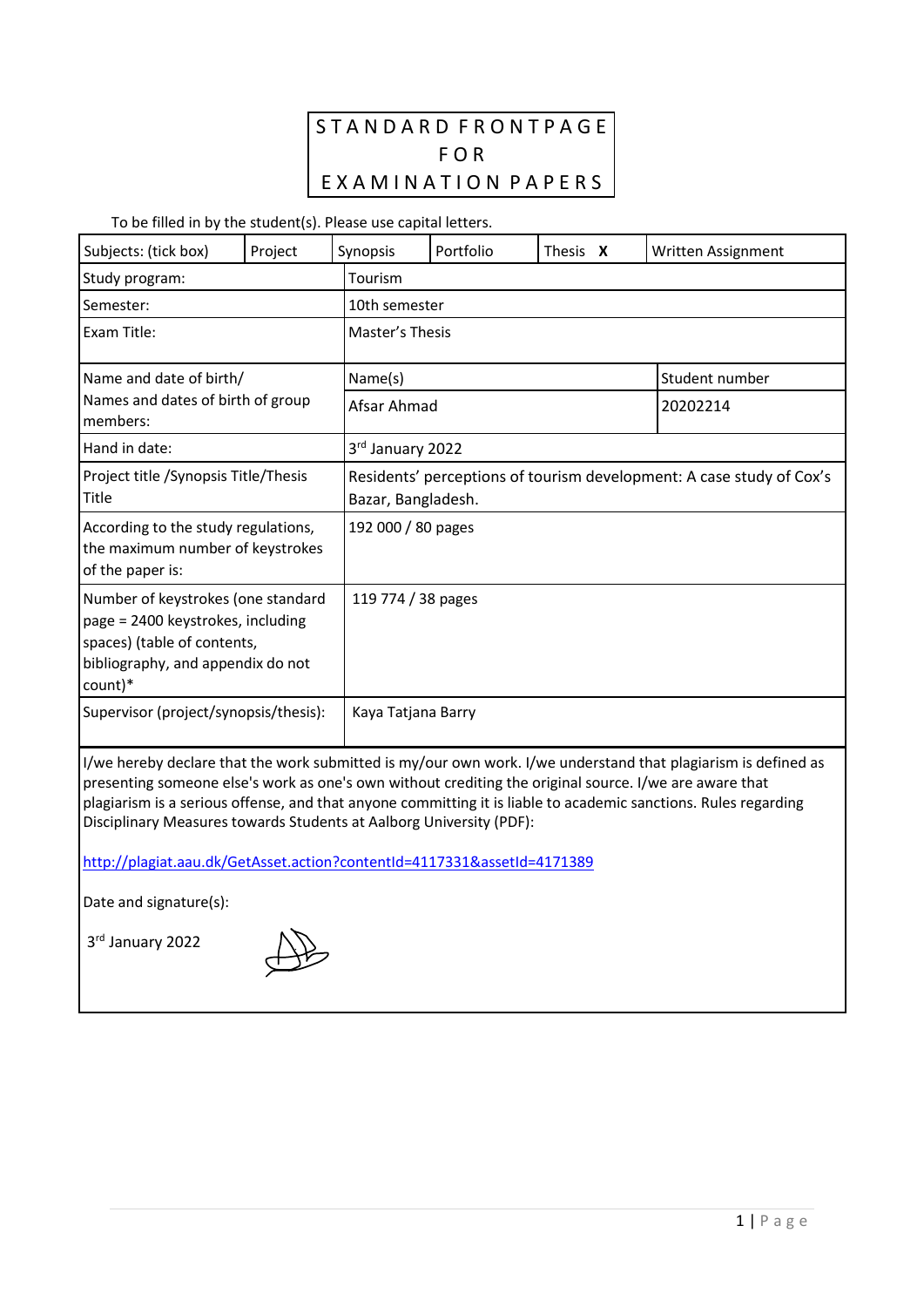### **Abstract**

This thesis paper conducted a case study analysis of a tourism destination of Bangladesh namely Cox's Bazar. The study focuses on one of the vital stakeholder groups which are local residents and their view on tourism development in the destination. To do so the study uses Social Exchange Theories (SET), Tourism Area Life Cycle, and Doxey's Irridex model for a better understanding of residents' perceived tourism impact and the rationale of their perceptions.

As there has been no research found focusing on residents' understanding of the tourism industry at Cox's Bazar, thus, the current study aims to understand this phenomenon and try bringing productive outcomes of the studied topics.

Overall, the study found positive views of the community members regarding the tourism activities and the respondents highlighted the economical outcomes, employment opportunities throughout the interviews. These findings are influenced by one important factor as the destination tourism centered and the majority of the population livelihood depends on tourism industry directly or indirectly. Nevertheless, to some extent, the negative impact of mass tourism was also mentioned by a minority of the study participant. By taking into account the community's opinions, the conclusions drawn can assist the tourism planners in shaping the city's tourism development.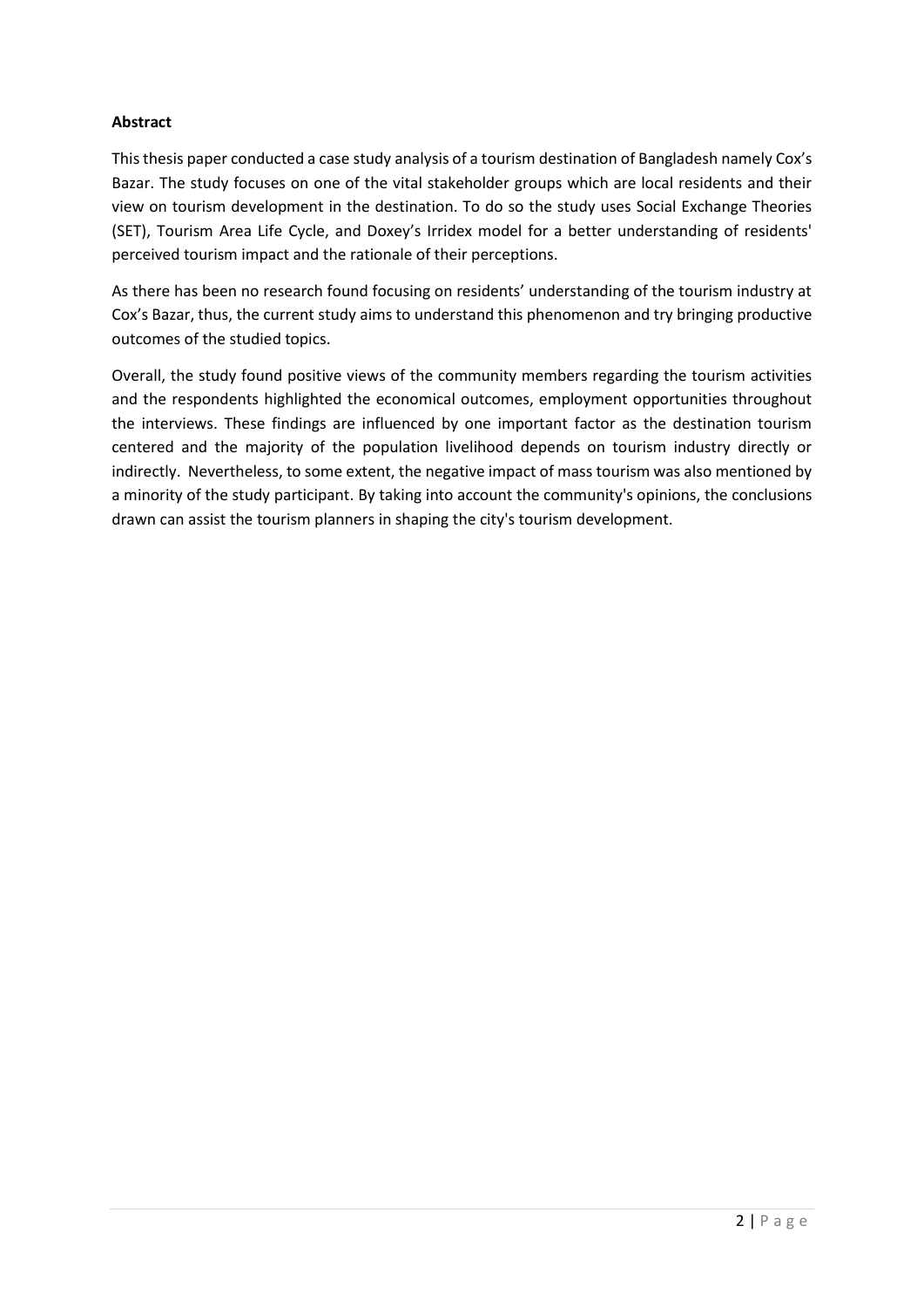| <b>Title</b>                                                             | Page           |  |
|--------------------------------------------------------------------------|----------------|--|
| 1 Introduction                                                           | 4              |  |
| 1.1 Case Description: Cox's Bazar                                        | 4              |  |
| 1.2 Tourists' attractions sites of Cox's Bazar                           | 5              |  |
| 1.3 Problem Formulation                                                  | 6              |  |
| 1.4 Tourism Development and its impact on residents                      | 6              |  |
| 1.5 Focus Site: Cox's Bazar, Bangladesh                                  | $\overline{7}$ |  |
| 1.6 Choice of destination for the case study                             | 8              |  |
| 1.7 Research Question                                                    | 8              |  |
| 2 Literature review and theoretical framework                            | 8              |  |
| 2.1 Tourism impacts and residents' perception                            | 9              |  |
| 2.2 Stakeholders' collaboration and local involvement                    | 9              |  |
| 2.3 Social Exchange Theory (SET)                                         | 10             |  |
| 2.4 Community Attachment                                                 | 11             |  |
| 2.5 Butler's Tourism Area Life Cycle (TALC)                              | 12             |  |
| 2.6 Doxey's Irridex Model                                                | 14             |  |
| 3 Methodology                                                            | 16             |  |
| 3.1 Epistemology                                                         | 16             |  |
| 3.2 Hermeneutics                                                         | 17             |  |
| 3.3 Relationship between theory and research                             | 17             |  |
| 3.4 Research design                                                      | 18             |  |
| 3.5 Case study                                                           | 18             |  |
| 3.6 Data collection                                                      | 19             |  |
| 3.7 Qualitative research                                                 | 19             |  |
| 3.8 Sampling                                                             | 20             |  |
| 3.9 Semi-structure interviews                                            | 21             |  |
| 3.10 Formulation of interview guidelines                                 | 21             |  |
| 3.11 Ethical considerations                                              | 22             |  |
| 3.12 Trustworthiness                                                     | 22             |  |
| 4 Data analysis                                                          | 22             |  |
| <b>5 Findings</b>                                                        | 23             |  |
| 5.1 Cox's Bazar in the eyes of its residents                             | 23             |  |
| 5.2 Perceived positive impacts and mixed opinions of tourism development | 26             |  |
| 5.3 Negative impacts of tourism development                              | 27             |  |
| 5.4 Locals involvement in tourism                                        | 30             |  |
| 5.5 Covid 19 and Cox's Bazar                                             | 31             |  |
| 5.6 Tourism development and locals' expectations                         | 33             |  |
| <b>6. Discussion</b>                                                     | 35             |  |
| <b>7 Conclusion</b>                                                      | 38             |  |
| <b>8 Limitations</b>                                                     | 39             |  |
| 9 References                                                             |                |  |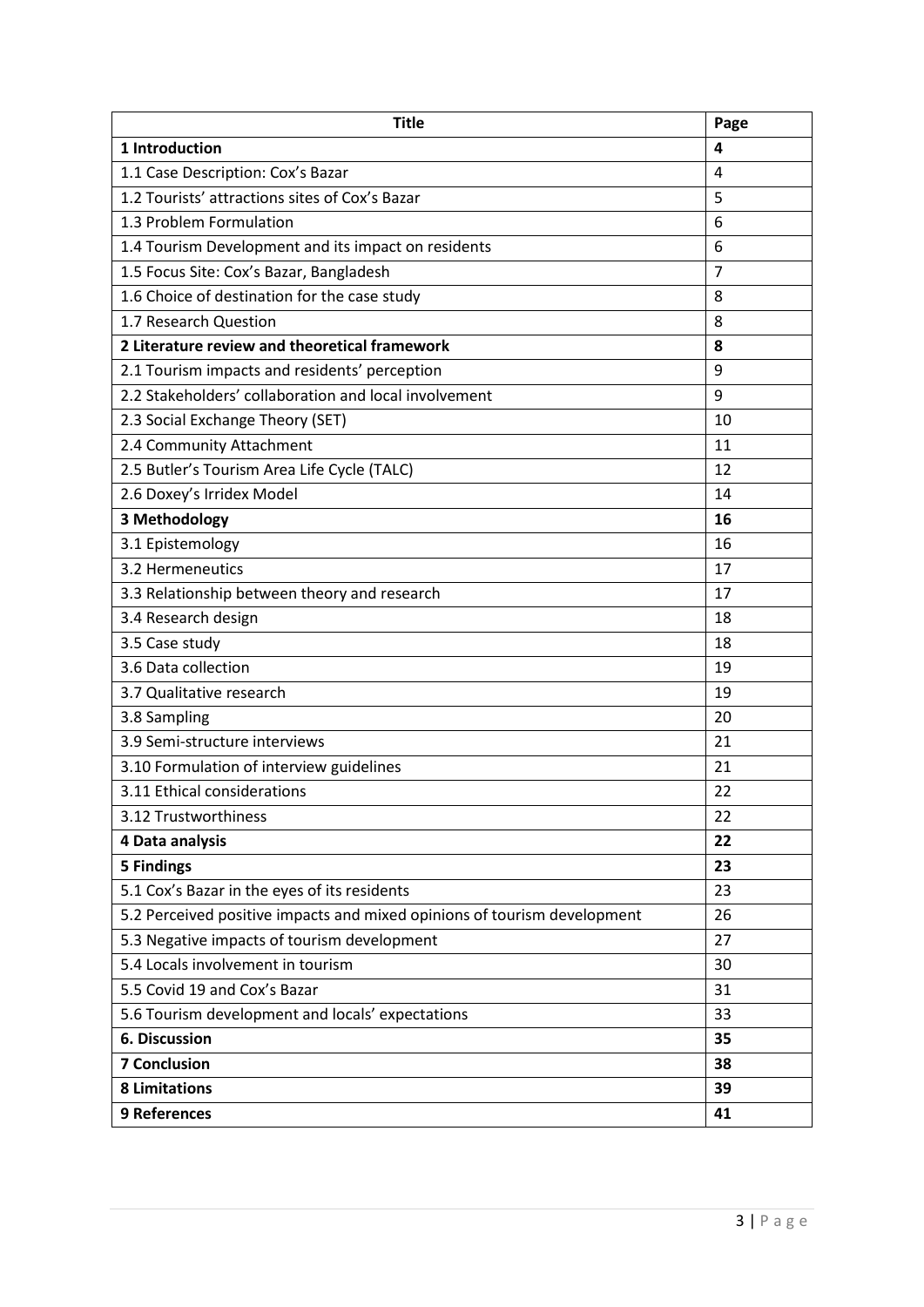#### **Chapter 1: Introduction**

Tourism has become one of the most significant economic growth industries over the last few decades (Hasani et al., 2016). The tourism industry is regarded as a factor in improving the host community's economy, quality of life, infrastructure, and transportation development (Alrwajfah et al., 2019; Biagi et al., 2020; Liang & Bao, 2015). Understanding the negative impact of tourism on the local community is an important issue for tourism development and it has been getting attention from various literature (Almeida-García et al., 2020; Alrwajfah et al., 2019; Bichler, 2021; Nejati et al., n.d.; Okulicz-Kozaryn & Adam, 2017). Although tourism development can improve various sectors of a destination, however, it can also cause changes in social aspects such as breaking of social ties (Szromek et al., 2019), change of lifestyle of a traditional community (Dai et al., 2017), as well as the commodification of culture (Mbaiwa, 2011). Many tourist destinations overlook the importance of sustainable tourism management during the development stage (Kušcˇer & Mihalicˇ, 2019), and fail to recognize the harmful effect of mass tourism on local communities, which includes effects on the physical environment (traffic, crowdedness, land acquisition) as well as social and cultural life (frustration, quality of life, living cost, crime) (Jafari, n.d.; Kušcˇer & Mihalicˇ, 2019). Rapid growth in visitors can jeopardize a destination's sustainability and create a negative impression among the host community; as a result, tourism development will not receive favorable support from various stakeholders in the future (Koens et al., 2018; Kušcˇer & Mihalicˇ, 2019).

Locals' dissatisfaction with tourism may discourage tourists from visiting, and it may also influence a destination's tourism success or failure (Suntikul & Dorji, 2016). Locals play an essential role in the development of a destination, and the study of residents' perspectives should be acknowledged in tourists management (Almeida-García et al., 2020; Nicolaides, 2015). Tourism organizations must assess local citizens' views on the destination's tourism activities, as this will benefit them in understanding key problems and implementing feasible strategies (Andriotis & Vaughan, 2003). Acknowledging locals' perception can assist destination planners to alleviate the negative impact of tourism along with maximizing the positive outcome of tourism as well as creating a sense of relationship at the community level (Cordero, n.d.; Nejati et al., n.d.). Thus, it is necessary to consider the perception of locals about the impact of tourism in a community (Ansar & Md. Khaled, 2021).

To identify the issue of tourism activities and the potential impact based on the perceptions of locals this study focuses on the case of Cox's Bazar. Cox's Bazar is famous for being the longest sand beach along with some natural tourists spots (Inani beach, Himchhari, St. Martin island) (Hassan, 2021; Sakib-Bin-Amin, 2021). Although various pieces of literature have investigated different aspects of Cox's Bazar, tourists responsible behavior and satisfaction (Sahabuddin et al., 2021), Cox's Bazar as a spiritual destination (Saxena et al., 2020), visitors perspectives of Cox's Bazar as a destination(Abul, 2016) the problem and prospect of sustainable tourism (Kalam & Hossen, 2018), marine tourism (Bhuiyan et al., n.d.), however, study on locals perceptions of tourism activities at the destination hasn't been thoroughly researched. Thus, the current study is structured to identify the view of residents at Cox's Bazar and the rationale for their different opinions regarding the tourism impacts.

#### **1.1 Case Description: Cox's Bazar**

Kôksho Bajar, also known as Kôks Bazar, is well-known for having one of Bangladesh's largest fishing ports as well as the district headquarters. Captain Hiram Cox, an official of the British East India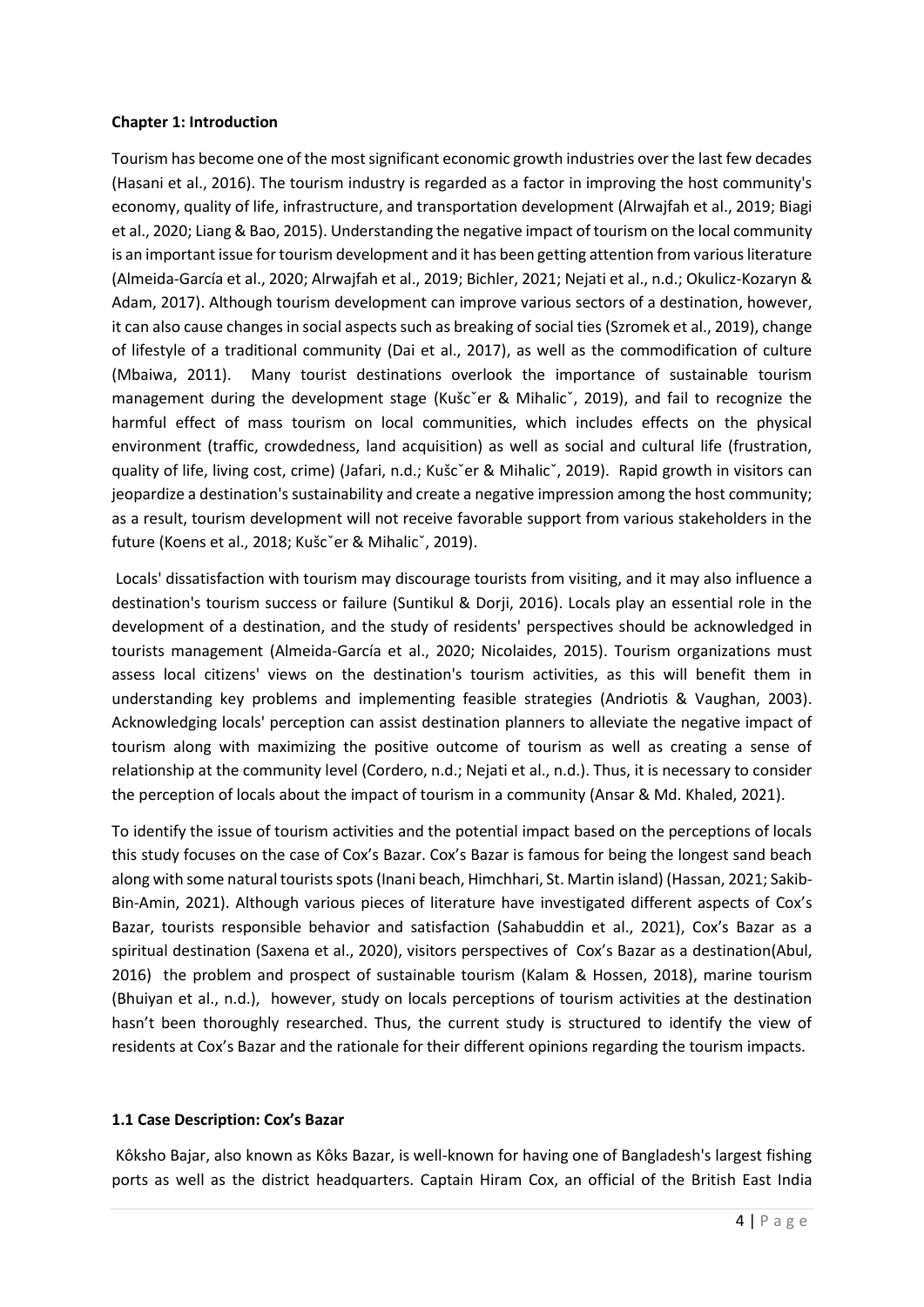Company, was the inspiration for the name Cox's Bazar. A market named after him was constructed to honor his contribution to refugee rehabilitation activities (Parveen & Rajon, 2008; Sakib-Bin-Amin, 2021). Cox's Bazar, Bangladesh's tourist capital, consists of miles of sandy beach, towering cliffs, surfing waves, rare conch shells, colorful temples, Buddhist Pagodas, tribes, and delicious seafood. Kolatoli, Suganda, Laboni, Inani, Himchori, Teknaf, Mohaskhali, Ramu, Saint, and Martin Island are a few of the points on the Sea Beach (Patwary et al., 2019). The shark-free beach is ideal for swimming, sunbathing, and bathing. Ramu, Moheshkhali, Sonadia, Teknaf, and St. Martin's Island, Cheradip (island) are among the attractions near Cox's Bazar. The experience of hospitality and cultural touch from the locals enriches the tourist destination (Patwary et al., 2019). Cox's Bazar is listed as a top destination in the bucket list of both international and domestic tourists. Seeing sunrise and sunset in a beautiful setting is a one-of-a-kind experience that visitors to Cox's Bazaar find fascinating (Parveen & Rajon, 2008). Cox's Bazar offers various range of tourism activities such as marine tourism (Bhuiyan et al., n.d.), adventure tourism, food tourism, nature-based tourism (Hassan, 2021). Outdoor activities such as jet skiing, surfing, and paragliding are also becoming famous activities in Cox's Bazar and could be potential attractions for getting more tourists to the destination (Sakib-Bin-Amin, 2021). Bangladesh still struggles to attract international tourists due to inadequate transportation, accommodation, and other tourism facilities (Patwary et al., 2019; Sofique & Parvenn, 2009). However, the government is constantly developing strategic projects to improve the service and facilities to facilitate better tourist activities (Ananya et al., 2020; Hassan, 2021; M. S.-U.- Rahman & Hassan, 2020). To improve the air transportation at Cox's Bazar, the government has decided to expand the current domestic airport to an international airport for alleviating mobility hassle for tourists (Bangladesh National Portal, n.d.).

### **1.2 Tourists' attractions sites of Cox's Bazar:**

Cox's Bazar is known as a tourists hub of Bangladesh because of its wide range of tourists spots and has been attracting all types of visitors to the destination (Hassan, 2021; Parveen & Rajon, 2008; Patwary et al., 2019; Sakib-Bin-Amin, 2021). Saint Martin is the only coral beach of Bangladesh located in Cox's Bazar district. The island is small in areawise with a length of 8km and wide of 1km(Clammer & Mahapatra, 2016) Surrounded by a long sandy sea beach, and lots of coconut trees have become popular among domestic tourists (Hassan, 2021). The island is also known as a "coconut island" (Sakib-Bin-Amin, 2021). Fishing is the main occupation of the residents of this island (Hassan, 2021), however, tourism has also become a source of income for some of the locals as the tourists travel the island almost all year round, and tourism facilities such as hotels, restaurants businesses are being built which is also responsible for biodiversity loss due to uncontrolled management (Clammer & Mahapatra, 2016; Kalam & Hossen, 2018). Maheshkhali Island known as the 'Vhati Anchol Dwip' of the Cox's Bazar district, the only hill island of Bangladesh, also famous for salt production (Sakib-Bin-Amin, 2021). Along with the coast tourists also get to enjoy mangrove trees, hills forest.

Cox's Bazar has about 63 private and 5 government-controlled accommodation providers (Bangladesh national portal, n.d.). However, overall, 500 lodging facilities are available for tourism purposes. Cox's Bazar remains a top destination in the bucket list of both international and domestic tourists. The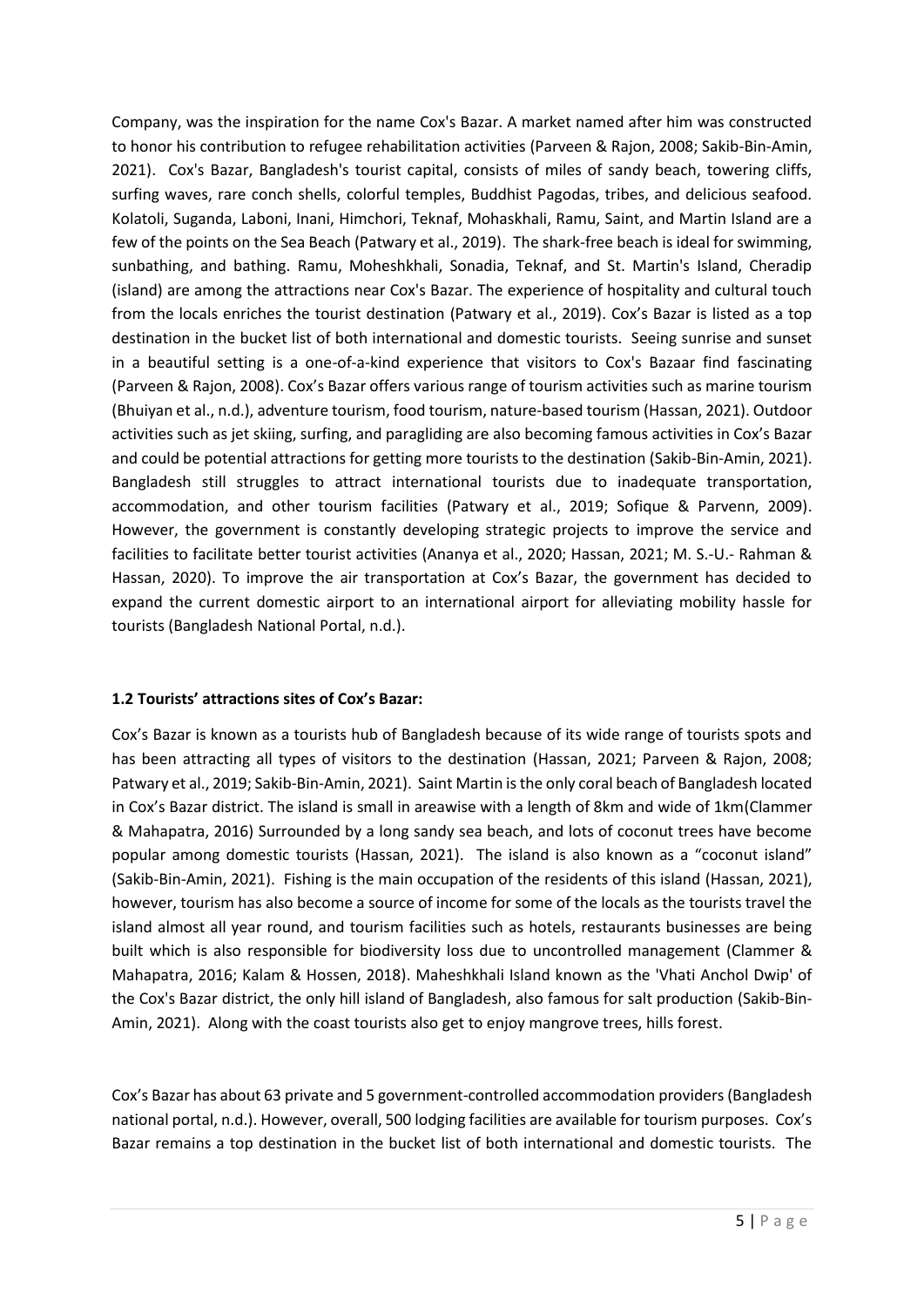influx oftourists numbers is enormous at Cox's Bazar approximately 15 million tourists visit Cox's Bazar every year, significantly 85,000 visitors per day during the high season (Hassan, 2021).

Tourism plays a vital role in economic improvement at Cox's Bazar (Parveen & Rajon, 2008), however, the negative impacts of tourism activities are also considered at the destination (Hassan, 2021; Kalam & Hossen, 2018; Patwary et al., 2019). To meet the needs of visitors and to build new hotels, motels, and resorts, a large amount of agricultural land is being picked from local farmers as a result some farmers are losing their source of permanent income (Hassan, 2021). Inadequate waste management and unplanned sewerage processes from the hotels endanger the local community (Kalam & Hossen, 2018) as well as marine life (Bhuiyan et al., n.d.). Furthermore, a lack of awareness among tourists about waste control issues such as plastic, food waste, and other waste products is keeping the beach area dirty (Hassan, 2021; Sahabuddin et al., 2021). Deforestation and a massive amount of hill cutting for tourism infrastructures have been immense at Cox's Bazar in recent times (Hassan, 2021).

### **1.3 Problem formulation**

The rationale for conducting this research on residents' perspectives came from my initial ideas about the attractiveness of Cox's Bazar to the visitors of Bangladesh domestic tourists. As the destination remain full of the influx of massive tourists throughout the years, it is important to understand the impact of tourism activities in the destination on the view of its residents. The tourism sector has an impact on the economy through numerous mediums such as export revenues and import expenditures, in addition to creating jobs and contributing to GDP. Tourism operations in Cox's Bazar have a substantial impact on the local community, including creating jobs, improving facilities, transportation, improving quality of life, and health care. Although tourism is promoted as a means of increasing economic prosperity and improving the host destination, it is also critical that the effects of tourism on the host community be not disregarded by responsible authorities.

The following section explains the main choices for conducting this study on residents' perception of tourism development in Cox's Bazar. First, it highlights the importance of locals' views on tourism and the positive impact of their feedback on tourism development, particularly in the case of a mass tourism destination in a developing country like Bangladesh. This chapter also provides a perspective for the destination choice and concludes with the introduction of the research question that this study relies on.

# **1.4 Tourism Development and its impact on residents**

Consideration of locals' views on tourism activities is essential for tourism representatives and differs depending on the life cycle of the destination (Gursoy et al., 2010). Even though tourism is accountable for the creation of employment opportunities and bringing economic prosperity to a destination, however, the negative impacts of tourism on the local community are also considerable (Biagi et al., 2020; Duarte Alonso & Nyanjom, 2017; Látková & Vogt, 2012). Although tourism development brings enormous economic, socio-cultural, environmental advancement for a community, however, residents are the ones who also suffer the adverse impact of mass tourism (Vareiro et al., 2013), such as increase In cost of living (Stylidis et al., 2014), traffic problem (Almeida-García et al., 2020). Analysis of residents' concerns and views regarding tourist activities and their consequences could also provide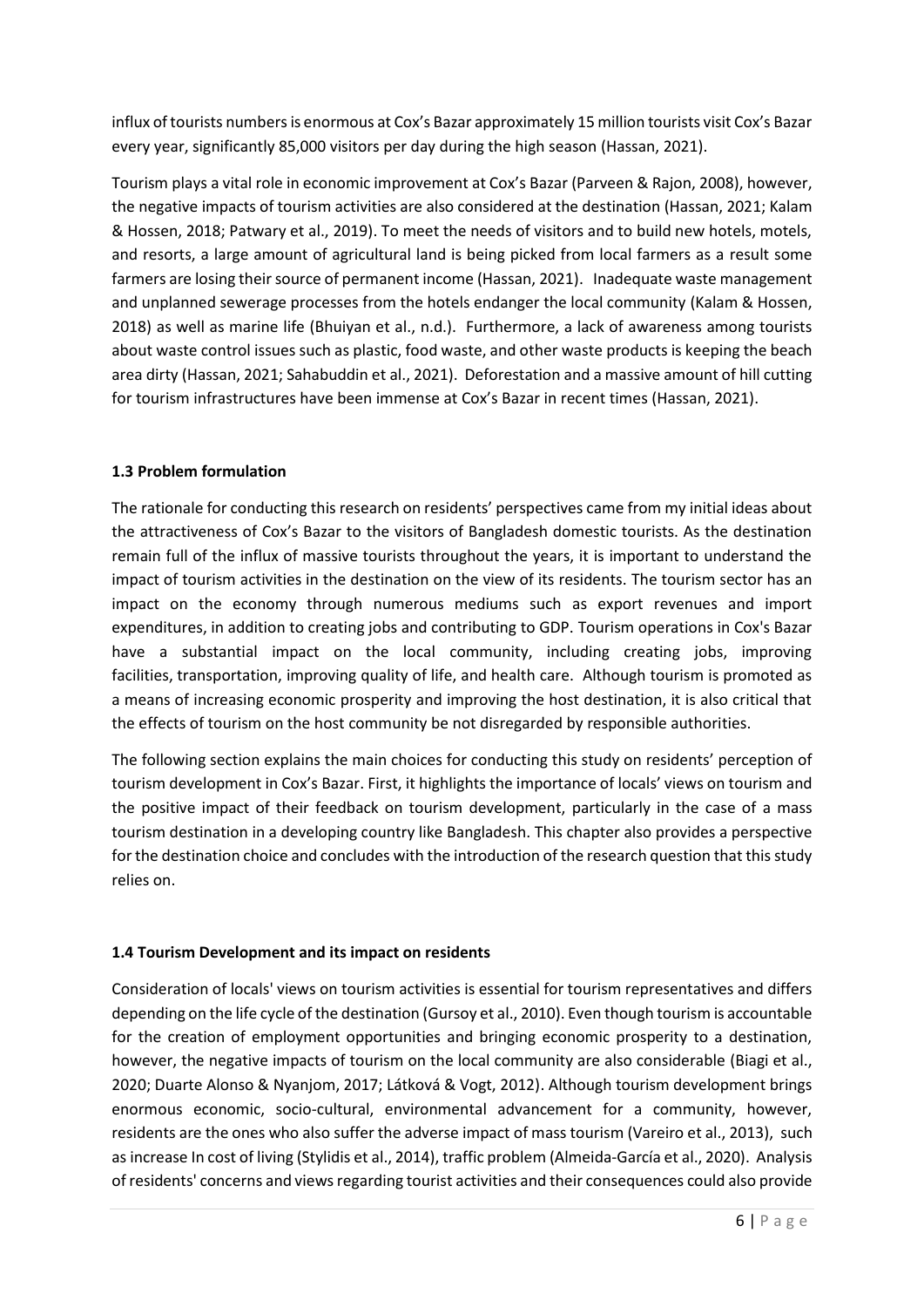useful information to governments and tourism developers (Vareiro et al., 2013). Unfortunately, acknowledgment of tourism's impacts on host communities is still avoided by tourism planners and responsible authorities (Bichler, 2021). However, unplanned and uncontrolled tourists numbers can result in over-tourism, a significant phenomenon that has been the center of attention in various tourism studies (Cheung & Li, 2019; Koens et al., 2018; Kušc<sup>x</sup>er & Mihalic<sup>x</sup>, 2019; Milano et al., 2019; Phi, 2020). An example of over-tourism occurs when massive amounts of tourists visit a famous destination at the same time of the year (Phi, 2020). This may lead to a disruption in tourism as some destinations have limited resources to cope with large influxes of tourists. An overcrowded tourism destination can have severe negative impacts on the local community such as excessive traffic, noise problem, congested public transportation, and places (Cheung & Li, 2019; Kušc<sup>o</sup>er & Mihalic<sup>o</sup>, 2019; Milano et al., 2019; Phi, 2020). Since the number of tourists in Cox's Bazar has been growing rapidly, tourism services and facilities, such as hotels and resorts, have been introduced, resulting in businesses filling up public spaces and hills (Sakib-Bin-Amin, 2021). Although positive impacts of tourism are enormous for a destination, however, it is also vital to understand the negative consequences of tourism in mass destinations as local communities might acknowledge the negative impact over the positive ones (González et al., 2019; Martínez-Garcia et al., 2017).

In its GSTC Destination Criteria v2 standards, the Global Sustainable Tourism Council (GSTC) identifies resident feedback and inclusion in the above tourism processes as one of the important criteria for destinations to become sustainable (GSTC,2019). The perspectives of local populations regarding tourism growth are significant to tourism's long-term sustainability as it helps destinations planners to produce strategic development plans which will alleviate the negative impacts on the community (Dai et al., 2017; Garau-Vadell et al., 2014; Gursoy et al., 2010; Okulicz-Kozaryn & Strzelecka, 2017). It is also ideal to identify the residents' view of tourism practices as a successful tourism destination also depends on the collaboration and support from the community (Nejati et al., n.d.).

### **1.5 Focus Site: Cox's Bazar, Bangladesh**

Cox's Bazar is one of the most visited destinations in Bangladesh for both international and domestic visitors. Cox's Bazar is undoubtedly one of the country's most popular tourist destinations, with the world's longest sandy sea coastline (120 km). Tourism is considered the main source of economic activity in Cox's Bazar, as it is the most often visited tourist attraction. The life of the local communities is, directly and indirectly, reliant on tourism. Tourism activities in this area support the local community as well as other participants such as tour companies, businessmen, hoteliers, and entrepreneurs (Bhuiyan et al., n.d.), however, the negative aspects of tourism are also considered at Cox's Bazar including damage of environmental resources (Kalam & Hossen, 2018). During the tourist season, November to March, around 2 million people visit Cox's Bazar. Bangladeshi domestic tourists account for the majority of visitors, who come from throughout the country (Kalam & Hossen, 2018). Due to having tourists almost all year round it is important to understand residents' and stakeholders' views on the impact of tourism activities in the host community (Bhuiyan et al., n.d.). Cox's Bazar is known as the tourism hub of Bangladesh and the destination offers vase range of tourism activities such as adventure tourism, eco-tourism, marine tourism, volunteer tourism, indigenous tourism (Hassan, 2021; Sakib-Bin-Amin, 2021). Hence, it is important to analyze how residents are affected and their opinions on overall tourism activities in their surrounding areas.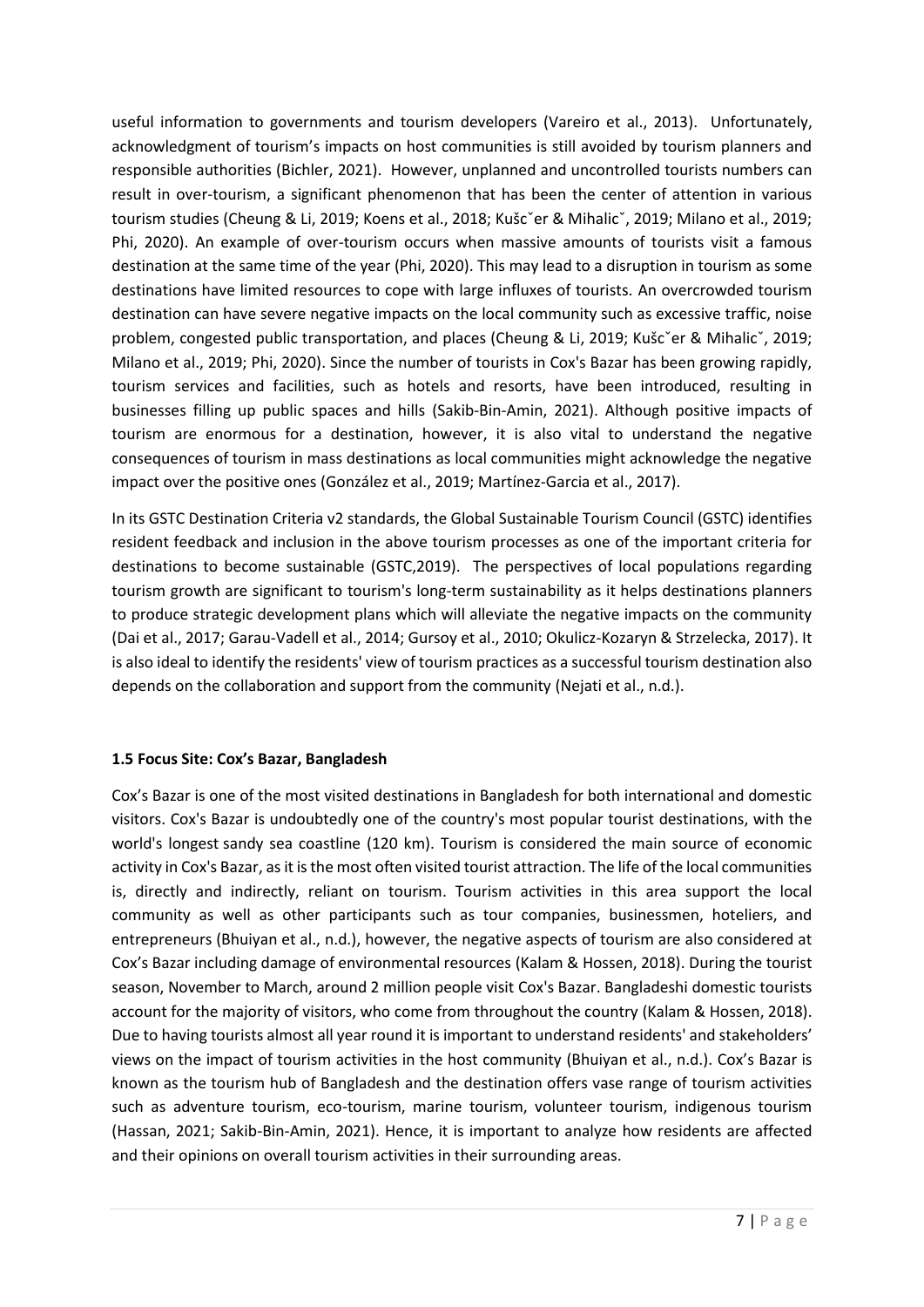### **1.6 Choice of destination for the case study**

As mentioned in previous chapters Cox's Bazar has been a subject of tourism research for various literature, however, no study has been conducted on understanding local residents' opinions on the tourism industry of the destination. This is surprising for me as residents are the key resource as well as important actors of tourism destinations and tourism literature considered residents' participation necessary for sustainable tourism development. As I have a connection to some residents as well as businesspersons thus, I found the motivation to carry out this study on locals' views of tourism in Cox's Bazar, Bangladesh.

As a student of the Master in Tourism, I understand the significance of sustainable tourism practices. As a result, I believe there is a growing concern to understand residents' perceptions of tourism in the community and this specifically selected destination.

#### **1.7 Research Question**

The current study will focus on the following overreaching question based on previous empirical studies in residents' perceptions of tourism and its impact on the community (Bichler, 2021; Eyisi et al., 2021; Vareiro et al., 2013). The research question is phrased as follows:

*What are residents' perceptions of tourism activities in Cox's Bazar, and what factors contribute to those perceptions?*

To begin, to address the multiple sub-question that this overreaching question sets up, the project will consider: how do residents feel about tourism? What are the consequences of tourism practices in the destination? How have local residents been largely left out of the planning and future ambitions of the tourism sector in Cox's Bazar? And further, what are their thoughts on potential suggestions for developing sustainable tourism practices in the destination?

These inter-related questions will be posed through interviews with local residents, to investigate their feelings and attitudes, changing perceptions to the explanation of tourism.

#### **Chapter 2: Literature review and theoretical framework**

This study aims to investigate residents' perceptions of how tourism impacts Cox's Bazar and the rationale for these opinions. Therefore, this literature review will survey the existing body of literature on residents' perceptions of tourism and its effects, to gain a better understanding of previous theoretical considerations within the same topic of concern, as well as to assess possible gaps and limitations.

The current chapter will discuss the study of the above-mentioned topic in various academic literature and the use of different theoretical approaches. The chapter also includes the importance of locals' perception and involvement of tourism development of a destination. Furthermore, this chapter also touched upon the use of social exchange theory (SET) and the importance of stakeholders' collaboration. Finally, Butler's tourism area life cycle (TALC) and Doxey's irritation index model are also analyzed for a deeper understanding of residents' attitudes and perceptions of a tourism destination.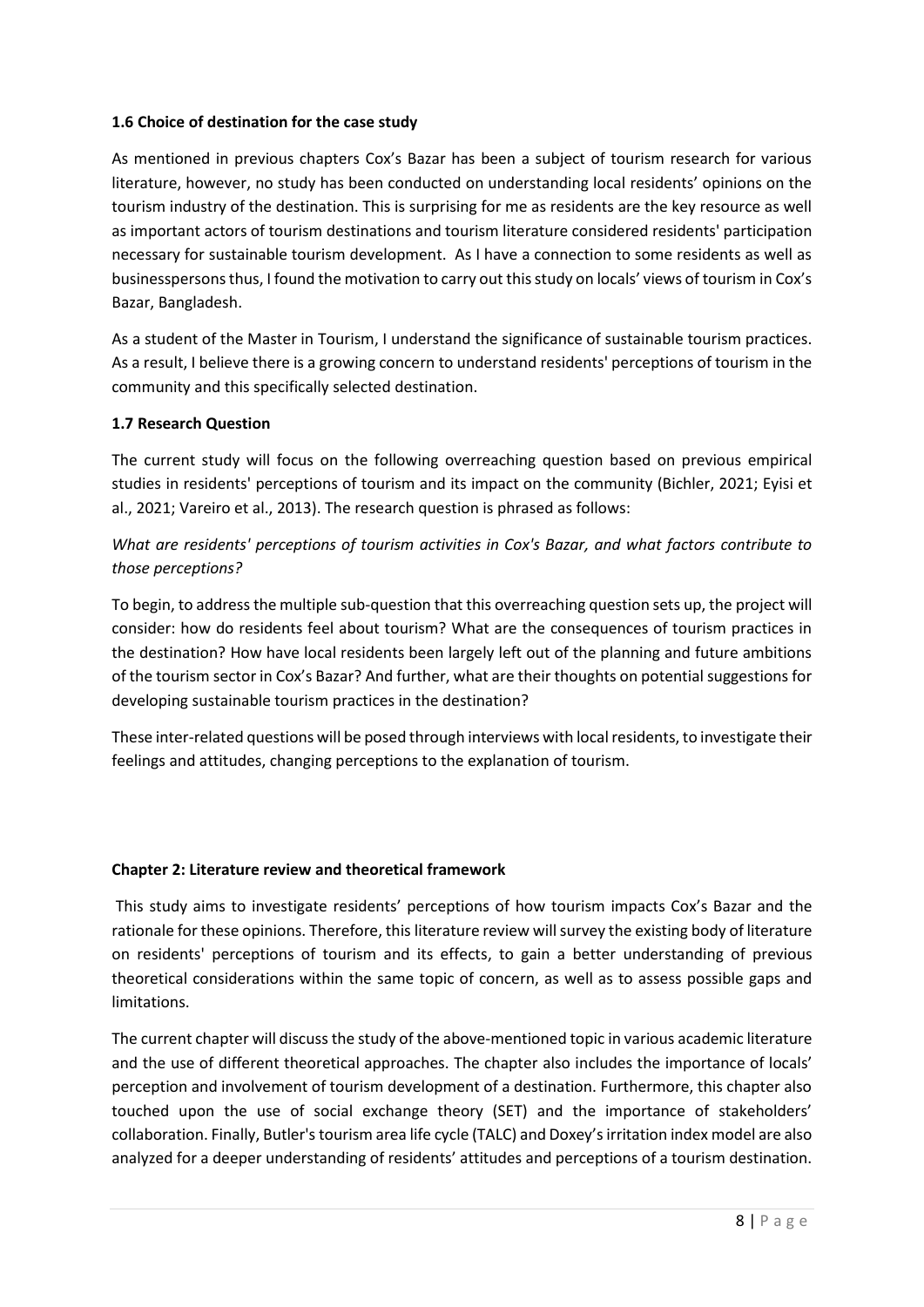### **2.1. Tourism impacts and residents' perception**

 Numerous studies have examined host communities' perceptions of tourism development as well as impacts of the tourism industry (Bichler, 2021; Cordero, 2008; Eyisi et al., 2021; Garau-Vadell et al., 2014; González et al., 2019; Gursoy et al., 2010, 2019; Nejati et al., n.d.; Stylidis et al., 2014). Several reasons have led researchers to study the perceptions of residents, such as investigating how tourism impacts the quality of life of the host community or assisting tourism policymakers and developers as well as helping to identify how welcoming the host community is (Eyisi et al., 2021; Nejati et al., n.d.; Sdrali et al., 2015; Tovar & Lockwood, 2008). Studies have shown that residents' perceptions of tourism are dependent on the amount of economic benefit that the destination receives; however, perceived negative impacts of tourism can also cause unhappiness among the locals, and thus, the destination may lose its appeal (Abdollahzadeh & Sharifzadeh, 2014; Almeida-García et al., 2020; Biagi et al., 2020; Garau-Vadell et al., 2014). Authorities must acknowledge that communities are not homogeneous and residents may not always view tourism development as a positive change, perhaps it's necessary to identify the underlying factors that could hamper the development of tourism. (Dizdarević et al., 2019; Ritchie & Inkari, 2006). Researchers recognize that residents' perception of tourism impacts is a multifaceted concept derived from various variables such as economic outcome(Garau-Vadell et al., 2014), personal and community benefits (Schofield, 2011), quality of life (Biagi et al., 2020; Woo et al., 2018), residents' place image (Stylidis et al., 2014), social carrying capacity (Muler Gonzalez et al., 2018).

According to Gursoy et al., (2010), the perceptions of the locals about tourism development are mixed as they see it from both favorable and unfavorable perspectives. Previous literature on residents perspectives on tourism impacts identifies various issues, including overcrowding in public areas, traffic, increase in goods and property value, environmental loss as the adverse effect of tourism whereas development in public services, increase in outdoor activities, economic prosperity as the contributing attributes of tourism (Biagi et al., 2020; Schofield, 2011; Tovar & Lockwood, 2008). Tourism development is a continuous process that consists of both positive and negative outcomes for a community (Zhang et al., 2006a). However, unplanned and inadequate development strategies could weaken the support of residents for tourism growth (Stylidis et al., 2014). Therefore, it is important to gather direct information and opinions of residents before any developing plan is set (González et al., 2019). However, it is also crucial for locals to have a medium or platform for conveying their thoughts (Bichler, 2021; Duarte Alonso & Nyanjom, 2017), and consideration of communities perception is achievable in the form of a productive collaboration process (Aas et al., 2005; Bornhorst et al., 2010; Shafieisabet & Haratifard, 2020).

#### **2.2. Stakeholders' collaboration and local involvement**

Látková & Vogt (2012) explain that locals who benefit from tourism services and are aware of its favorable impact are more likely to acknowledge its advantages than those who are not familiar with it, who note the adverse effects. Community members with connections with tourism businesses as well as dependency on the tourism industry tend to support tourism development at a personal level (Látková & Vogt, 2012). The authors further described that tourism development helps a community in various positive ways such as infrastructure development, quality of life as well as creating a strong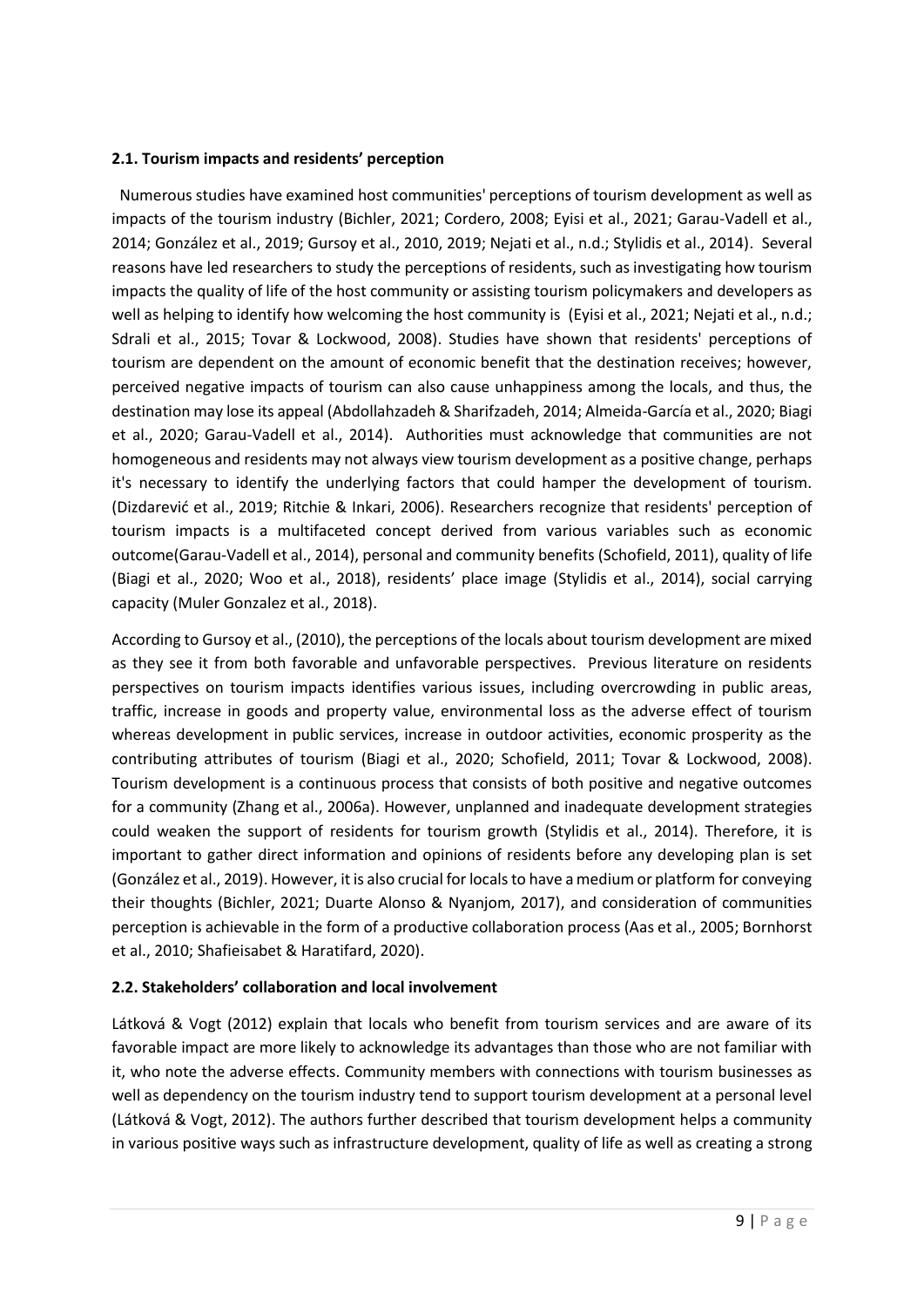sense of community and thus tourism perceived positive impacts are more likely supported by some of the locals in a destination (Látková & Vogt, 2012).

The findings of research conducted by (Bichler, 2021) identified the gap in management view on the inclusion of residents and stakeholders, recommending tourism planners and authorities seek a proper medium to enable more tourism actors. As opinions and perceptions of development differ among individuals, the development process might not be the same for all populations, but giving priority to the locals can alleviate the tourism process and prove to be beneficial in tourism planning as well (Gursoy et al., 2010; Jamal & Getz, 1995). The involvement of residents and addressing concerns community could facilitate understanding the impacts of tourism and can help ensure tourism sustainability (Sdrali et al., 2015; Zhang et al., 2006b). Participation in tourism development is voluntary, usually administered by responsible tourism organizations, and community-based approaches are regarded as crucial forms of participation (Pascoli, 2021). However, it leads us to the study of tourism governance and collaboration (Baggio et al., 2010; Bichler, 2021). Governance is about the way numerous stakeholders interact with one another and how their relationships are maintained (Baggio et al., 2010). It is considered to be a conceptualized system that enables interaction between government agencies and the general public, thereby fostering policy implementation for the overall community and addressing its various issues (de Bruyn & Fernández Alonso, 2012). The collaborative governance process allows multiple stakeholders to share their perspectives on a destination's policymaking process based upon mutually acknowledged objectives (Barandiarán et al., 2019). In tourism, collaboration is considered as a key factor for the development of a destination (Barandiarán et al., 2019), by incorporation various actors and shareholders to facilitate better decision-making for the tourism governance (Jamal & Getz, 1995). Findings from research conducted by (Bichler, 2021), described the gap from the management point of view on the inclusion of residents and stakeholders, also suggest tourism planners and authorities find a proper medium for enabling more tourism actors. It also suggests that destinations remain competitive and developed centered in policymaking, therefore ignoring community participation, as well as limiting local stakeholders' involvement (Bichler, 2021). ). Nevertheless, the authorities must assure stakeholders of showing consideration for the public interest (Hall, 1999). Collaborative governance requires regular meetings and dialogue between agencies as well as direct participation of stakeholders in policymaking (Ansell & Gash, 2007). According to Hall (1999), an effective form of collaboration requires an open platform and communication between community members as well tourism authorities, and a public collaboration approach is more suitable as it provides a sense of positivity among various stakeholders for reperesinting and discussing various issues of destinations.

### **2.3. Social Exchange Theory**

Social exchange theory (SET) has been used in various social research for studying residents' perceptions and attitudes towards tourism development as it allows to study various perspectives based on experiment and psychological understandings (Garau-Vadell et al., 2014; Nunkoo & Gursoy, 2012; Stylidis et al., 2014; Zerva et al., 2019). The applicability of SET was first introduced by Ap in 1992 (Nunkoo et al., 2013; Stylidis, 2018), suggesting that residents support development as long as the costs don't exceed the benefits (Látková & Vogt, 2012). SET considers three important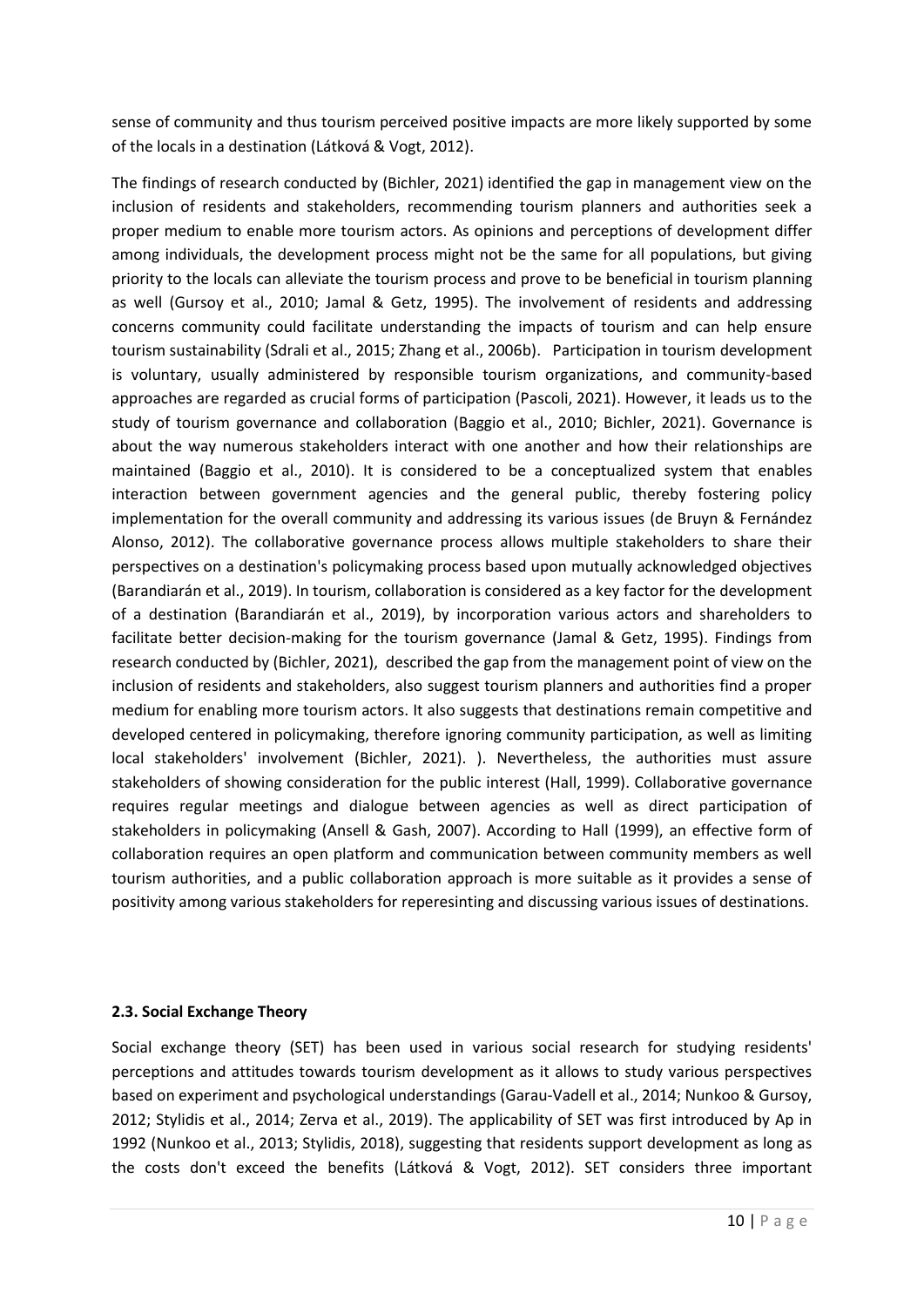components: economic, environmental, and socio-cultural, which each play an important part in understanding residents' opinions regarding tourism development (Andriotis & Vaughan, 2003). As a foundation to promote sustainable tourism, Ap (1992) stresses a need for exchanges and participation from community stakeholders. An interactive process between community and tourism developers could facilitate the process of addressing the effect of tourism, which also represents the SET theory and maintains the balance of cost-benefit impacts (Eyisi et al., 2021). Ap, (1992) argues for focusing on tourism development that is equal to both costs and benefits that serve the needs of locals as well as relevant tourism participants. A community consisting of different groups of individuals and perceptions about tourism impact varies depending on personnel's interests and needs (Ritchie & Inkari, 2006; Schofield, 2011). Communities are not homogenous, therefore, some residents show a supportive attitude to tourism development if they enjoy the beneficial outcome of tourism and vice versa (Garau-Vadell et al., 2014). Tourism brings developments in various aspects of society (e.g. infrastructure, communication, transportation, entertainment, and recreational activities) which may not be available in the community without the progress of tourism (Ritchie & Inkari, 2006), which are accessible for both locals and visitors (Tovar & Lockwood, 2008).

Although tourism literature highlights potential economic benefits to influence residents' positive perceptions (Alrwajfah et al., 2019; Liang & Bao, 2015), residents also perceive views on tourism impacts influenced by their cultural and environmental experiences (Andriotis & Vaughan, 2003). Residents' attitudes and opinions of tourism impact also can be dependent on the geographical position of the destination, community lifestyle, economical positioning. In a mass-developed tourism destination, local residents may feel annoyed for tourism development (Martínez-Garcia et al., 2017), whereas the scenario could be opposite in a less developed destination where tourism is considered as a potential earning source of the community (Eyisi et al., 2021). Thus, SET helps to evaluate the complexity of understanding the residents' perception based on exchanges of various resources (Stylidis, 2018). In other words, *"Social exchange theory is originally a relationship maintenance theory that looks at how people arrive at their decisions in relationships"* (Zhang et al., 2006b, p.185). However, SET considers residents' perception as a linear process and it lacks the understanding of the community's perception over the change of the destination's development (Nunkoo & So, 2016). Hence, it is also necessary to identify residents' perceptions over the changing phases of destination and how tourism is perceived in the various timeframe, and TALC, as well as Doxey's irritation model, has been the most used framework in tourism studies in the understanding of community's attitude (Látková & Vogt, 2012; Szromek et al., 2019; Zerva et al., 2019), which will be discussed in the following chapters of the literature review.

### **2.4. Community Attachment**

Community attachment is another important factor that influences residents perception of tourism (Látková & Vogt, 2012), also it is a contributor factor that determines locals support as well as involvement in tourism development and how they react to socio-cultural and environmental changes (Eyisi et al., 2021; Zhang et al., 2006b). In tourism research, community attachment has been exampled in various literature, as it is a sense of connection for residents to feel affection and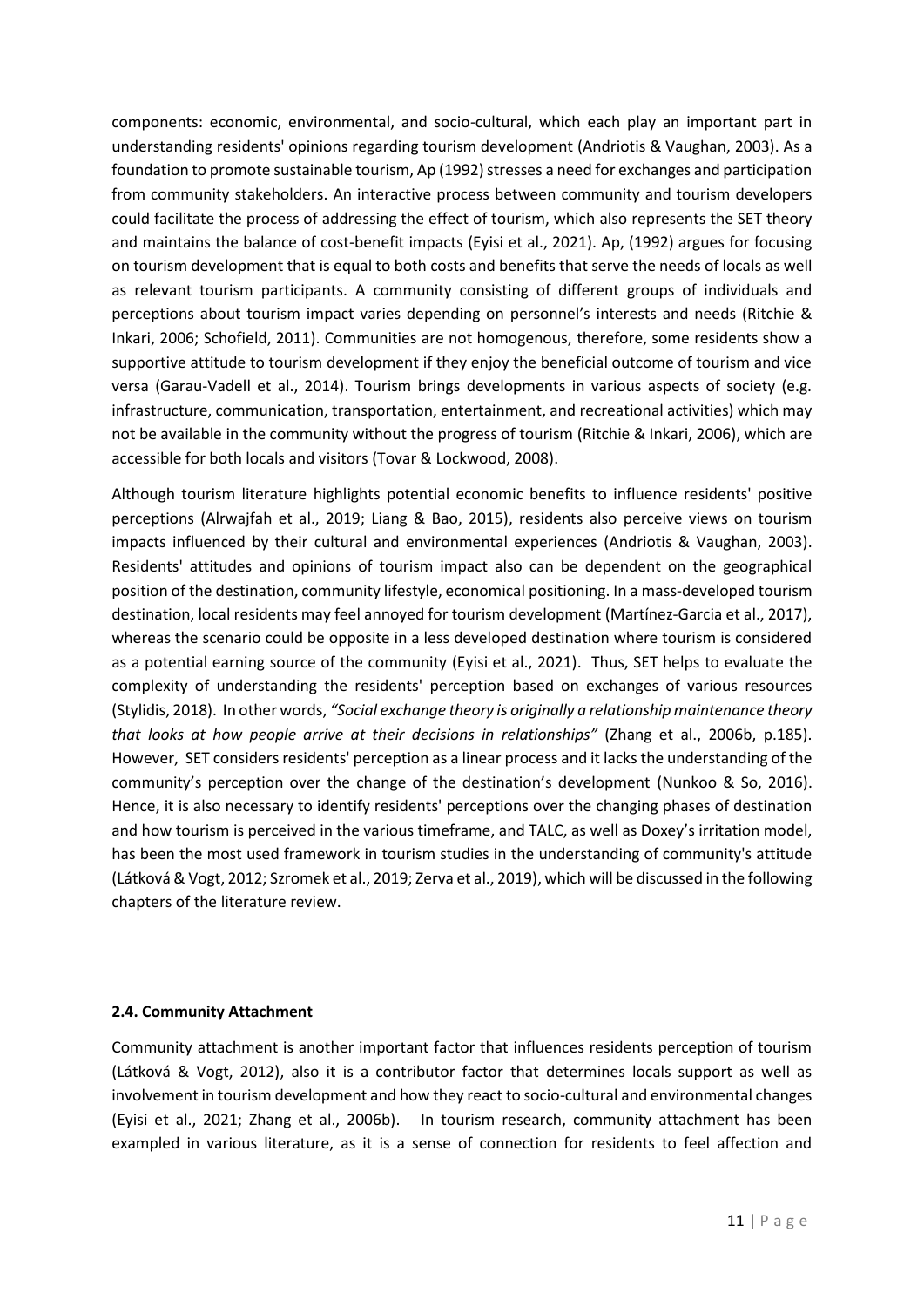rootedness towards a community (Eslami et al., 2019; Guo et al., 2018; Gursoy et al., 2010; Park et al., 2017).

The study by Gursoy et al. (2010) suggests that residents' support of tourism is dependent on their understanding of the needs of the community and willingness to participate in the exchange benefits is significant. Tourism and community attachment have an inverse relationship when it comes to perceived positive economic and environmental impacts, and also the reverse relationship when it comes to perceived negative economic impacts (Alrwajfah et al., 2019). However, mixed results are noticeable in studies where economic benefits from tourism have influenced community lifestyle (Jeon et al., 2016), this statement was opposed by (Yu et al., 2011) who believe that it has no particular impact on residents' quality of life. Also, community attachment depends on individuals' interest and perception, hence, tourism development can be observed as positive and negative impacts depending on the community (Eslami et al., 2019; Gursoy et al., 2010). Community attachment builds resiliency among residents and inspires participation, protest, and improvement of society (Guo et al., 2018).

## **2.5. Butler's Tourism Area Life Cycle (TALC)**

Tourism area lifecycle (TALC) provides economical and territorial analysis of a destination and uses tourists' numbers and infrastructure. The tourism area lifecycle (TALC) provides an economical and territorial analysis of a destination (Garay & Cànoves, 2011), based on tourism numbers and infrastructure development (Uysal et al., 2012). The Butler TALC model has been an excellent framework for tourism studies over time, and some literature considers this model in determining tourism progress as well as in support of destinations (Andriotis & Vaughan, 2003; Eyisi et al., 2021; Garay & Cànoves, 2011; Látková & Vogt, 2012; Nunkoo et al., 2013; Zhang et al., 2006b). The model reviews changing phase of a destination over the life span and how the destination development occurs over the changes in tourists number, and the consequent expansion of infrastructure, accommodation, and transportation (Garay & Cànoves, 2011).

To analyze the position of a tourist destination Butler divided the TALC model into six steps: exploration, involvement, development, consolidation, stagnation, and decline or rejuvenation (Butler, 1980).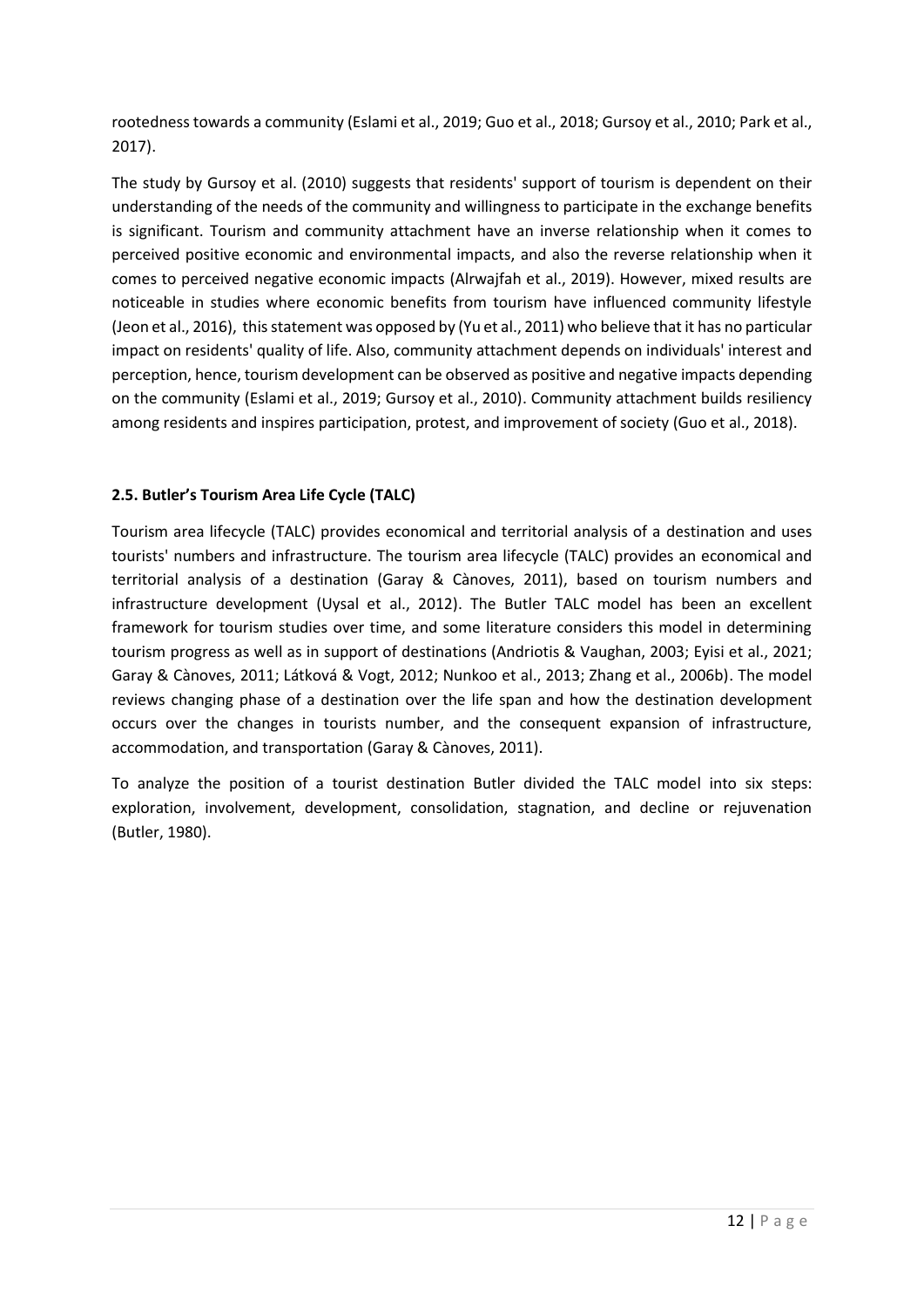

Source: Richard W. BUTLER, (1980). "The concept of a Tourism Area Life Cycle of Evolution" Canadian Geographer. No 24, p.5-12

| <b>Stages</b> | Destination's Profile                                                    |
|---------------|--------------------------------------------------------------------------|
| Exploration   | Known as an initial stage of the life cycle. Very few tourists are aware |
|               | of the destination, less interaction between locals and tourists, no     |
|               | adverse reaction towards tourists from residents as the community        |
|               | does not feel affected by tourism activities.                            |
| Involvement   | Tourism is being considered as a medium for economic stability, thus     |
|               | it attracts residents to involve in the industry, tourists' numbers      |
|               | increase but at a control level. The destinations start to develop the   |
|               | tourism facilities and it requires more space and lands which creates    |
|               | mix reaction among the locals.                                           |
|               |                                                                          |
| Development   | At this stage, the visitors' numbers increase rapidly due to mass        |
|               | promotion and marketing destination is overwhelmed with tourists         |
|               | and to some extent, the number goes up more than the actual              |
|               | inhabitants of the destination. The destination reaches its maximum      |
|               | capacity of visitor numbers. Local traditional markets and businesses    |
|               | are required to adapt with the satisfaction of tourists; therefore, the  |
|               | destination experienced the arrival of various foreign businesses and    |
|               | human power, and it can result by creating a negative image to the       |
|               | host community.                                                          |
|               |                                                                          |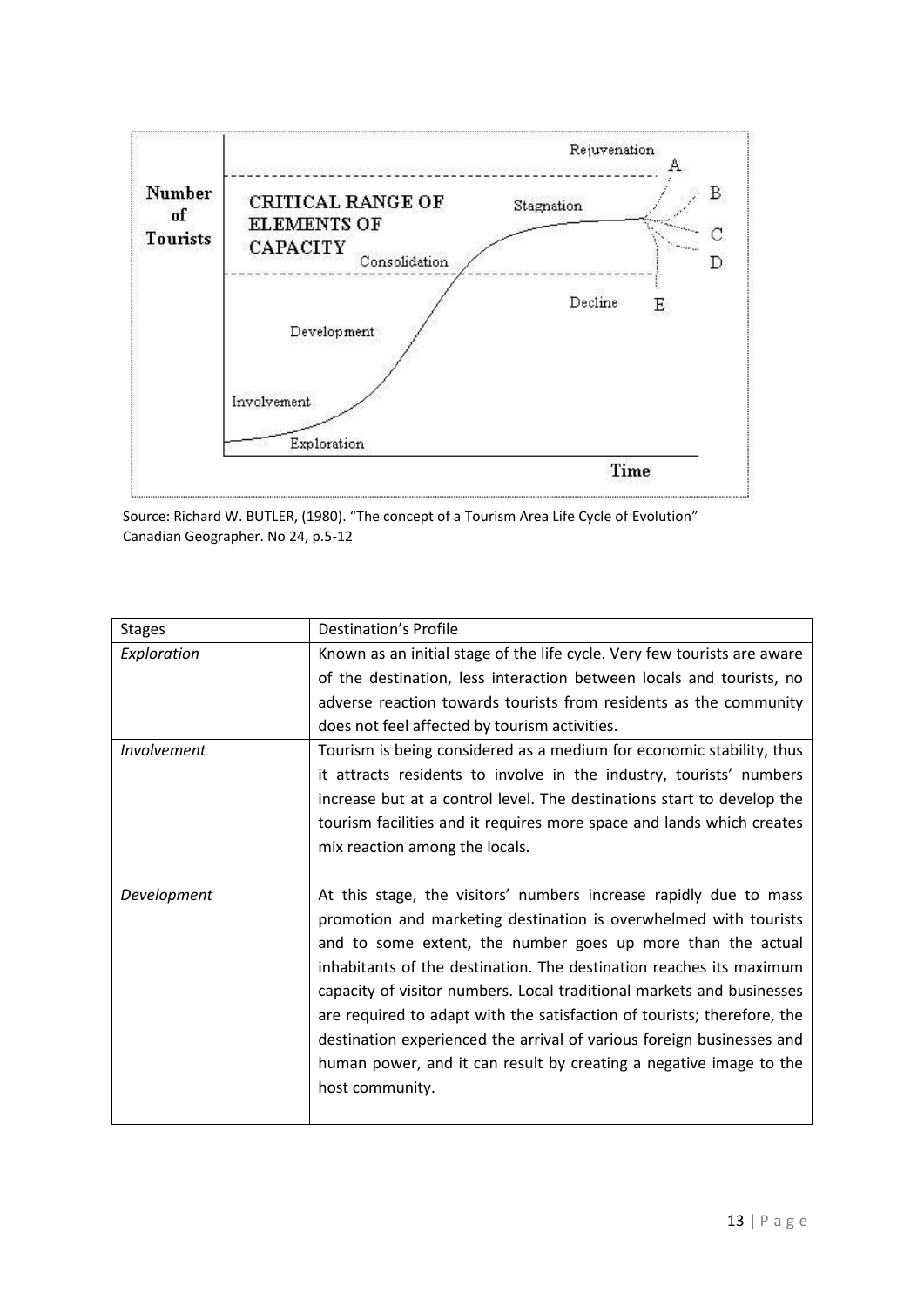| Consolidation     | The contribution of tourism activities is immense for the host<br>economy. However, the negative impacts are also noticeable as the<br>destination gets overpopulated thus it affects the local life. |
|-------------------|-------------------------------------------------------------------------------------------------------------------------------------------------------------------------------------------------------|
| <b>Stagnation</b> | A slight decline is noticeable for the tourism industry at this stage.<br>Besides, the destination could not bring new attractions or facilities for<br>the tourists.                                 |
| <b>Decline</b>    | A downward is noticeable for the tourist market. Due to the<br>competitiveness of the market, the destination will lose its<br>attractiveness to travelers.                                           |
| Rejuvenation      | Seen as an opportunity for the destination to shift towards a new<br>market.                                                                                                                          |

Source: The author's own understanding is based on (Butler, 1980; Szromek et al., 2019)

TALC model is prominent since its credibility in analyzing certain extrinsic variables (e.g. type of tourist, seasonality, stage of host destination's growth) that work as influencers in community's attitude as well as a destination's development phase (Andriotis & Vaughan, 2003). The model indicates that a rapid increase in visitors numbers could create irritation and infuriate the host community if tourism activities result in high-volume mass tourism (Zhang et al., 2006b). Residents are supportive of tourism at the early stages in a destination according to the TALC model; however, their attitude changes as tourism advances as they consider the long-term impact of tourism (Wortman et al., 2016).

# **2.6. Doxey's Irridex Model**

To understand the negative impacts of tourism in the socio-cultural aspects of a destination, Doxey's irritation model is a useful framework in studying the changing attitudes of residents towards tourism (Cheung & Li, 2019; Zerva et al., 2019). Doxey's irritation model is considered a useful framework for assessing the relationship between the development of tourism and residents' happiness (Alvarez-Sousa, 2018; Doxey, 1975; Okulicz-Kozaryn & Adam, 2017).

The commonality between Between TALC and Doxy's Irritation index model is both frameworks stated that the negative impact of mass tourism leads to discomfort among the residents thus tourism loses its appeal in the host community (Zhang et al., 2006b). Doxey's irritation index model highlights the disadvantages of tourism and how it creates frustration among residents (Cheung & Li, 2019). The irritation behind residents towards tourism resulted from the excessive amount of tourists' arrival and the mismanagement from the responsible authority (Szromek et al., 2019). As an example of how this thesis is using Doxy's Irritation index in the context of local residents' attitudes to tourism, the following table outlines the various 'stages of irritation' applied from the model: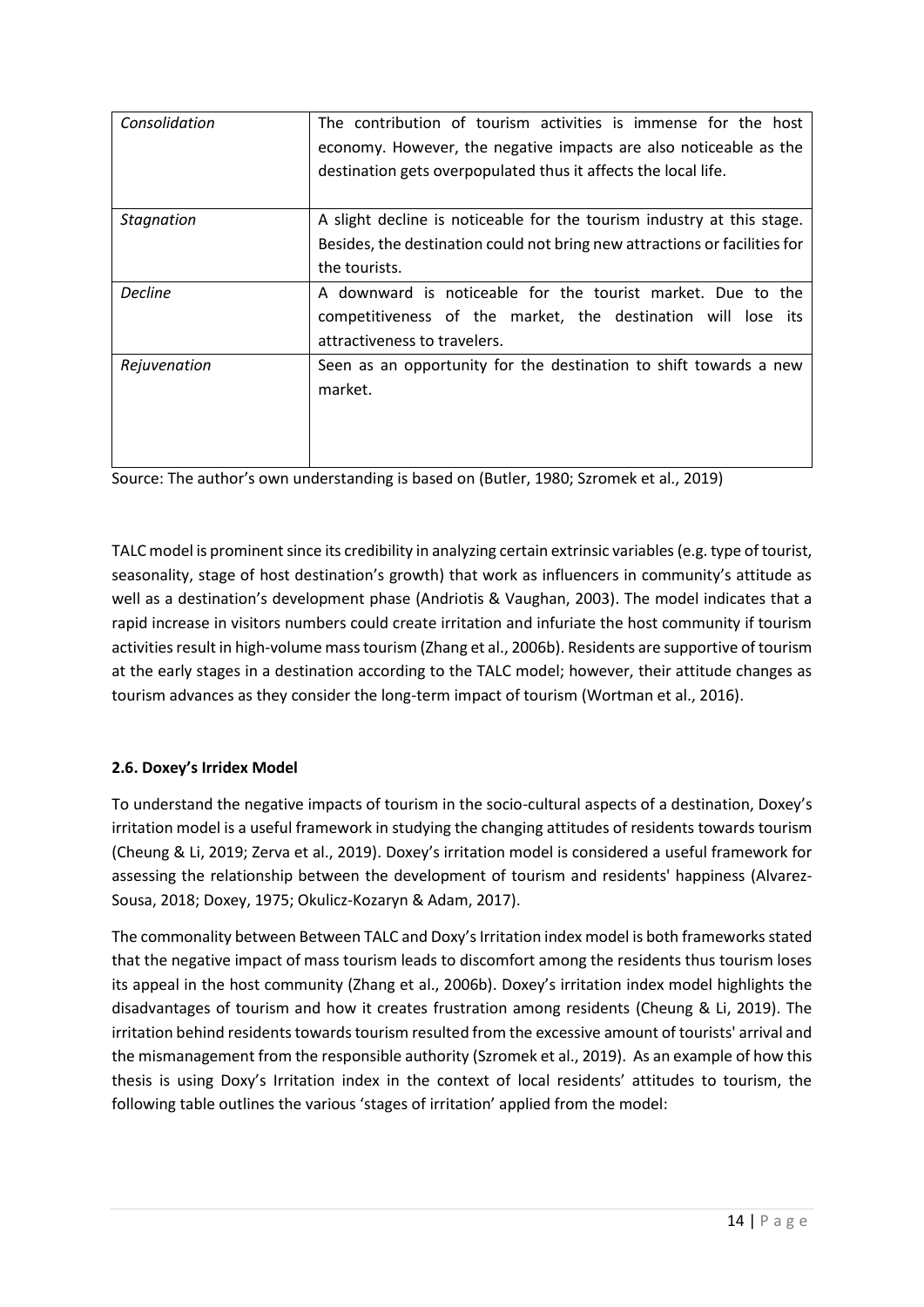| Stages of Irritation | Residents' Attitudes                                                                                                                                                                                                                                                                                                                        |
|----------------------|---------------------------------------------------------------------------------------------------------------------------------------------------------------------------------------------------------------------------------------------------------------------------------------------------------------------------------------------|
| Euphoria             | Residents are welcoming to tourists at the destination,<br>The primary stage of the development process,<br>Locals see tourism as an opportunity for the development of the<br>community.                                                                                                                                                   |
| Apathy               | Visitors numbers increase slightly,<br>A formal relationship is established between the community and<br>tourists, residents are involved in tourism businesses and activities.<br>Positive impacts of tourism are perceived, still, no focus on negative<br>impacts are given or found by locals.                                          |
| Irritation           | With a rapid increase in visitors numbers, the destination becomes too<br>dependent on tourism, the establishment of foreign businesses, public<br>places are overcrowded, Locals starts to criticize tourism activities and<br>concentrate on negative impacts of tourism in various aspects (socio-<br>cultural, environmental, economic) |
| Antagonism           | Residents are annoyed by tourism and tourism is no longer seen as a<br>positive influence instead seen as a threat to the community,<br>destination losses its appeal, tourists feel unwelcomed.                                                                                                                                            |

Source: The author's own understanding is based on (Pavlić & Portolan, 2016; Szromek et al., 2019).

Even though Doxey's model has been used as a substantial framework for various tourism study, however, questioned regarding the applicability is also mentioned by some researchers (Cheung & Li, 2019; Cordero, 2008; Zerva et al., 2019). Doxey's model identifies the community as homogeneous and overlooks the instinctive factors which are important factors that contribute to the community's perception (Cordero, 2008). Therefore, it is a one-directional model that studies the community as a whole and disregards different opinions of members of the same community (Zhang et al., 2006b). Doxey's model considers tourism destinations as a linear process and it is challenging to understand the applicability of this study in understandings of local residents' perceptions of tourism development of Cox's Bazar where local life is significantly tourism-centered.

Nevertheless, Doxey's model is a potential framework in the study of the destination's developing stages and community members' attitudes (Linderová et al., 2021), hence, the model should be subjected to empirical tests and could be modified based on locations, problems, and the purpose of the study (Pavlić & Portolan, 2016).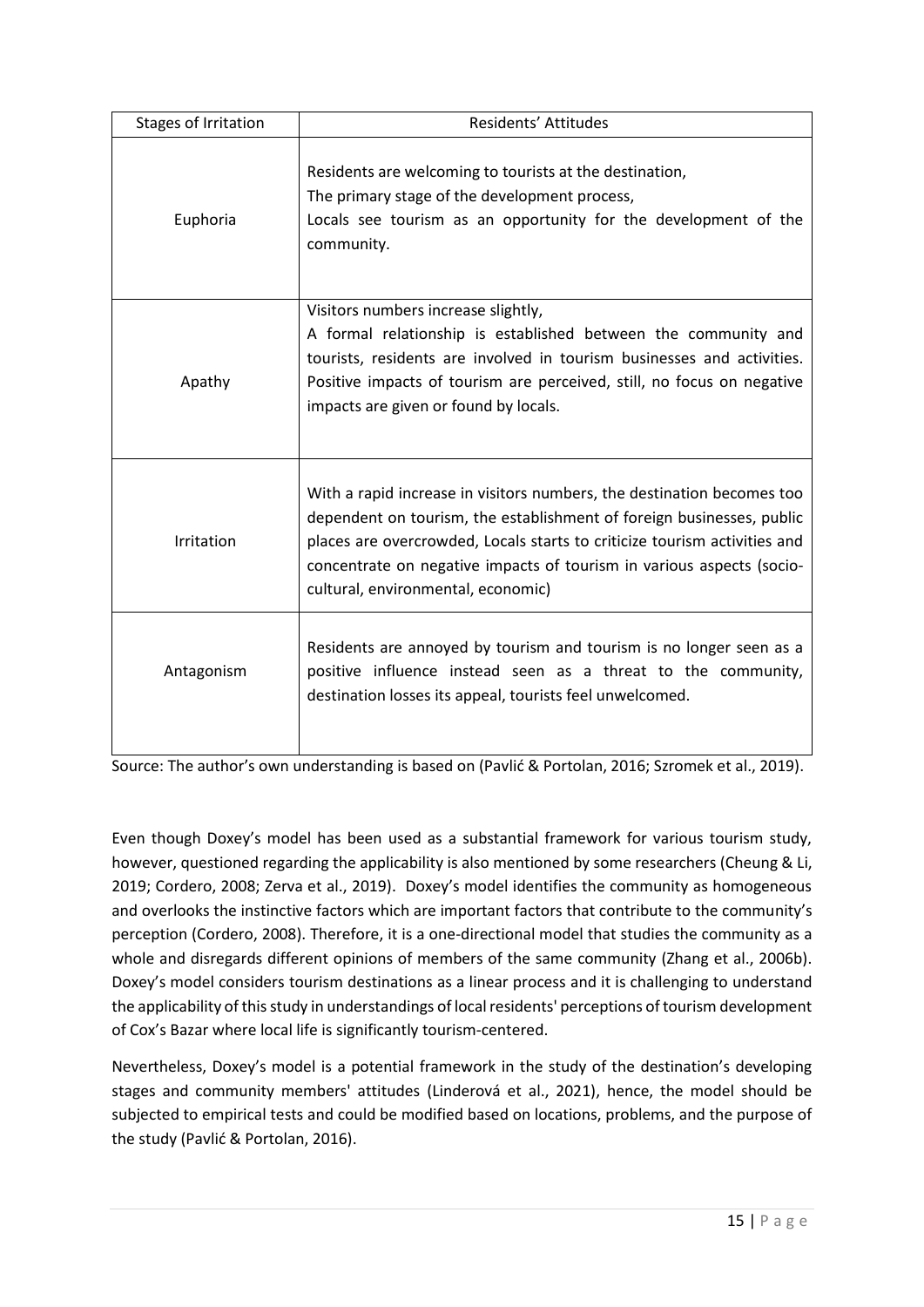#### **Chapter 3: Methodology**

This section of the paper discusses the methods used for this study and the methodological considerations that led to its design. Starting off the chapter are philosophical reflections such as hermeneutics and interpretivism were included in this paper and the rationale for using these philosophical orientations are explained in detail. As the study aimed to identify local residents' opinions regarding tourism development in Cox's Bazar the considerations of hermeneutics and interpretivism are justified as the residents' opinions are derived from their different social background, their connections to the tourism industry. Also, Since the study uses interviews as the main data collection process hence it is important to analyze thoroughly all the transcribed interviews as well as documents for better analysis of the subject therefore, the study acknowledges hermeneutics as another philosophical approach to understand how the perceptions of tourism impacts are and the rationale of such opinions among the local community.

This is followed by an explanation of the research design and methods, which includes the use of interviews with participants, secondary data sources as well as how the results were evaluated. Finally, the section concludes by discussing the use of thematic analysis for the analysis of all the primary data. Thematic analysis was implied to create new themes from the interview transcripts and to help the process coding process was used to identify patterns, similar and various interesting inputs provided by the study's respondents. Furthermore, the reliability, validity, and ethics of research are also discussed

#### **3.1 Epistemology**

Epistemology is known as knowledge philosophy concerns assumptions about what constitutes acceptable, valid, and legitimate knowledge, as well as how knowledge may be communicated (Saunders et al., 2015). In other words, epistemology offers a wide spectrum of nuanced formulations that provide a rich vocabulary for picking from and working with, and for probing and developing knowledge or ideas (Wagenknecht, 2016). In social research, positivism and interpretivism are the most applied epistemological approaches (Saunders et al., 2015). Since qualitative research methods were chosen for the purpose of collecting data, this study takes up another epistemological position: interpretivism. The current study acknowledges interpretivism as an epistemological approach. Human beings are different based on their cultural and traditional background and thus required the study of distinctive nature and logical experimentation of human study rather than conducting traditional physical phenomena (Bryman, 2012). Interpretivism allows researchers to understand a phenomenon or subject in eyes of the respondents and what is meaningful for them. Interpretation is a subjective process, but researchers' own values are incredibly useful for understanding research participants' views of social reality since they come from diverse backgrounds and are influenced by different ideas (Saunders et al., 2015). The interpretivism paradigm is concerned with understanding how people understand human phenomena, acknowledging that these phenomena can be viewed at many different levels (Paterson & Higgs, 2015). The use of interpretivism is prominent as the current research undertakes interviews with research participants and tried to understand the studied topic from their perspectives. The objectives of the current thesis paper are to understand the tourism developments and impacts at Cox's Bazar from the perspectives of the local residents thus the author identifies interpretivism as an ideal philosophical approach since it allows to understand social phenomena in the eyes of its respondents (Bryman, 2012). Perceptions of tourism development can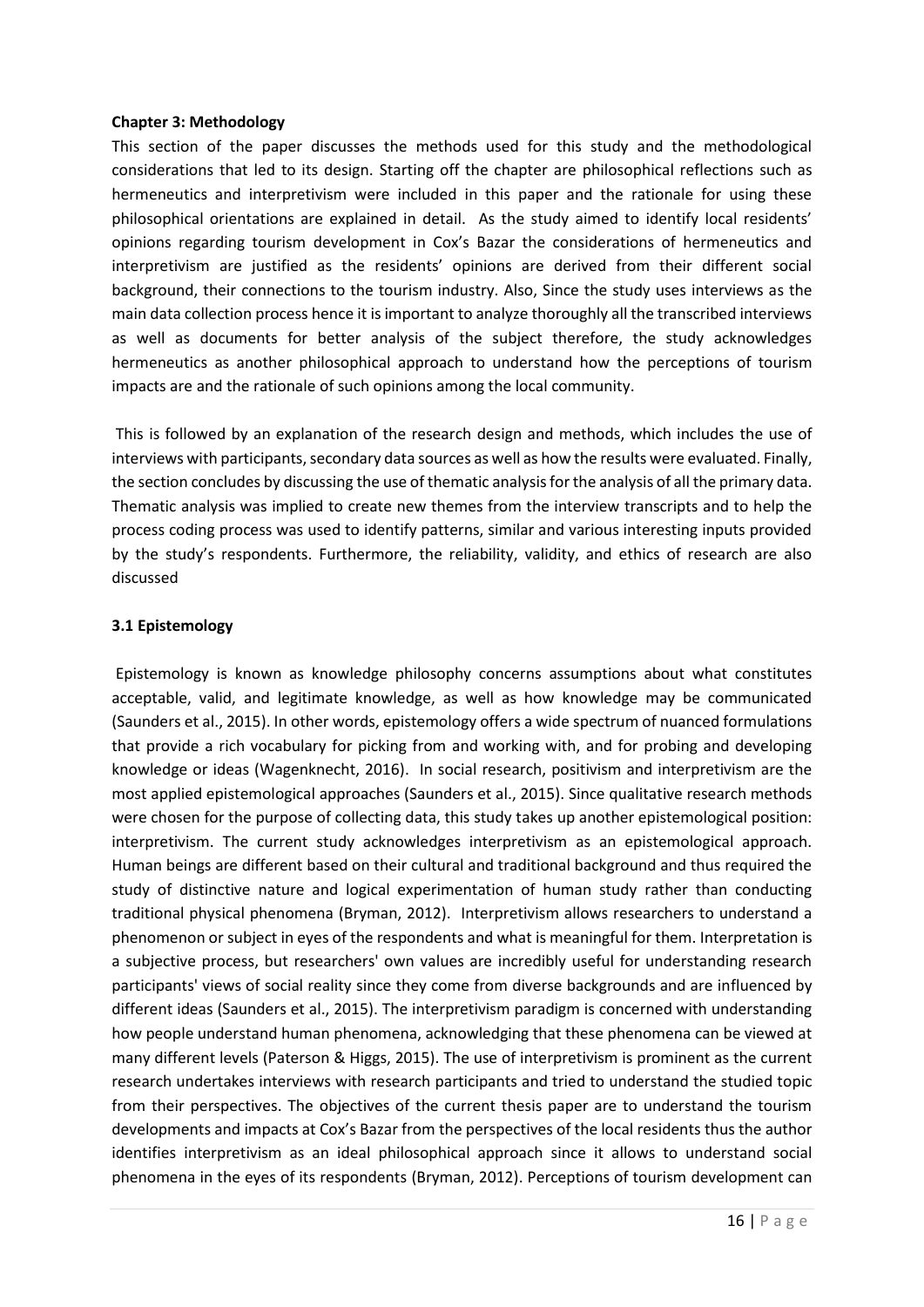differ as well as other underlying factors such as locals' participation in the tourism sectors, tourism facilities are also a matter of concern while talking about the development process. Therefore, the author's role also significant in understanding the studied topic, author's familiarity to the destinations as well as local community is important to the research process (Bryman, 2012). As it is stated in the literature review chapter almost no social research has been conducted in understanding the Cox's Bazar's local residents' opinion of tourism development, hence, the interpretive role of the author is also valuable in this research. The author started this thesis paper with initial knowledge about Cox's Bazar as a tourism destination and had the familiarity to some of the study respondents who are also local residents. Thus, it helped author to structure the research process and subjective the research to "local perceptions of tourism development" since the topic has not been thoroughly studied.

### **3.2. Hermeneutics**

Since qualitative research methods were chosen for the purpose of collecting data, this study takes up another epistemological position: interpretivism. A hermeneutic interpretation or understanding is derived from the author's understanding of the text and is an important element of epistemological interpretivism (Bryman, 2012). Also focuses on the understanding of documents, image stories (Saunders et al., 2015). The implication of Hermeneutics in social research is vital since it helps researchers in studying the background of how knowledge is constituted and how people perceive the world (Paterson & Higgs, 2015). An interviewee's perceptions of a research topic can be influenced by various historical and social contexts, which could impact their understanding of a topic from their own professional and personal backgrounds (Bryman, 2012). The present study seeks to understand tourism impacts from the perspectives of local residents who come from various backgrounds and their knowledge is influenced by their social characteristics and personal identity, therefore, the author aims to understand how the perspectives vary among different participants of the study. The author has the knowledge about tourism activities at the destination and initial contact was made with the author's friends who also happen to be the participants of this current study. Since the researcher has knowledge about various aspects of the destination thus it helped to understand the views and opinions of some of the study respondents, also why their rationale for different opinions. Hence, the use of hermeneutics is aligned with the current paper as it helped to identify the studied topic from the local perspectives and their familiarity with tourism in Cox's Bazar.

### **3.3. Relationship between theory and research**

In accordance with the research questions and objectives it is also important to develop relevant theory, therefore, using appropriate theory allows authors to understand how the research results align or relate to the identified research theories (Bryman, 2012). In social research, there are two kinds of approaches to the relationship between theory and findings: deductive and inductive (Bryman, 2012).

The deductive method involves the use of a specific theory that is connected to the subject of the study and will have to be tested employing data collection, the process is also known as a theorydriven method, whereas the inductive approach is data-driven and by allowing meanings to emerge from the data that's being collected, one can identify patterns and relationships to form a theory (Bryman, 2012; Saunders et al., 2015). A deductive approach is more likely to be used in quantitative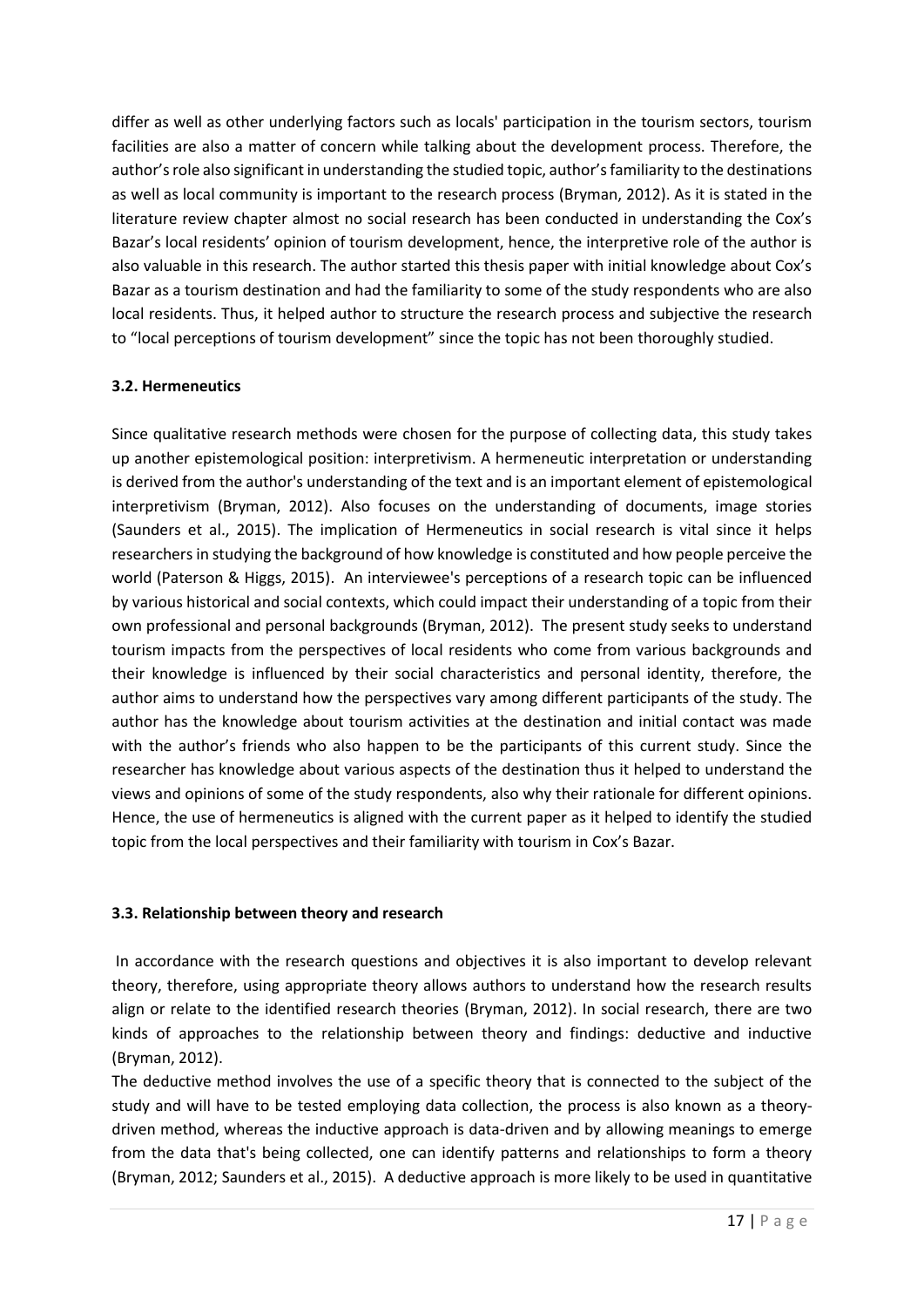research where theories and ideas emerge from identifying various literature to test the primary data of research (Bryman, 2012). Conversely, an inductive approach is more focused on generating theories or principles (Saunders et al., 2015). An inductive approach depends mainly on the primary data of a qualitative study and creates relevant themes to produce a theory. Therefore, this thesis paper finds the inductive approach suitable due to the qualitative nature of the study and the use of interviews for deeper knowledge creation of the discussed subject (Bryman, 2012; Saunders et al., 2015). For this thesis, qualitative interviews were conducted in exploring the perceptions of local residents of Cox's Bazar concerning tourism development and the interview data means to represent how the community perceives the impacts of tourism in the destination and what is their rationale for different opinions. An inductive approach begins with collecting data and, later, identifying themes in order to develop a theory primarily based on qualitative data.

Cox's Bazar is regarded as the most visited and popular destination of Bangladesh, and dependency on tourism is a major part of the local community. However, it is also considering whether to what extent the tourism development is being understood by the locals and how locals feel about the tourists' influx in their localities. Hence, the present study aimed to understand residents' views and try to create new knowledge, and find the in-depth analysis of the residents' attitudes towards the tourism industry and believe an inductive approach will be more useful in understanding the complexity of the community's perceptions. Thus, the present study conducted semi-structured interviews with the local residents, and later themes were created in order to understand the residents' opinions and other underlying issues of tourism influence at the destination. Therefore, the nature of this thesis paper is considered inductive.

This is consistent with the paper's epistemological considerations of interpretivism and hermeneutics, and the study intends to understand the phenomenon from the social view of the participants of this paper. Due to the inductive nature of this study, the knowledge and ideas produced from this study cannot be considered conclusive, rather serves as a foundation for future research (Bryman, 2012; Saunders et al., 2015).

### **3.4. Research Design**

This study seeks to explore locals' perspectives of tourism development in Cox's Bazar, Bangladesh. Also, the study will try to identify the influences behind the different opinions of various participants of this research. In order to generate new knowledge and improve our understanding of the subject matter, but not necessarily to conclude, this study implies a case study analysis with an inductive approach (Saunders et al., 2015). As the study seeks to explore an in-depth understanding specifically of Cox's Bazar, Bangladesh a case study analysis is useful in the understanding of a particular context. Nevertheless, a more detailed description of the methods is presented in this chapter's section on data collection.

#### **3.5. Case study**

A case study research allows researchers in understanding in-depth knowledge about a phenomenon in a real-life context (Saunders et al., 2015). A case study analysis examines a particular community,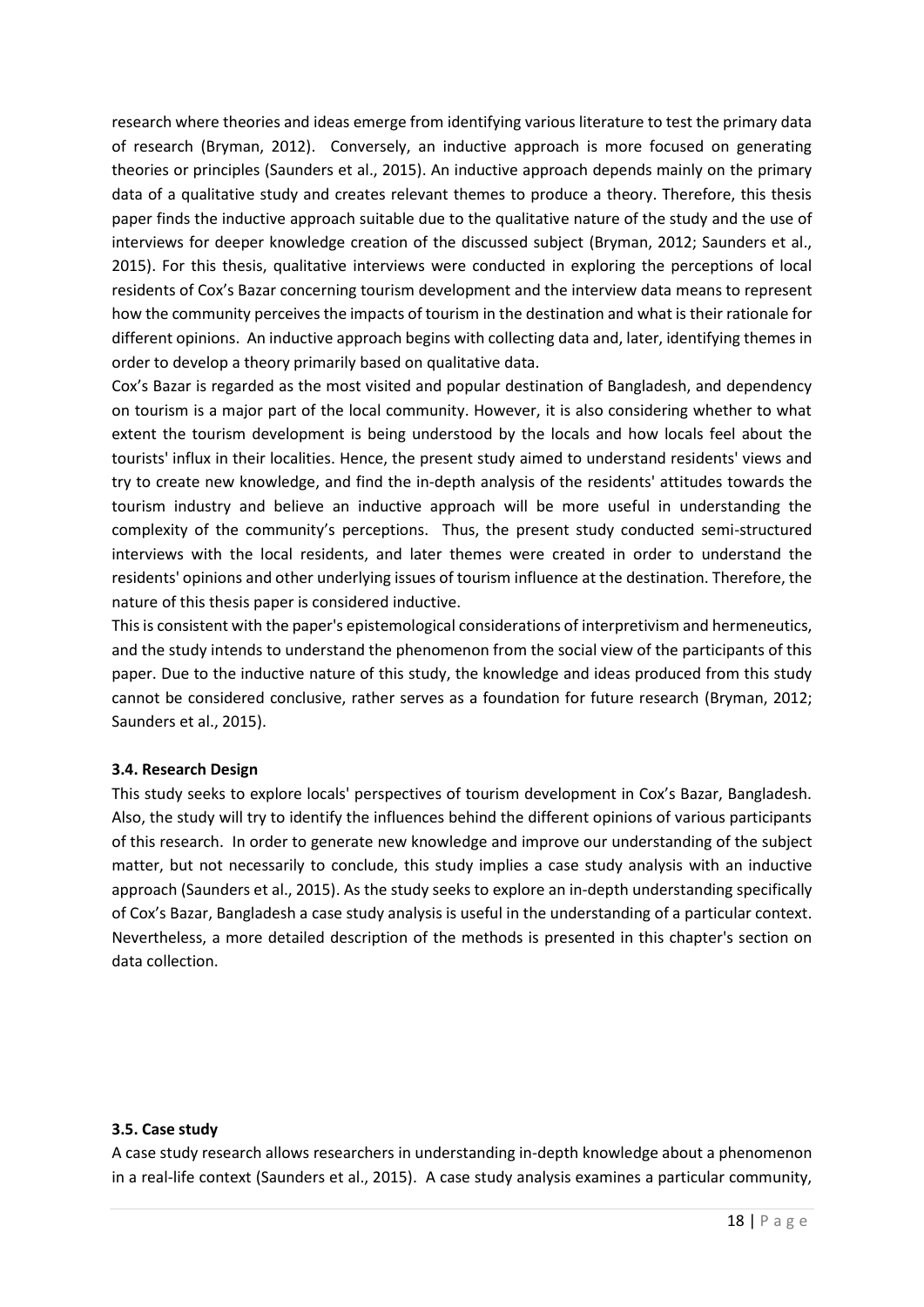organization, or place for analyzing a single case in great detail and depth (Bryman, 2012). To find out what is happening and why, and perhaps to understand the consequences and implications of the situation, an in-depth investigation can be conducted and case study research can create an intensive and thorough study of a particular phenomenon (Bryman, 2012; Saunders et al., 2015). A case study approach is suitable for qualitative research because it gives authors full freedom to design unstructured interviews and observe participation processes; therefore, it is more effective in making detailed and productive studies of a case (Bryman, 2012). Case study researchers in social science frequently examine not only the demographic characteristics as well as other facts of a particular instance, including how many people are involved or influenced and how indicators of influences change with time, as well as the participants' beliefs and perceptions (Alasuutari et al., 2008). This thesis paper finds that the case study design is the most useful and productive way to reach a deeper understanding of tourism impacts and consequences on local life.

Cox's Bazar is a popular tourism spot for both international and domestic visitors which offers multiple tourists places including beach, eco-tourism, adventure tourism, and volunteer tourism. Therefore, the author considered Cox's Bazar as an ideal location for the current case study. The case study was designed after reading a variety of articles and news stories regarding the tourism aspects of Cox's Bazar in order to understand the tourism activities and issues at the destination.

The phenomenon (residents' perceptions) of the current study was inspired by the author's own experience as a tourist at Cox's Bazar as well as due to having familiarity with some of the local residents of the destination. Thus, issues regarding local life, community wellbeing were initially considered at the primary stage of the study design. Consequently, the study intended to understand "local perceptions of tourism development" by the implementation of a case study analysis on Cox's Bazar, Bangladesh. Overall, this paper is designed to identify residents' perception (phenomenon) of tourism development (context) with an aim to get in-depth knowledge of the community's thinking of tourism practices at a massive tourism destination as Cox's Bazar. Due to being a popular and busy tourism destination citizens from different parts of the country also reside in Cox's Bazar for work purposes. However, this study was designed to incorporate only the permanent residents of Cox's Bazar in order for a better understanding of the tourism impact over time and how they foresee the future of tourism at the destination.

### **3.6. Data collection**

This study utilizes both primary and secondary data. Primary data has been collected by conducting interviews with local residents of Cox's Bazar who represents various social background including local business owners, tourism employees, service providers as well as volunteers, etc. The study also uses various articles as well as newspapers to gather secondary data. Detailed explanations will be presented in the following chapter as to how the interview participants were selected, what types of interviews were conducted, and the trustworthiness of the study.

### **3.7. Qualitative research**

This thesis paper uses a qualitative method for primary data collection. A qualitative research strategy usually emphasizes words as opposed to numerical measures to collect and analyze data (Bryman, 2012). Qualitative research is often used for exploring in-depth knowledge of a study and to establish trust, participation, access to meanings, and in-depth understanding, qualitative research can be termed naturalistic since the researchers operate in a natural setting (Bryman, 2012; Saunders et al., 2015). Qualitative research is also associated with interpretive methodology and matches the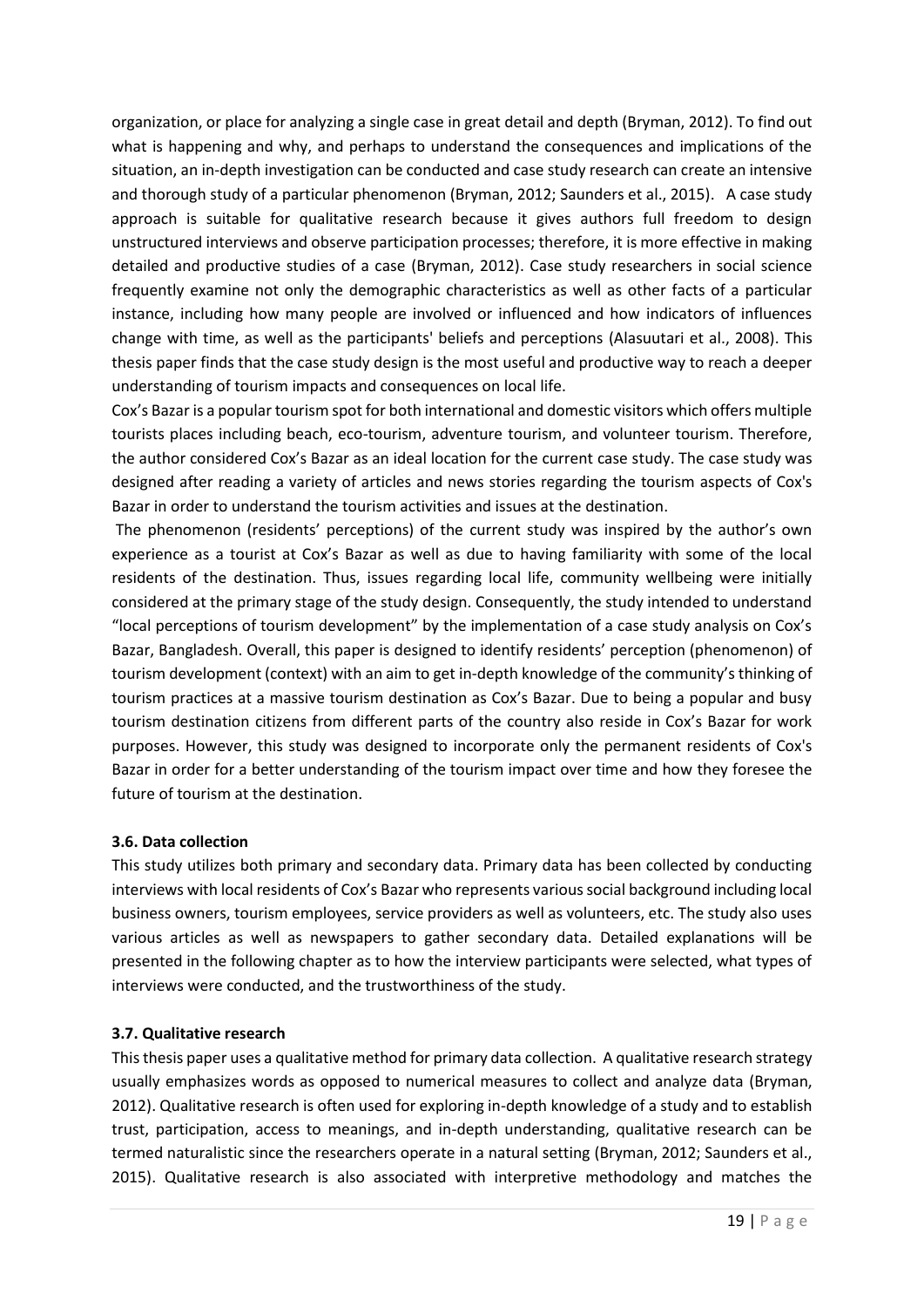philosophical choice of the current study as it seeks to understand the view of Cox's Bazar's local residents on tourism development in the destination. As for the data collection method, qualitative research offers three different types of process (e.g. interview, participation observation, and focus group) (Bryman, 2012). This thesis paper chooses the interview method as the main medium for collecting primary data. An interview can be a useful method for gathering valid and reliable data that is relevant to the research question(s) (Saunders et al., 2015). In the current study, the qualitative research design was employed as it has the capability of creating theories and in-depth knowledge of a topic through conversation, images, and videos in comparison to quantitative research, which is based on numerical data, hypotheses and is designed to test theories and survey respondents have limited choices when it comes to answering questions. As this topic is new to the applied destination and no studies have been conducted to gain insight into residents' perception of tourist activities in Cox's Bazar, qualitative research is the most effective method to gain insight into participants' opinions and thoughts on the social world as well as interpreting the rationale for their different perceptions (Bryman, 2012). The author believes that using a qualitative interview will allow the discovery of the different views and opinions of different respondents of the study and their rationale for different opinions. Also, it will be an advantage for the author to ask relevant follow-up questions and create a productive conversation to investigate the other significant issues of Cox's Bazar from the local perceptions. On the other hand, using quantitative research wouldn't allow the respondents to freely express themselves whereas they would have only answered to the limited options. Hence, the author acknowledges the benefits of using the qualitative, method in understanding perceived impacts and development of tourism by the local residents of Cox's bazar.

#### **3.8. Sampling**

A non-probable sampling is employed in the study to select participants for the interviewing process. The non-probability sampling setting provides alternatives to probability sampling, most of which incorporate subjective judgment (Saunders et al., 2015). The study also uses volunteer snowball sampling to get respondents from various backgrounds of Cox's Bazar. This type of sample consists of initial contacts with a small group of potential respondents who are relevant to the research topic and then using those contacts to reach other potential respondents (Bryman, 2012). The use of snowball sampling is evident as good numbers of respondents were suggested by the initial participants of the study and who were invited later by the author. Saunders et al. (2015) define it as a sample selection procedure in which information from the initial respondents is used to obtain future respondent information. Participants were allocated by using Facebook, LinkedIn as well as a personal connection. Furthermore, respondents were invited to participate voluntarily by posting about the current study on travel pages of Cox's Bazar. Meanwhile, during the first stage of this paper writing author made initial contacts with some of the residents of the Cox's who happen to be in connection with the writer's social network. Who eventually helped to find similar participants via their connections and knowledge.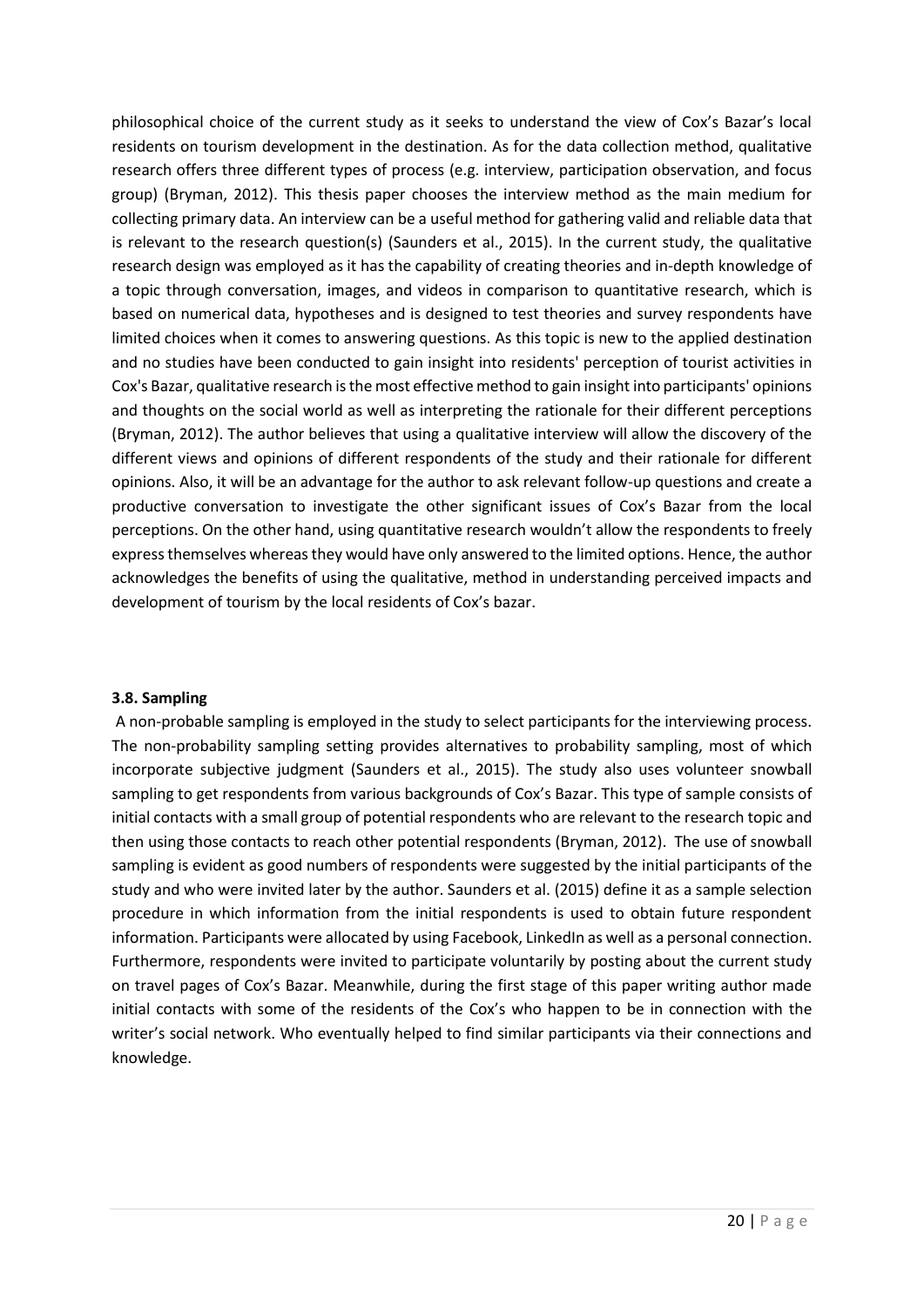#### **3.9. Semi-structured interviews**

To obtain reliable and accurate information from the participants', semi-structured interviews were conducted as part of this qualitative research. In a semi-structured interview, the interviewer has a systematic set of questions that resemble an interview plan but can change their order as needed (Bryman, 2012). A semi-structured interview allows researchers to explore different aspects of a studied topic by conducting in-depth interviews with respondents (Saunders et al., 2015). The utilization of semi-structured interviews allows interviewers to pose questions that are not included in the initial interview guide if he or she picks up on things the participant said (Bryman, 2012). The author also mentions that researchers will most likely conduct semi-structured interviews if they have a specific goal in mind rather than simply researching a broad topic and thus, gives the opportunity to address more concrete issues (Bryman, 2012). As the current study uses exploratory research and an inductive approach, hence it aligns with the use of semi-structured interviews and will help to unfold the discussed topic as well as answer the research question (Saunders et al., 2015). This study employed a semi-structured interview method geared towards keeping the focus on primary research objectives.

#### **3.10 Formulation of interview guideline**

To make the interview process productive and fluent an interview guild was created, and questions were prepared in advance. The questions were formulated based on the literature considered for thesis research as well as keeping connections with the research objectives. For instance, to understand the interviewees' background a general question to describe their personal details was asked. Thus, a question like this gives a clear statement from understanding the relationship participants have with the destination as well as if they have any connection to the tourism industry or not. The interviewer also invited participants to describe Cox's Bazar as a tourism destination from their perspectives so that it is easier to understand their achieved knowledge about the destination and surroundings. The author believed asking this sort of formal question helps to make the participants comfortable, ease the interview process, and most importantly allow them to take the lead in the conversion process. Nevertheless, some additional questions were added based on discussions brought by the research's respondents, and to provide clarity to the interview process, several sub-questions were asked by the interviewer. For example, one participant talked about local residents' offerings accommodation for tourists at the hillside locations of Cox's Bazar, and as a followup question interviewer asked the respondent about his reflection on locals' residents' participation in other tourism facilities and services. A semi-structured interview needs to be flexible; asking open questions to participants can prevent the interview from turning into a formal one (Bryman, 2012). The current study implied an informal interview guideline also participants were asked open questions throughout the conversations. In addition to recording the interviews, side notes were taken during the interviews in order to record interesting information and to aid in the translation process since most of the interviews were conducted in the participants' preferred language (Bengali). Although the majority of the interviews were conducted online via using Zoom, Microsoft teams, however, some of the interview processes also held on a one-to-one conversation with local residents of Cox's Bazar residing in Copenhagen, Denmark. Two of the physical interviews took place at participants' residences and the other one was at a library.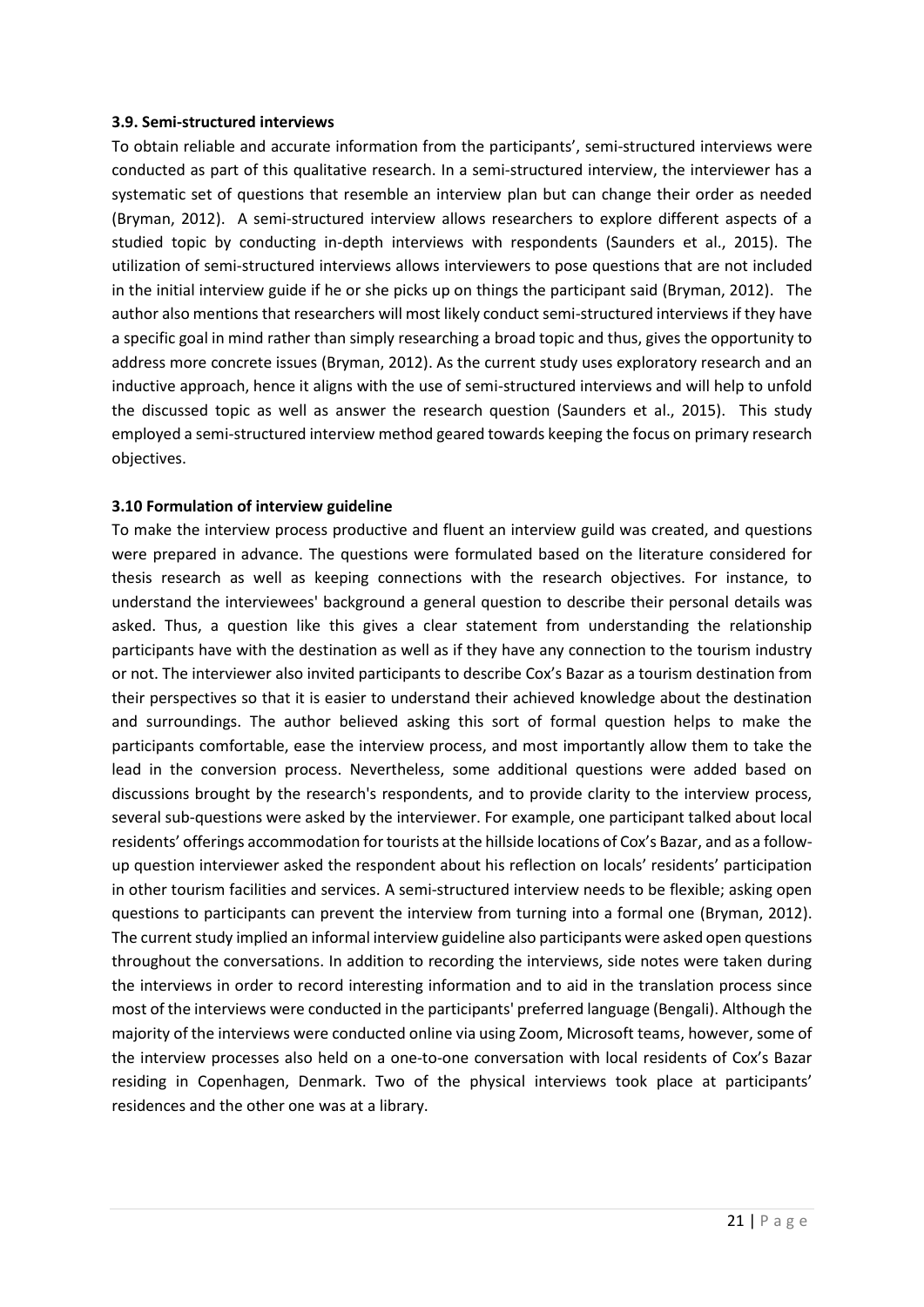#### **3.11 Ethical Consideration**

In social research ethical consideration is an important segment that needs to be considered by researchers to maintain personal information and knowledge provided by different participants of a study (Bryman, 2012). Ethical consideration is important, whether collecting primary data from humans or gathering secondary data since it must be confidential to prevent harm to respondents (Saunders et al., 2015). Therefore, Bryman (2012) emphasizes the importance of ethical issues in qualitative research, since participants' personal information and social background must be protected (Bryman, 2012). The participants were assured of keeping their information private and keeping the confidentiality of the research. Also, respondents were sent a consent form before the meeting. The consent form was designed following General Data Protection Regulation (GDPR). As part of informed consent, participants have the option to decide whether they want their names used or not, and whether they want their interview recorded or not (Bryman, 2012). As for the authors' advantage of having a consent form, if any concerns are raised later by participants or others, the researcher can refer to a signed record of consent (Bryman, 2012).

#### **3.12 Trustworthiness**

Trustworthiness is an important factor in assessing the quality of research (Bryman, 2012). A research project's trustworthiness is important not just in affecting change in the context in which it was conducted, but also in building a body of knowledge that can contribute to social change (Collier-Reed et al., 2009). One way to establish credibility is to make a clear presentation of the research's topic and objectives to ideal participants of the study. Bryman (2012), suggest authors being honest and clarification of research purpose to the initial contact stage of the participant, hence it alleviates difficulties in finding exact participants as well as enhances interest in proper respondents and influences the quality of the research. Establishing the credibility of study results usually involves both assuring that study is undertaken following standard exercise norms and presenting research outcomes to the research's participants to justify the findings presented by the authors, also known as abducting reasoning (Bryman, 2012). The current study also offered respondents the transcription of the interview process and the research results. However, the least number of participants showed interest in reviewing the interview transcription.

### **Chapter 4: Data Analysis**

This chapter discusses the data analysis process, including translation, transcription, and coding. Thematic analysis is employed to gain a deeper understanding of the subtopics covered by the paper and to categorize the discussion part.

### **4.1. Transcribing**

The majority of the interviews were conducted in the Bengali language and were translated into English. Side notes taken during the interviews were used to help avoid missing any relevant information. Transcription of interviews is time-consuming and requires sufficient time allocation for the researchers (Bryman, 2012; Saunders et al., 2015). However, the benefits of transcription are it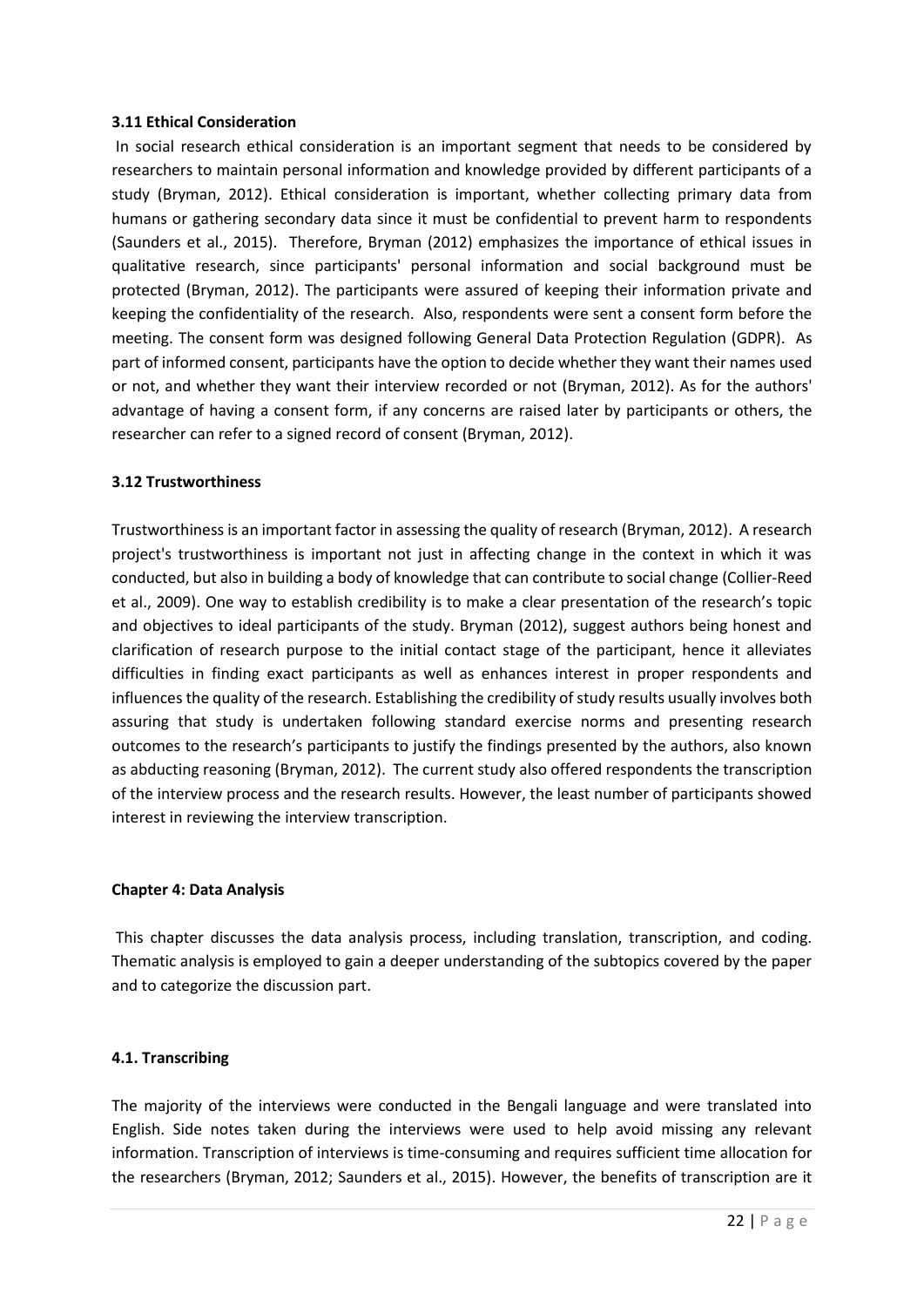helps authors in the creation of themes for the findings part (Saunders et al., 2015). All transcribed interviews were re-check by going through the interview recordings by the author, this process is called data cleaning (Saunders et al., 2015). Even though transcription of qualitative interviews can take a considerable amount of time, it helps researchers become familiar with the data and make notes on each interview, which is helpful for the analysis phase (Bryman, 2012; Saunders et al., 2015).

### **4.2. Thematic Analysis**

Thematic analysis is one of the most widespread methods in analyzing qualitative data (Bryman, 2012). It is also considered the most flexible and adaptable approach compared to other qualitative approaches, allowing researchers to find or create specific themes connected to the research's objectives (Saunders et al., 2015). The act of coding involves labeling data with symbolic symbols or using colors to indicate similar statements; it is a useful strategy for preparing data for analysis (Bryman, 2012; Saunders et al., 2015). Coding is essential in the thematic analysis method and required authors to go through all the interview transcripts in order to make specific themes (Saunders et al., 2015). In this current thesis paper, all the interview transcripts were coded to find patterns and connections to assemble similar answers of the respondents. Which further helped in segmenting themes for research findings.

### **Chapter 5: Findings**

In this chapter data gathered via the interview process are presented. For processing the data, three methods (Inductive Approach, Coding, and Thematic Analysis) were used, as they proved useful for identifying themes and patterns.

The findings have been categorized based on five themes that emerged from the coding methods namely, Cox's Bazar in the eyes of its residents, perceived positive impacts, and mixed opinions, negative impacts of tourism, locals' involvement in tourism, future of tourism, and residents' expectations.

### **5.1. Cox's Bazar in the eyes of its residents**

The first theme was found provident as it relates to the first research question. It is necessary to understand how tourism activities in the destination are perceived by the residents and their awareness about the destination's popularity. While asking about their perception of Cox's Bazar as a tourism destination, most of the respondents identified the destination as a famous place in Bangladesh.

*Cox's Bazar is one of the most famous tourist places in Bangladesh and has the world's longest sea beach in the world. (Respondent 1, 2021)*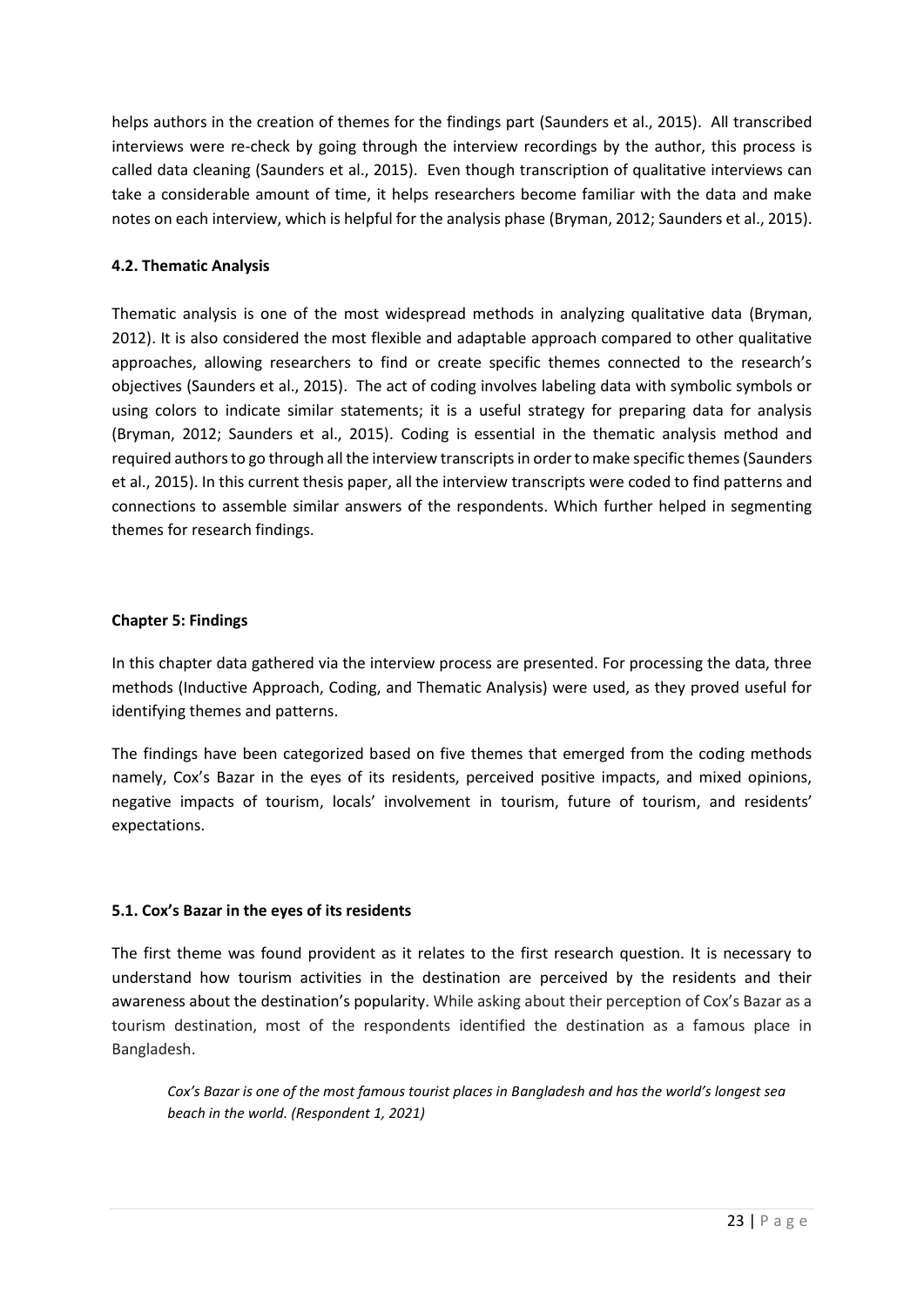*Cox's Bazar is a very popular location for tourism. We have the longest sandy sea beach, Himchori, Inani beach, and Cox's Bazar is known for tourism and has a variety of tourist spots. (Respondent 2, 2021)*

*Cox's Bazar has the World's longest sandy sea beach. We have tourists spots such as Suganda beach, Inani beach, Kolatoli, laboni, Marin drive, teknaf, Moheskali, and Saint Martin, the only coral island of Bangladesh. (Respondent 4, 2021)*

Some of the respondents were very thrilled and proud while describing Cox's Bazar as a popular destination.

*Cox's Bazar is the number one tourist destination in Bangladesh. You cannot find a location in Bangladesh where you get to see sea and hill views at the same place that is something we have in Cox's Bazar (……). we got around 15 to 20 flights from Dhaka only every single day so it's booming (…….). So, from my perspective, it is one of the busiest and famous tourist destinations in Bangladesh. (Respondent 3, 2021)*

*Cox's Bazar is a spectacular destination for tourists. In my experience, I have seen the same tourist repeatedly travel to Cox's Bazar 5 to 6 times*. *(Respondent 5, 2021)*

Cox's Bazar is also perceived differently by some participants as a tourist destination. Few participants expressed concerns over quality service and the development of the destination.

*Cox's Bazar is not really that developed as you expect a perfect tourism destination to be. People are not really aware of the development process. It is true that we have some 5- and 4-star hotels but still, we need more development especially in the communication sector (……...). roads, other spots of Cox's Bazar have not been developed yet. Also, the public areas need to be developed. (Respondent 7, 2021)*

Participants also questioned the principles and responsibility of the local businesses during the peak season. Local businesses as well as hotels, resorts charge extra money from the tourists and take negative advantage of the situation.

*I think it is a beautiful destination. But I would like to mention a recent incident that happened at Cox's Bazar. We had a 3-day government holiday (16th – 18th December 2021) and we had a huge number of tourists at Cox's Bazar (..........). If there is a room that you can find in normal time for 2000 BDT per day, it was sold for around 8,000 BDT during these busy days (…….). You simply cannot charge a normal 50Tk meal as 300Tk because of too many customers. I feel sorry for the tourists that are helpless (Respondent 6, 2021).* 

This statement was also supported by other participants of the study, and several mentioned the rapid price hiking and unawareness of the responsible authorities about tourists' sufferings in holidays in Cox's Bazar.

*We had a straight 3-day holiday from 21<sup><i>s*</sup> to 23<sup>*d*</sup> February around 20,000 tourists were sent back to *Dhaka because of not being able to find accommodation for them. (Respondent 4, 2021)*

*It is not really accepting what the local businesses did in this holiday season; they almost looted all the money of the tourists by increasing the prices of everything. (Respondent 7, 2021)*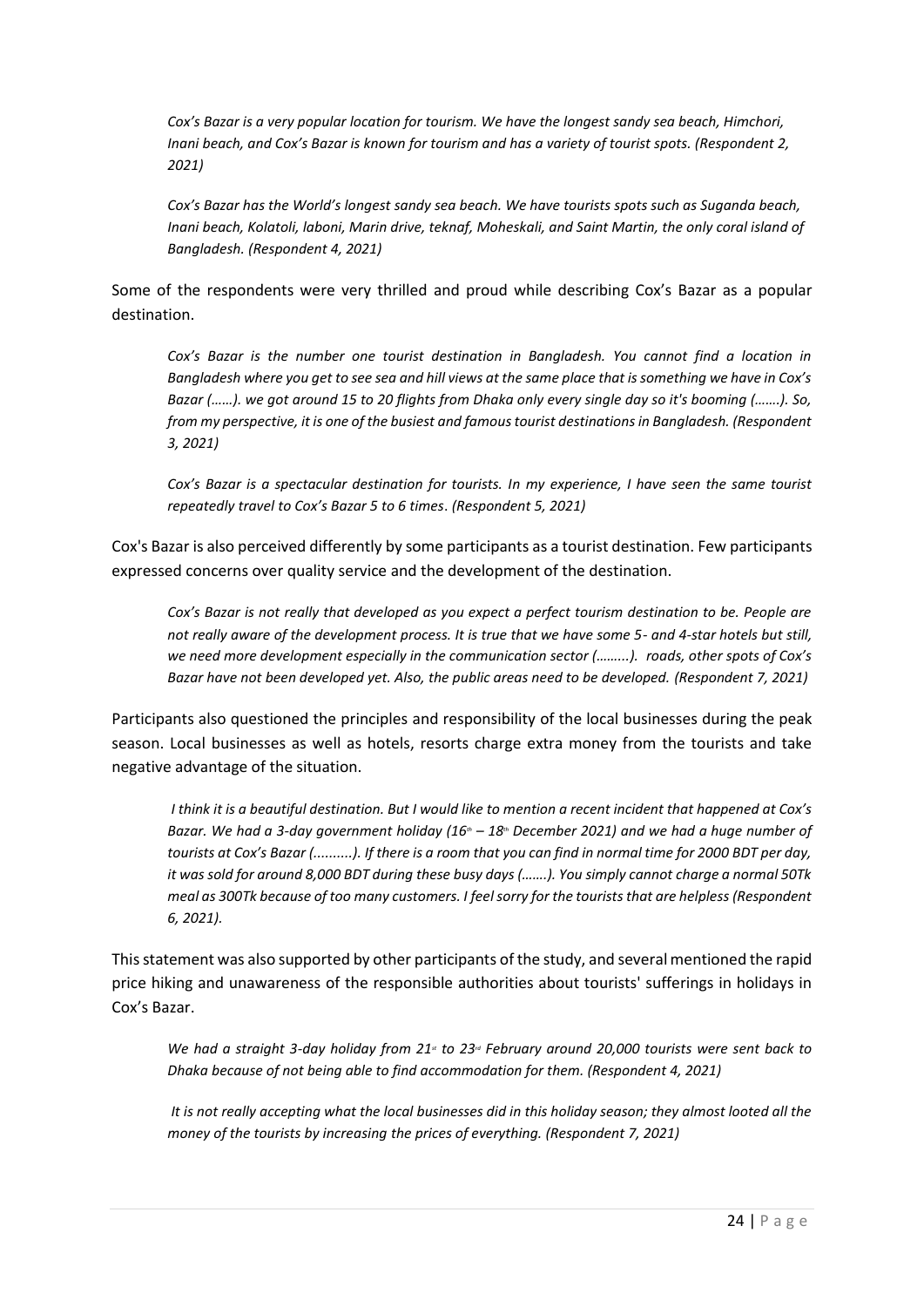*For instance, between 16th to 18th December of this year we were so busy and approximately 50,000 tourists remained stranded because they did not book any accommodation for their trip. (Respondent 5, 2021)*

*Some tourists, as well as the normal public, wrote on social media about the amount of money they spent at Cox's for 2 or 3 days would get them a much better trip to our neighboring country India or Nepal. So, tourists are trying to find an alternative to Cox's Bazar. It is not good for the destination. (Respondent 6,2021)*

Opinions differed among the respondents about whether Cox's Bazar is capable of meeting the carrying capacity of the tourists. The current study also interviewed local residents who are involved in the hospitality sector and believe Cox's Bazar has enough capacity for tourists.

*I think we have enough capacity to meet the numbers of tourists, so it is not a problem from my thinking. (Respondent 5, 2021).*

*But I believe we have enough hotels and resorts for meeting and accepting the number of visitors in normal times, so it is not a problem for us (….). I would not say locals face that kind of problem; they enjoy it when there are lots of tourists. Because their livelihood depends on tourists, without tourists it's hard for them to survive. (Respondent 4,2021)*

While discussing the carrying capacity of the destination respondents from non-tourism backgrounds expressed their frustration about the crowdedness of the destination due to tourism. Few of the participants also described Cox's Bazar as overcrowded and do not have the ability to host enough visitors.

*Always overcrowded not just crowded. I would use the word overcrowded. There is a scarcity of accommodation (Respondent 1, 2021).*

*Cox's Bazar is not ready to accept 2 to 3 million people every year (…….). It exceeds the carrying capacity. It's not regulated, especially on the occasions like 31<sup><i>st*</sup> night and all those big occasions you see a lot of *people are sleeping in the seashores, they don't get rooms in hotels, and they sleep on the benches at the beach. (Respondent 3, 2021)*

*If we have the capacity of hosting 2 million tourists but we are getting 5 million then of course everyone will suffer, and it will create room for illegal businesses to produce sudden price hikes. (Respondent 7, 2021)*

Considering all of the above it can be concluded that Cox's Bazar is regarded as a major tourist destination of Bangladesh by the local residents, and they believe the destination offers a range of attractions for tourists. Although it is debatable whether Cox's Bazar is developed or underdeveloped from interviewees' points of view. However, they believe the destination will be developed strategically and would eradicate hassle for both tourists and the general citizens.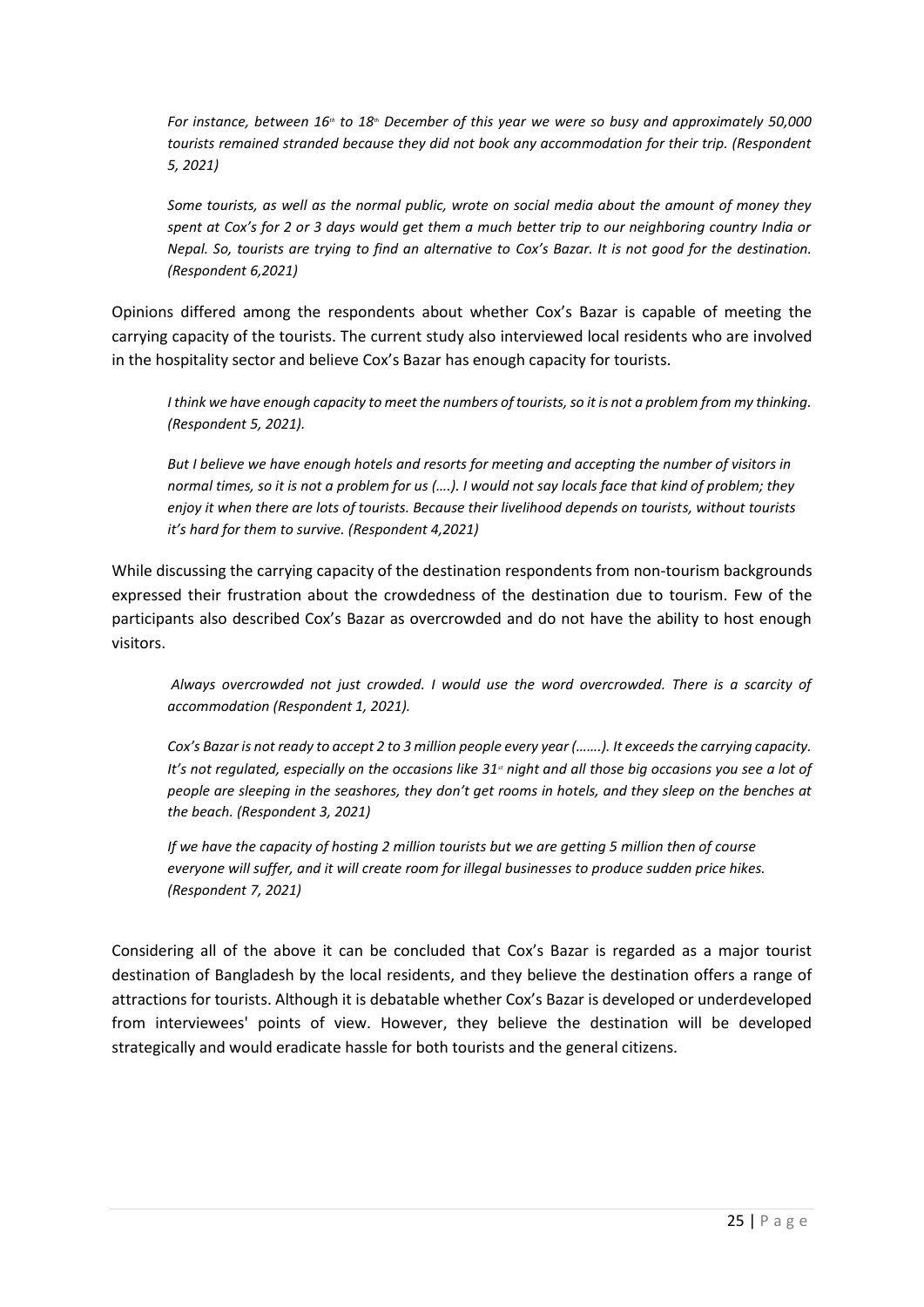#### **5.2. Perceived positive impacts and mixed opinion of tourism development**

In all cases, the informants reported about tourism development and the advantage of tourism in the local community of Cox's Bazar. Dependency on tourism is evident in the local community starting from a local grocery shop to the accommodation sector. Tourism has been widely praised by respondents for various positive influences, such as creating employment opportunities, improving infrastructure, and improving the well-being of Cox's Bazar's local residents.

In answering the question about the impact of tourism in the local community respondent one expressed the local dependency on tourism and the change in the city's infrastructure.

*They make the best out of the situation. For example, they make some cottages for rent over the hilly tracks. Even though they live there besides that they are making some business out of the situation, out of the food, culture, etc. Due to tourism, the infrastructure of the city has changed significantly. (Respondent 1, 2021)*

*I can give you an example of the marine drive which was built for tourism purposes and we as a local also enjoy it. (Respondent 2, 2021).*

The current participants also discussed the positive influence of tourism and also mentioned the creation of new employment such as opportunities for local photographers.

*Yes, we are getting economically benefited in many ways. Tourists not only spend money only on hotels and restaurants, but they also visit the local shopping mall and use transportation. Another example, we have local photographers at Cox's Bazar so if tourists also pay them for taking pictures, locals' shops, grocery stores all are being benefited because of tourism. (Respondent 2, 2021)*

*Locals get the best out of tourism, and they get the huge benefit due to tourism such as employment opportunities, also the transportation sectors get income from tourism, hotels, and motels gets mostly benefited (Respondent, 5, 2021)*

*Local's life exists because of tourism. The economy of Cox's Bazar is based on the tourism industry. (Respondent 6, 2021).*

Overall, all of the interviewees admitted the importance of tourism activities in the daily livelihood of the local residents. Along with the creation of various jobs, tourism has been an influential factor in bringing change in the community as well as the development of the city.

To identify the development process, as well as changes in tourism activities of Cox's Bazar over the recent years, participants were asked to describe noticeable changes in the destination. A good number of participants mentioned the improvement in the hospitality sector in the past years.

*Because in the past 10 years the hotels, restaurants were not sophisticated as they are now. So, there is some kind of modification in infrastructure and roads as well. (Respondent 1, 2021)*

*The tourism industry in Cox's Bazar has boomed. I mean it's at its peak honestly and I mean that there have been a whole lot of constructions of hotels, restaurants, and other developments going on. Tourists are increasing day by day, it's never decreasing (……) …. I would say the tourism industry has been at its peak impossible right now. (Respondent 8, 2021)*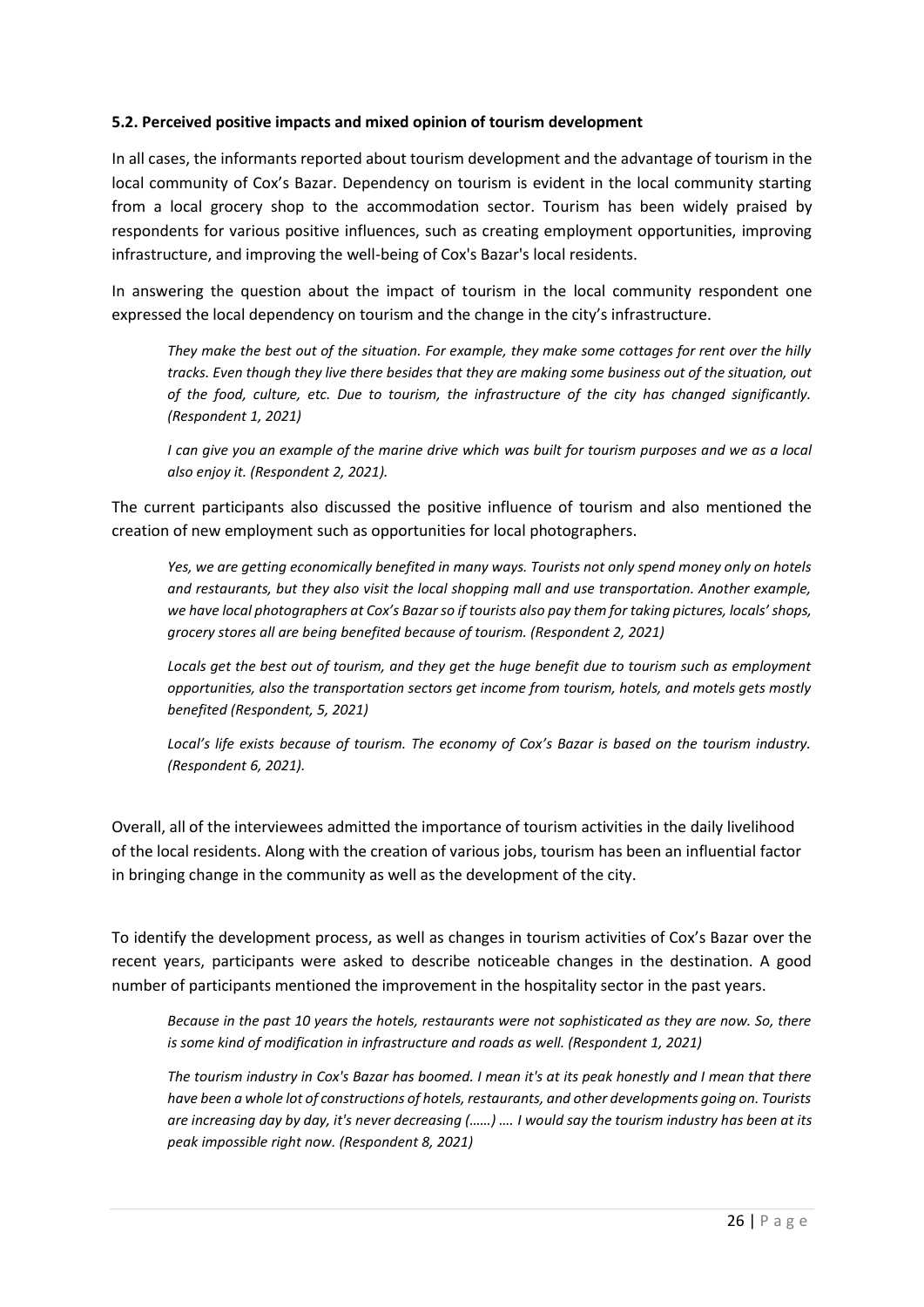A similar statement was also expressed by other informants of the study as they explained the progress of Cox's Bazar as a developed tourism destination and the advancement in the tourism services.

*There is a huge change in the sense of development and tourism facilities and all those 5-star hotels have been built in the last 10 years. I said we have like right now, four 4 stars hotels and one is Building right now that you know the Paris Hilton Hotel, one of the renowned hotel chains in the world, they are building a hotel. (Respondent 3, 2021)*

*Cox's Bazar has witnessed a massive change over the years in the tourism sector. We have so many investors in the tourism industry which are very few. For instance, around 10 years ago we had very few five-star hotels at Cox's Bazar but now we have very good numbers of five-star hotels such as Royal Tulip, Cox's Today, Ocean Palace, Sea girl. Cox's Bazar has become so developed in every aspect of tourism especially in the communication sector. (Respondent 4, 2021).*

However, it is worth mentioning that the topic of lack of international tourists is also mentioned by some respondents. This issue came into discussion while talking about taking off the number of tourist arrivals at Cox's Bazar.

*They are mixed. From my point of view, there are mixed tourists, 30% from overseas tourists I mean international and 70% are domestic tourists. (Respondent 1, 2021)*

*We do not get a lot of foreign tourists (Respondent 3, 2021)*

According to some informants, the facilities and services provided by the businesses in the destination meet the expectations of the domestic tourists, however, it is not up to the standard of satisfying the international tourists. Some respondents believe that Cox's Bazar still lacks quality service in terms of getting international visitors.

*It's not only in the case of Cox's Bazar almost everywhere in Bangladesh we lack international tourists because we don't provide quality services to them. (Respondent 4, 2021).*

*Even though there are so many renowned restaurants, you don't get quality food with the quality amount of money spent. That's another issue. (Respondent 1, 2021)*

*We have mostly domestic tourists, but the international tourist numbers are very minimal (…….). Even though we have some good and improved hotels and restaurants, tourists do not get enough facilities. If foreigners visit here local people do not give them enough privacy, they always follow them wherever tourists go. Another barrier is the political imbalance of our country. (Respondent 7, 2021).*

Nevertheless, Cox's Bazar has been developing and growing as a tourism destination over the years and participants show a great sense of positivity while talking about the impact of tourism.

### **5.3. Negative impacts of tourism development**

Regarding the negative impacts of tourism at Cox's Bazar, for the respondents, environmental pollution and inadequate waste management are the significant effects of tourism development. Participants showed great interest while talking about the negative impacts and questioned the duty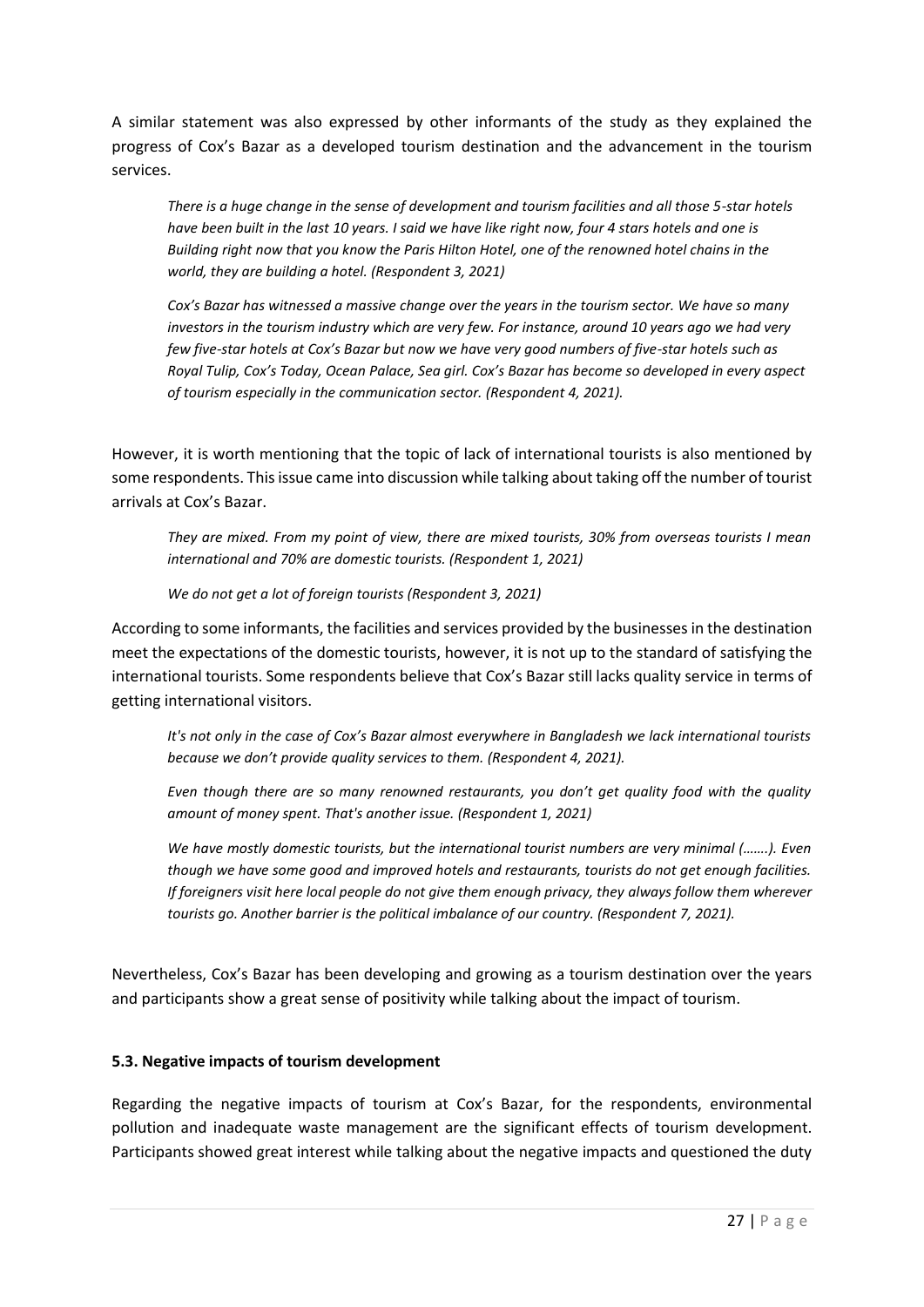of the authorities in the destination as the community and surroundings well being are being ignored by the hotels and restaurants.

*For example, environmental losses are breaking. Hotels are built all over the place, especially on the seashore. It is prohibited to build any kind of infrastructure near the beach. But people are not abiding by the law, they don't care about the law. They are building hotels over the seashores and that's what can hurt nature. (Respondent 1, 2021)*

*The local environment is being polluted because of tourism such as poor waste management, tourists throwing garbage everywhere. (……..). In my opinion, hotels are responsible for the environmental pollution at Cox's Bazar. For instance, they do not have any proper waste management. Most hotels dump their waste at the sea which is very dangerous for marine life. (Respondent 2, 2021)*

*If we talk about the negative impact of tourism on the environmental aspect the situation is horrible in Cox's Bazar. (Respondent 6, 2021)*

Residents perceive Cox's Bazar as a rapidly growing tourism destination; therefore the city attracts investments from various businesses. Tourism development requires infrastructure development for instance hotels, resorts, restaurants, and expansions; however, there are concerns that the stakeholders are not following the right plans and regulations. Hence, it causes frustration among locals and calls for the attention of tourism planners.

*a lot of construction and all the hotel and motel areas are built up without regulation. Deforestation and misuse of natural resources are being done in the city. Actually, because the people are building without following regulations. (Respondent 3, 2021)*

*There are also some negative impacts of tourism. There are some problems recently happening like people are building resorts, markets, and restaurants near the beaches and seashores which is not good for the environment. (…….). Even though there was a rule from the court to demolish the shops and markets from the beach areas but still have not seen it getting implemented. So, if the Government wills it can be solved. (Respondent 5, 2021)*

*You're building lots of hotels, restaurants, constructions, and everything I mean and when it goes beyond the capacity of nature it hits back obviously. Since there is no specific you know disposable system or a proper waste management system, (……….). so, it's bad for the environment obviously and you know waste management systems in the sea beach area are not good enough. (Respondent 8, 2021)*

The majority of the participants show concern about the negative impact on the environmental aspect of the destination. Surprisingly only one informant discussed the severe influence of mass tourism on the wildlife of the community. The respondent expressed concern about the possible extinction of tortoises at the beaches, which used to be available at the seashore.

*Another problem is the survival of marine life. It used to happen that the tortoise used to visit the seashores or the beaches to lay eggs but since the tourists are occupying all the areas nowadays, we do not see any tortoise near the beaches. (Respondent 2, 2021)*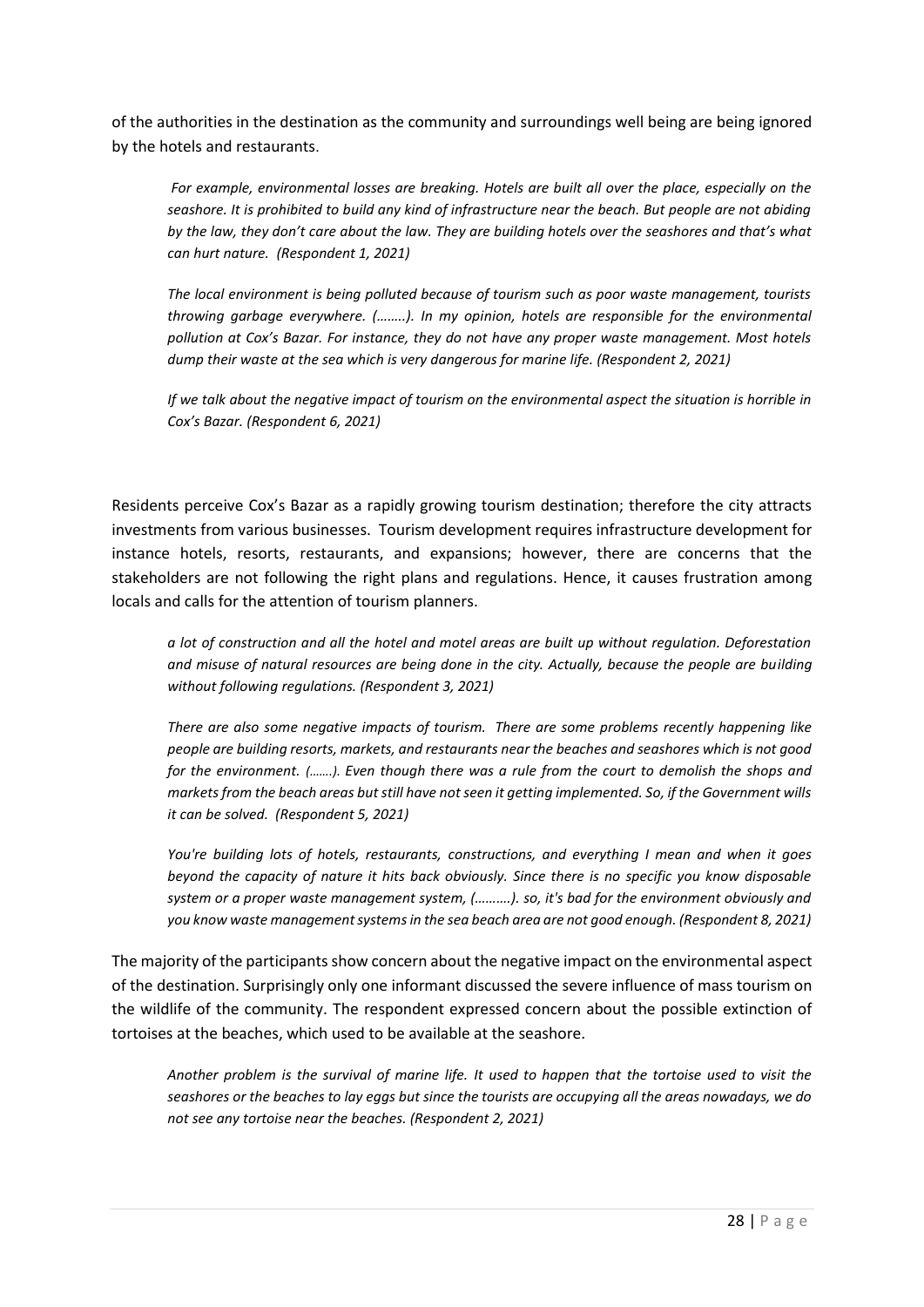While discussing inadequate waste management from the tourism service providers, some respondents mentioned unawareness and irresponsible behavior of tourists, and also believe visitors need to pay attention to the environmental aspect of the destination by following rules.

*Tourists have to take the blame if you drink a soft soda, you can't throw the empty can or bottle into the sea, it is not the authority's job to teach you the basic manners. (………). they are not aware of our roles as a tourist and it's time we think about that. (Respondent 6, 2021).*

*Of course, tourists should be responsible. There are some dustbins and specific places for waste so they should use it. Recently the authorities had some employees who cleaned the beaches in morning and evening time. (Respondent 7, 2021).*

This view was opposed by one interviewee who pointed that authorities must be responsible and implement clear rules and guidelines to ensure better waste management and preserve the beaches rather than simply blaming the tourists.

*well, people use a lot of plastic and throw plastic waste at sea which is not good, and we see it comes back to the beach with the waves. (……). When tourists visit Cox's Bazar, they want to spend a relaxing time and they already spent money on their tour so they will not always follow the guidelines so we should not blame the tourists. So, I think it's the authority that needs to take the step. (Respondent 4, 2021)*

Furthermore, interviewees also addressed the crowdedness of the destination and the traffic issues. As a result, it impacts the daily life of the residents also makes it uncomfortable for the tourists roaming in different areas of the destination.

*We already have so many tourists at Cox's Bazar that the roads are already crowded, and the bench at the seashores are fully packed there is no space left (…….).* . *Just to make some extra space for the tourists' authorities have built more new chairs at the seashores for free (Respondent 4, 2021)*

*We want to keep the beach are free from businesses so people can walk and enjoy freely at the beach. Even though there was a rule from the court to demolish the shops and markets from the beach areas but still have not seen it getting implemented. (Respondent 5, 2021).* 

*It was so crowded that people were stuck in traffic for a long time and even traveling a small distance. (Respondent 7, 2021)*

As the findings suggest tourism has been a blessing for most of the community of Cox's Bazar. However, tourism development became a nightmare for many locals as they were forced to hand over their home property as well lands to the government and investors in order to expand the tourism industry. The issue of the loss of lands by some of the locals was mentioned by two respondents of this study.

*Due to over-tourism, some locals were forced to leave their homes because of the orders of the government. People used to reside near the seashore or the beaches but government force them to*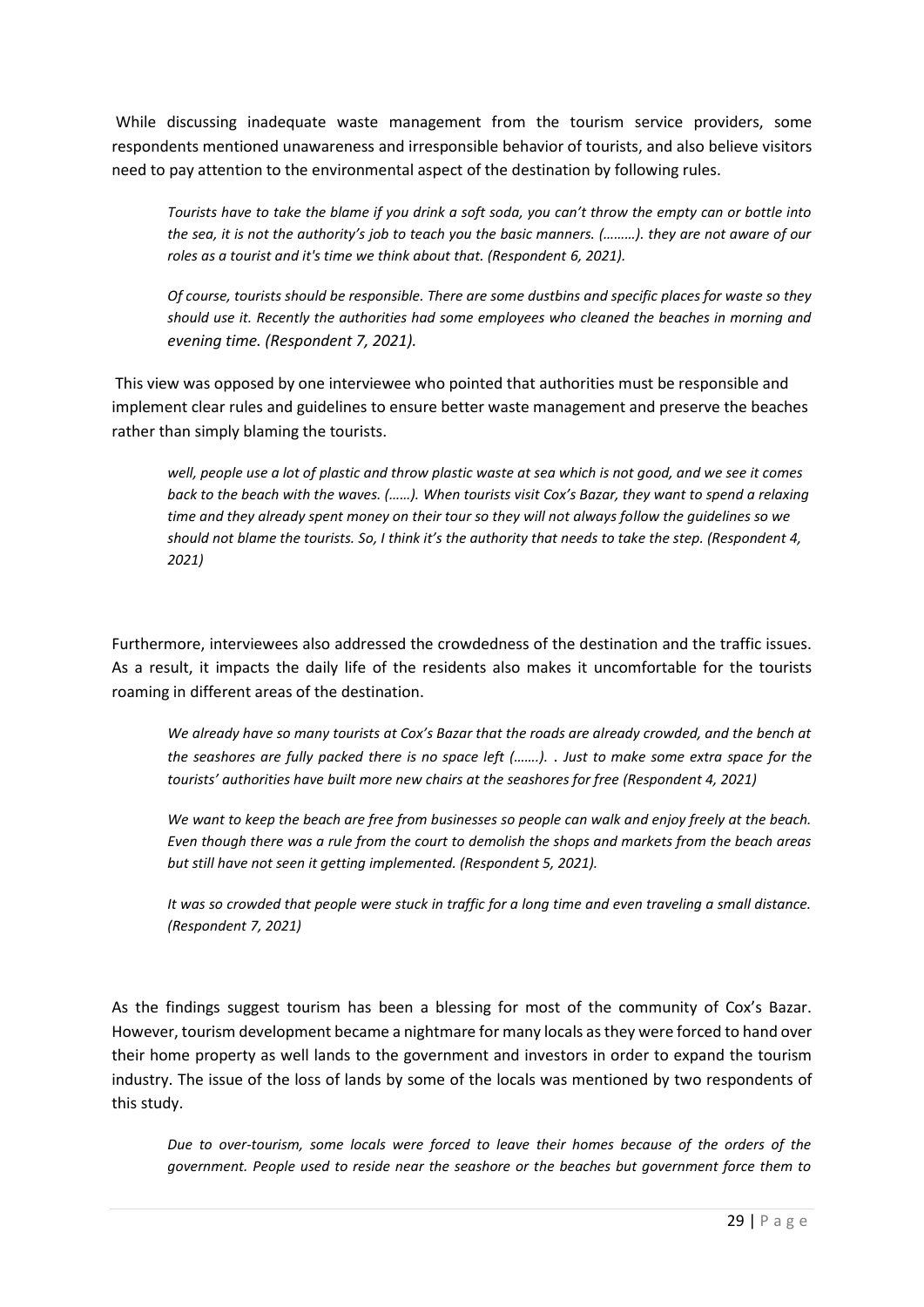*leave the places and move elsewhere. However, in order to get something, you also have to give up something. (……….). I can give you an example of taking the lands of locals by the government. If the government, asks a land from you have to give it to them no matter what. The government uses the lands for tourism development, and they pay a very minimum price for the lands to locals. (Respondent 2, 2021)*

*Local people experience negatively. Because a lot of the land is actually being bought by the land mafias and a lot of hotels and motels are building and destroying natural resources and it is not well regulated. So, it's an unplanned development that is going on actually. (Respondent 3, 2021)*

Commenting on the discussed issue respondent 4 opposed the claim of forcefully land acquisition by the government and businesses. The participant expressed the existence of strong rules and laws, also believed it is the locals who demand way more money for their properties than the market price.

*I don't think the accusation that locals 'lands are taken forcefully is a legitimate claim as we have law and rule in our country you cannot take someone's property without their consent, so this claim is not true. On the other hand, as I know locals demand more money than the normal amount for the property (Respondent 4, 2021)*

As a whole, this chapter indicates that local residents are aware of the negative effects of tourism as well as expressing great concern about this issue. Participants in the study had mixed opinions about the tourists' unawareness and the role played by the authorities in the development of Cox's Bazar tourism.

### **5.4. Locals' involvement in tourism**

As it was stated at the primary findings of the popularity of Cox's Bazar as a tourism destination and the positive impacts of it in the community as tourism brings economic benefits to the residents throughout various employment and business opportunities. However, a significant number of respondents mention that even though the local economy is benefiting due to tourism, the locals' involvement in tourism businesses is very minimal, more specifically employment in the hospitality sector. As a probable reason, the majority of the respondents described that the hospitality sector is mainly controlled by outsiders (migrant workers) who happen to be from different parts of Bangladesh

*Most of the hotel owners are from outside of Cox's Bazar. They are making profits, as well as local people, are also getting benefited. It's a kind of win-win situation. (Respondent 1, 2021)*

*Let's say 10 to 20% are local people who are involved in the tourism industry. Maybe they have 100,000 people employed in this industry. While we can say nearly 10 to 15,000 people, maybe are benefited or have good jobs and all the other services. (Respondent 3, 2021)*

*Local's involvement in tourism at Cox's Bazar is very minimal. I think only 10% of locals are in the tourism industry. Because the main professions of the locals of Cox's Bazar are salt production and fishing.*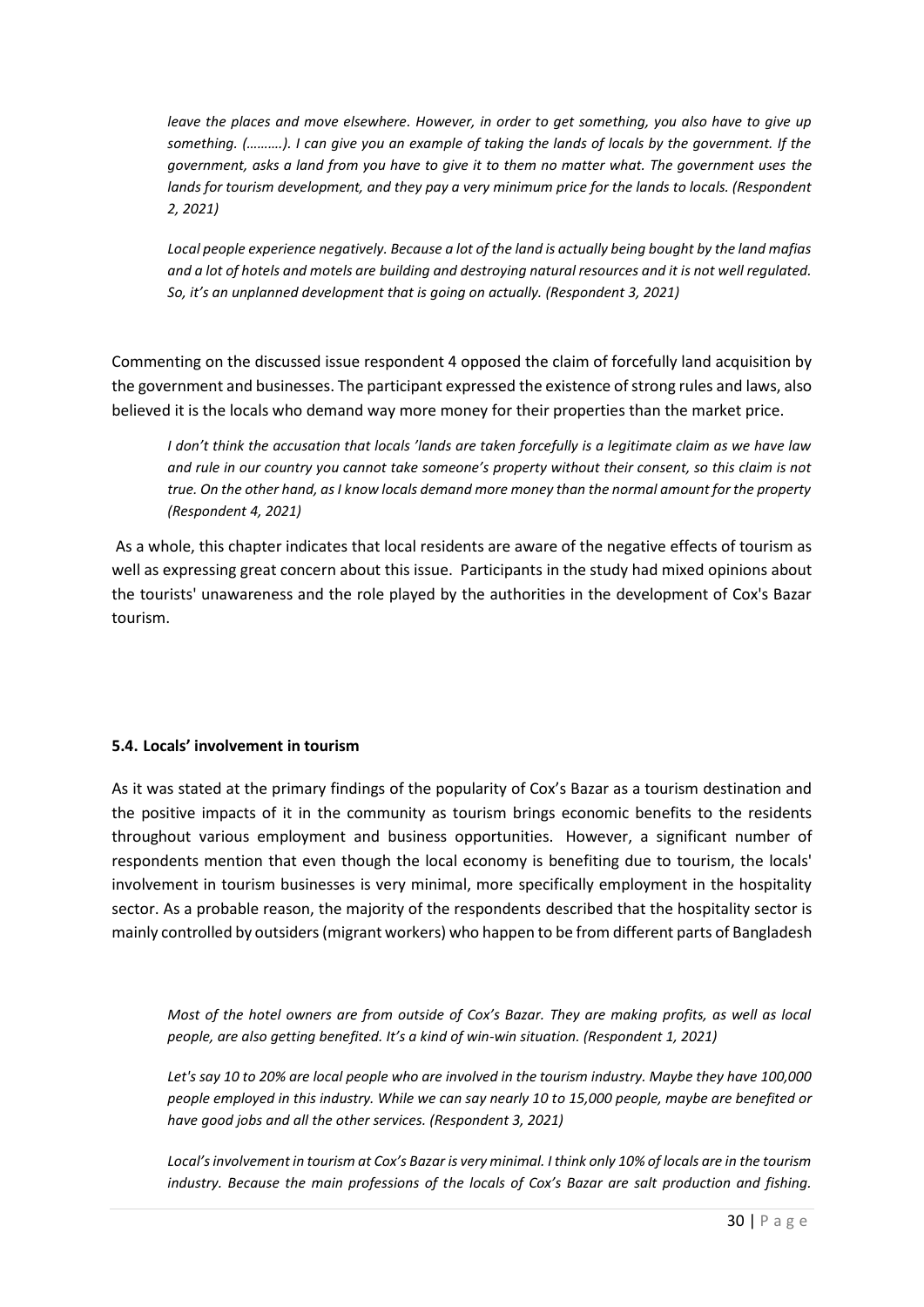*(……….). Noticeably around 20% of employees in hotels or other tourism businesses are local residents and the rest are outside of Cox's Bazar. (Resident 5, 2021)*

*Local businesses are getting benefited economically but not that much because most of the hotels and restaurants are dominated by outsiders, so locals are not getting that advantage of tourism. (……..). But locals also operate some restaurants, mini shops, and markets but the locals do not have the power to be the leading role in the accommodation sector. (Respondent 7, 2021)*

Commenting on this issue respondent 2 mentioned even locals have the skills and ability to contribute to the service industry, however, corruption and favouritism are the main obstacles as a result it is difficult for the local residents to find employment.

*Well, locals do not get enough priority because if you want to get a job at a hotel or restaurant you need to have a good relationship with management. And it is a kind of corruption because they hire people only if they know them as well as you have to bribe them to get a job even though you are highly qualified for the job. (Respondent 2, 2021)*

However, according to respondent 4 tourism has brought changes in traditional occupations of the community along with changes in the lifestyle of the inhabitants of Cox's Bazar.

*Cox's Bazar and the life of the locals depend on tourism. Locals' life changed a lot and improved. For instance, previously they used to depend on fishing for their livelihood, and now they are also involved in the tourism business, so their lifestyle has changed a lot as well because people from different cultures also come to Cox's Bazar. (Respondent 4, 2021)*

To summarize this theme, it can be said that locals participating in the tourism job sector is an interesting issue, and it is also creating unhappiness among the citizens that their involvement in the hotel sector is being limited although they have enough manpower to contribute.

### **5.5. Covid-19 and Cox's Bazar**

To help understand the impact of the Covid-19 pandemic on Cox's Bazar tourism industry participants were asked their views on the tourism activities of the destinations. Two of the respondents addressed the sufferings of local residents who are dependable at tourism. It was also mentioned by one interviewee the huge loss in the tourism businesses as the destination had almost no tourists during the pandemic.

*Since there were 2 to 3 months so there were almost no tourists at Cox's Bazar and the businesses faced a huge amount of loss during that period which accounts for at least 100 million per day. (Respondent 4, 2021)*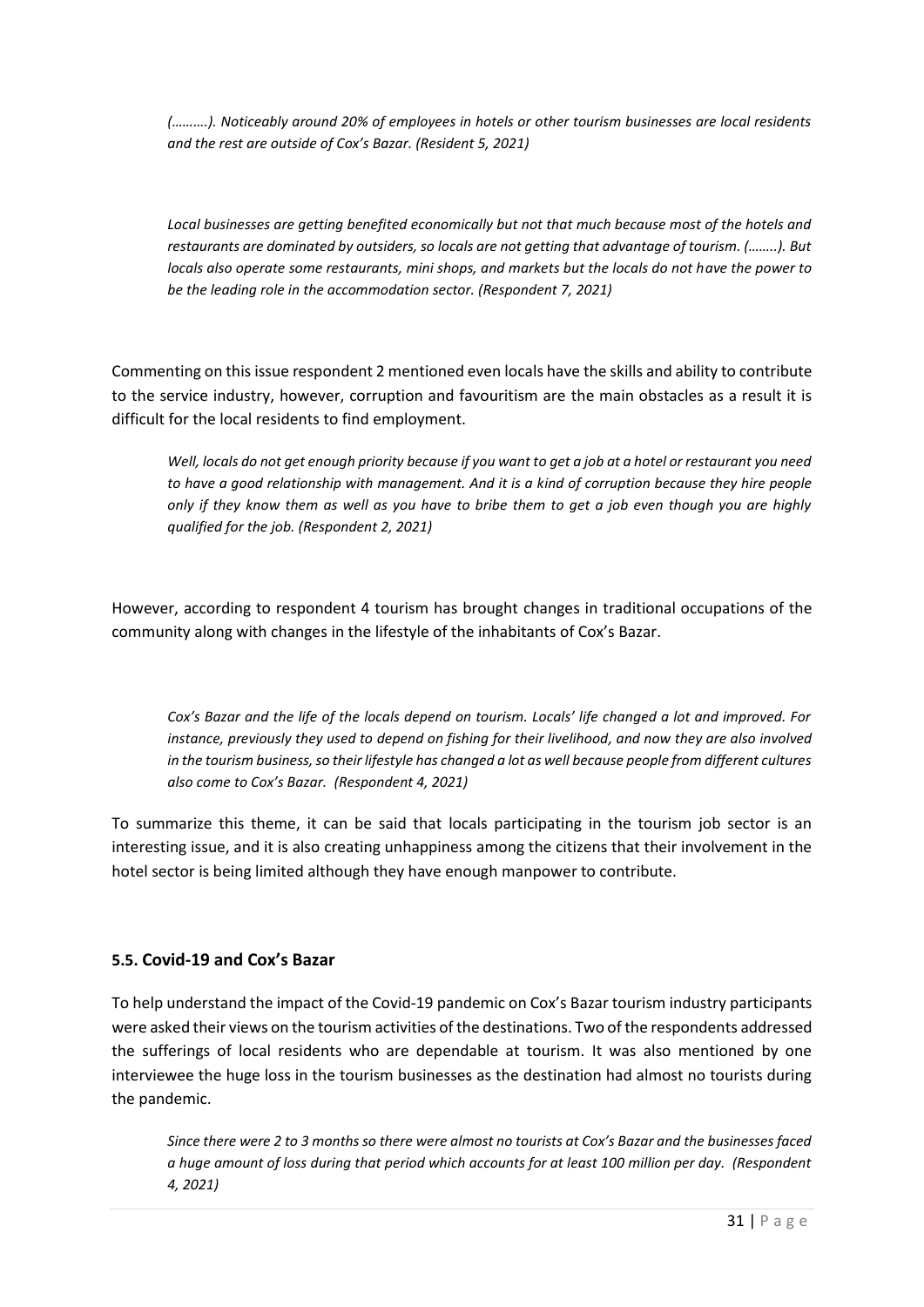*Well before lockdown tourism was normal and the tourist's arrival was as usual but during the lockdown, there were not that many tourists. But in recent months we have had so many tourists in Cox's Bazar (Respondent 7, 2021)*

Concern regarding the negative impact of Covid-19 was also stated by another respondent of the study. In his statement, the participant talked about the severe sufferings of the residents as well as businesses as there was no financial assistance from the government to the employees during the shutdown period.

*it wasn't good for the people out there because the economy was down people had no money because they actually live by you know they don't have any fixed salary. They don't get any wage compensation when everything is closed. Because the hotels and restaurants according to the laws don't require you to pay when you are off. So, it's bad for the economy of the people. (Respondent 8, 2021)*

However, the tourism industry experienced a rapid booming as soon as the lockdown was withdrawn by the government. The massive tendency of traveling to Cox's Bazar was noticeable from the conversation with respondent 1 since the domestic tourists plan to travel to the destination on various occasions.

*Before Pandemic Cox's Bazar was overcrowded and it remains overcrowded even after the pandemic. Pandemic has no effect on people's minds, people like Cox's Bazar can't keep people home. People rush to Cox's Bazar on different occasions such as vacation, marriage. So before or after the pandemic, the situation remains the same. (Respondent 1, 2021)*

This view was also supported by respondent 3 who also mentioned how crowded Cox's Bazar was during the first lockdown and the respondent questioned tourist awareness as the misuse of the lockdown for tourism purposes.

*When the first lockdown started fast times and then people got like five weeks holiday in a row and all the people went in Cox's Bazar. It was looking like New Year's Eve or the normal vacation period as there were so many tourists (Respondent 3, 2021)*

In further conversation, while talking about the impact of Covid 19, participant 3 positive impacts of lockdown on the local ecosystem. Since during stricter rules by the government the tourist number went to almost zero during the lockdown as result it helped the ecology as well as wildlife of the area.

*suddenly the government made it harder for people to visit Cox's Bazar. And there were some environmental and ecological benefits. We saw a lot of lost species coming back. The grass is growing on and a lot of we saw dolphins coming to the seashores of Cox's Bazar. So, because of the pandemic, Cox's Bazar was ecologically benefited (Respondent 3, 2021)*

Finally, as experiences relate, the Covid-19 had various impacts on the Cox's Bazar and its participants. However, it is worth noting that mass reliance on tourism was more visible among local residents, who were having a difficult time coping with financial difficulties.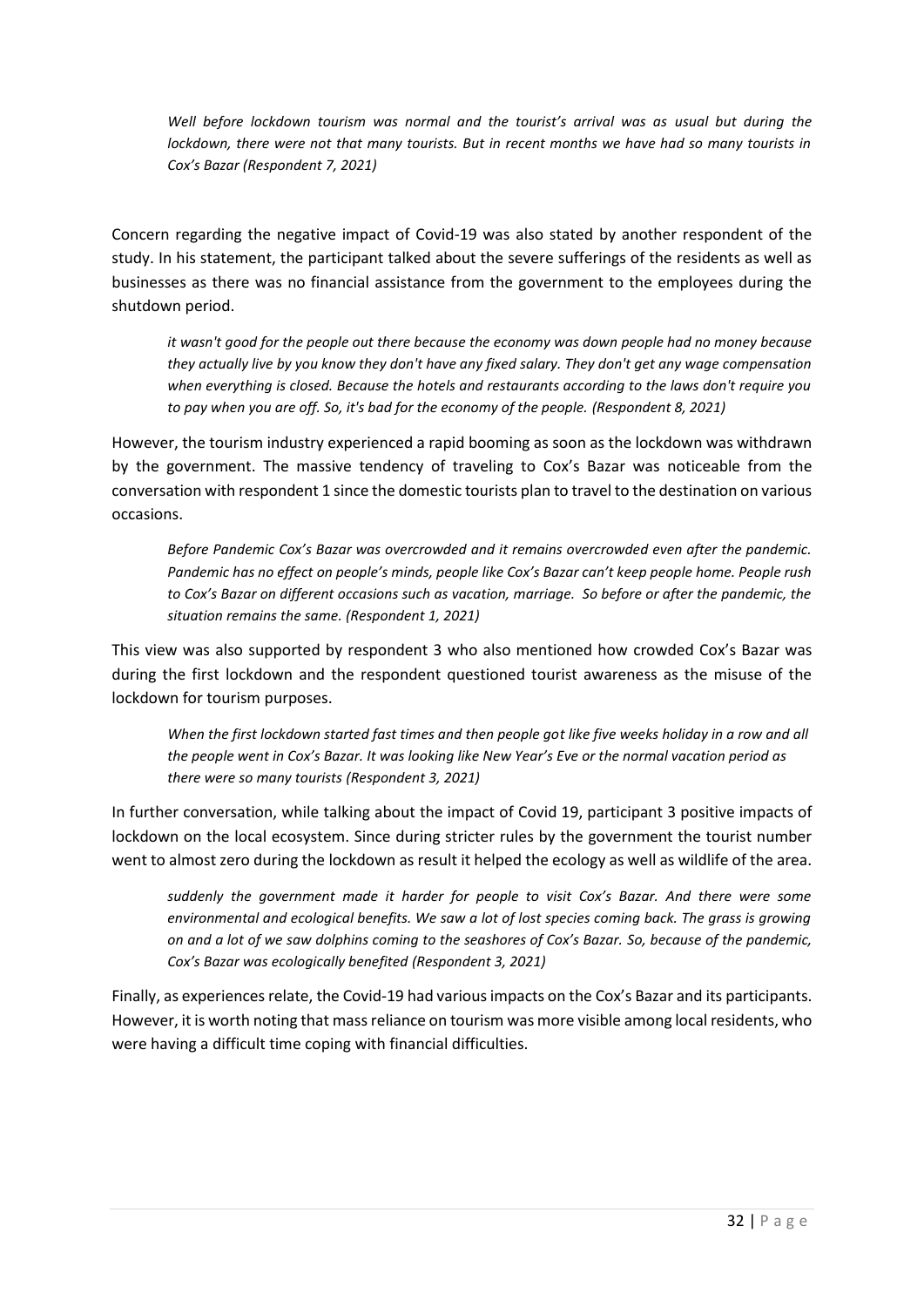#### **5.6. Tourism development and locals' expectations**

A common and noticeable aspect among all interviewees is that as a destination Cox's Bazar has huge opportunities for the local community as well as plays a vital influence in the country's tourism industry. Participants also mentioned that Cox's Bazar has been going through a huge development process such as the betterment of the tourism facilities and a great amount of investment in the other aspects of the destination.

*Specially Cox's development authority is trying their best to make the city look as best as possible. (Respondent 1, 2021)*

*every day 15 to 20 flights fly from Dhaka to Cox's Bazar. (…..). if you consider the number of hotels, motels, small hotels in this industry's also expanding in huge number. Let's say it's a very developing and growing industry right now. (Respondent 3, 2021)*

*You will never find that amount of tourists or investment like Cox's Bazar. So, I think it's beneficial for both investors and the locals as both parties are making profits because of tourism. (Respondent 4, 2021)*

*For example, the Government is developing the Cox's Bazar International Airport and we are hoping to get international tourists at Cox's Bazar because of it. (……), and we will have demand for at least 100 more new hotels. We are already getting some foreign tourists from our neighboring countries like India, Pakistan, and Nepal. As a local, I think we are getting benefited and we will enjoy the blessings of tourism in near future also. (Respondent 5, 2021)*

In their perspectives of locals' willingness and contribution to the tourism industry, almost all of the informants showed curiosity about making the destination more organized. Despite lots of complex situations regarding the current obstacles of the destination, there was a sense of hopefulness were noticeable among the participant and believed that Cox's Bazar as a destination will serve as a great experience to the visitors as well as an asset to the local community in future.

*but I hope it's in future the number is increasing and a lot of people I hope will be part of this industry. And then I think this will help also in a positive way because local people care more than other people because they are the one who is really living there and then care more (Respondent 3, 2021)*

*we have the intention to make our city look better not only for tourism but also for us. But is only possible if the authorities are willing to step up such city mayor, tourists' police, government. Only if the responsible authorities take steps otherwise our efforts are just valueless. (Respondent 2, 2021)*

*Now people believe that a tourist when visits Cox's Bazar most of them has no friends or relatives here, so we are all responsible for keeping them happy and satisfied. Because when tourists spend money, it also helps us to pay the bills of households. So, we try our best to give them a good experience, so they don't have any negative impression about Cox's Bazar, and they visit us again. Also, we hope that they would recommend Cox's Bazar to more tourists. (Respondent 5, 2021)* 

On the further discussion of locals' roles in the tourism development of Cox's respondents also believe that they have the integrity in shaping their city in a more touristic way and believe their role as a local is vital for the progress of the industry. As a tourism destination, Cox's Bazar is growing rapidly and becoming a hot spot for investment and market expansion. Respondents believe that more and more locals will engage in the tourism business.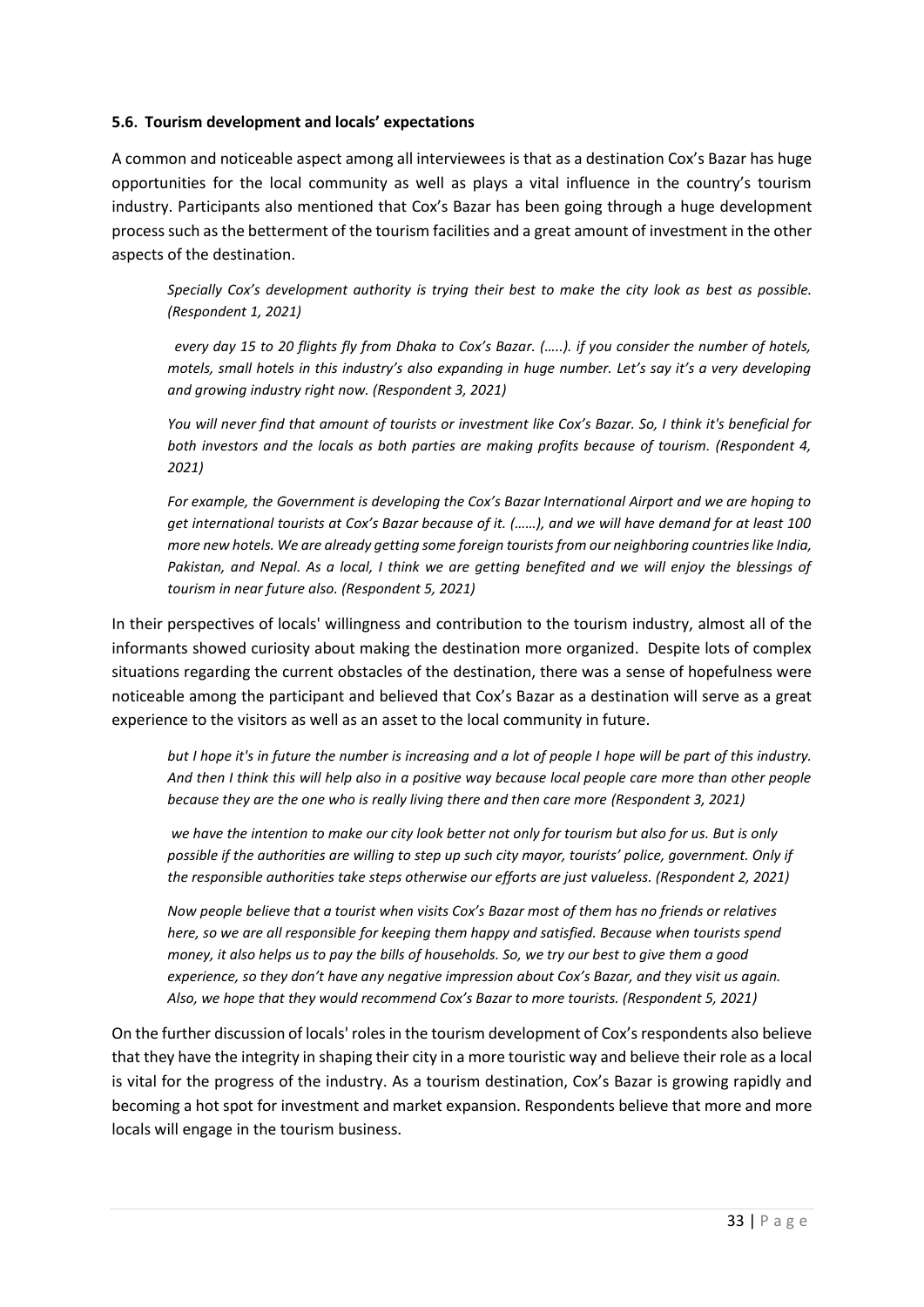*But nowadays even the people who used to reside abroad are now coming back to Cox's Bazar and investing in different tourism businesses, opening hotels or resorts. I believe people are aware of the economic boosting of the tourism sector that's why everybody is showing great interest in the tourism industry. (Respondent 5, 2021)*

*there are a lot of people who are going back from abroad. Maybe. I also think going back and being part of this, and I know a lot of my friends right now who have completed their studies In the tourist business right now. (Respondent 3, 2021)*

Moreover, suggestions were made for accessing tourists' points of view on Cox's Bazar by two respondents.

*we do not really assess the happiness, satisfaction of tourists or consider getting feedback from their experiences about Cox's Bazar (Respondent 8, 2021)*

In his statement, the respondent also mentioned local businesses' tendency of price hiking during the busy season and believes that could prove to be a negative factor for the destination in coming years. Furthermore, the interviewee also calls for attention from the authority to alleviate tourists' suffering and local businesses to realize their duty as a representative of the destination.

*Local businesses are targeting the high seasons to make all the money for the rest of the years, so they tend to charge extra for products and services. (……). I think they should change their minds about only making money from tourism and they should also care about the tourists. (……) Government should implement a monitoring strategy so that tourists do not face any obstacles or bad experiences. (Respondent 6, 2021).* 

*more tourists more tourism business in cox's Bazar does good to the locals. But it doesn't benefit the tourist because the more the tourists the less the service. (Respondent 8, 2021)*

Uncontrolled and rapid price hiking was also brought to attention by the next respondent of this study who quoted as:

*obviously, we locals need to be more responsible and change our mentality. For instance, we have to stop increasing the price of hotel rooms and food expenses during the high season. We have to follow the standard pricing (Respondent 7, 2021)*

Lack of locals' involvement in tourism development in Cox's Bazar is an existing issue mentioned by participant 8:

*the locals never get the chance to participate in the developing process. Because the municipalities or the responsible authorities actually never want to collaborate with the residents* 

The participant argued that although it would be complex for the authorities to make collaboration among the huge population in Cox's Bazar. However, he believes authorities should identify the ground-level stakeholders and who should be included by the tourism planners in various development of the destination.

*I would suggest is you involve the stakeholders involve the hotel owners, involved the restaurant owners, and involve the different tourism start-ups owners, involve the workers who are dealing with a tourist*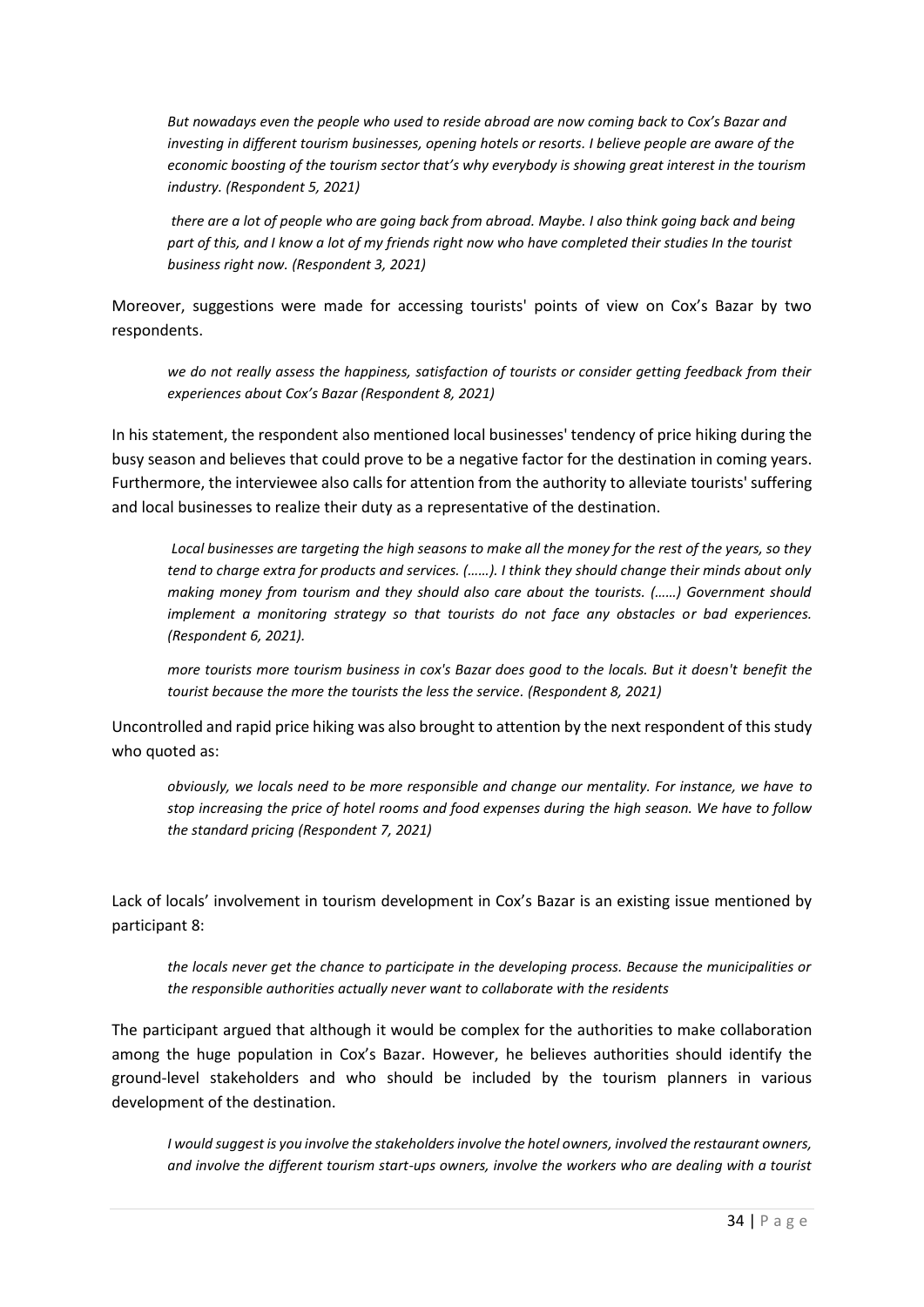*every day who knows their limitations who how the tourist feels when they arrive at Cox's Bazar. (……). it would help the municipalities developing Cox's Bazar way better than they are doing now. (Respondent 8, 2021)*

As this theme suggests Cox's Bazar is a happening destination of Bangladesh. In the expansion of the tourism industry of Cox's Bazar, to benefit both tourists and the Locals it's required proper planning with participation of locals' residents. Thus, collaboration could be one of the feasible processes and the authority should involve tourism stakeholders to work together.

#### **Chapter 6: Discussion**

The initial objective of the project was to identify Cox's Bazar's local residents' view on tourism development and their thinking about the progress of the destination. Although the study was designed on local perceptions, however, respondents highlighted the lack of proper hotel and restaurants services required at the destination. As far as the informants of this paper, Cox's Bazar is going through huge development as a destination such as the new establishment of hotels, resorts, construction of roads, the introduction of an international airport. It can be said that Cox's Bazar is going through the development stage as the TALC model suggests (Butler, 1980). According to Butler (1980), during the development stage, a destination develops its tourism services facilities to meet tourists' demands and the host community becomes tourism-focused as well as involved in the tourism sector. Findings indicate the vast majority of tourists visiting Cox's Bazar are domestic ones whereas international tourist arrivals are minimal. As a reason, it is mentioned by the participants that the destination still needs to develop more to attract international tourists. The necessity of tourism advancement in Cox's Bazar is more immense during the holiday season where the accommodation providers and municipalities fail to provide quality services to all the visitors. As far the concern of the locals, they believe Cox's Bazar still requires improvement in terms of satisfying the needs of general tourists. Cox's Bazar Is considered one of the most advanced and resourceful destinations in Bangladesh and the destination offers varieties of tourism experiences as well as tourists locations (Parveen & Rajon, 2008; Sahabuddin et al., 2021). According to the current study respondents the destination host mass numbers of tourists during the high season. Although some participants mentioned the negative impact of over-tourism, however, a great number of respondents believe excess numbers of tourists benefit the destination economically and they support the tourists' influx as creates employment opportunities for the community. Respondents believe though the locals feel overwhelmed by the numbers of tourists, and it is difficult for businesses to adjust to the required service and facilities, but they prioritize the economic outcome of tourism whereas the negative impacts of tourism are hardly evident to them.

Over-tourism has been perceived as something negative to the destinations and residents (Koens et al., 2018; Phi, 2020) but considering Cox's Bazar over-tourism is a positive for the destination and its residents. Rather than considering over tourism as an obstacle in their daily life, residents welcome an increase in tourists as they perceive it as an additional factor to get some extra income. Residents care about the tourists and always look forwarding meeting tourists' expectations however, it is also vital that responsible authorities lack in collaborating with the local community. Nevertheless, a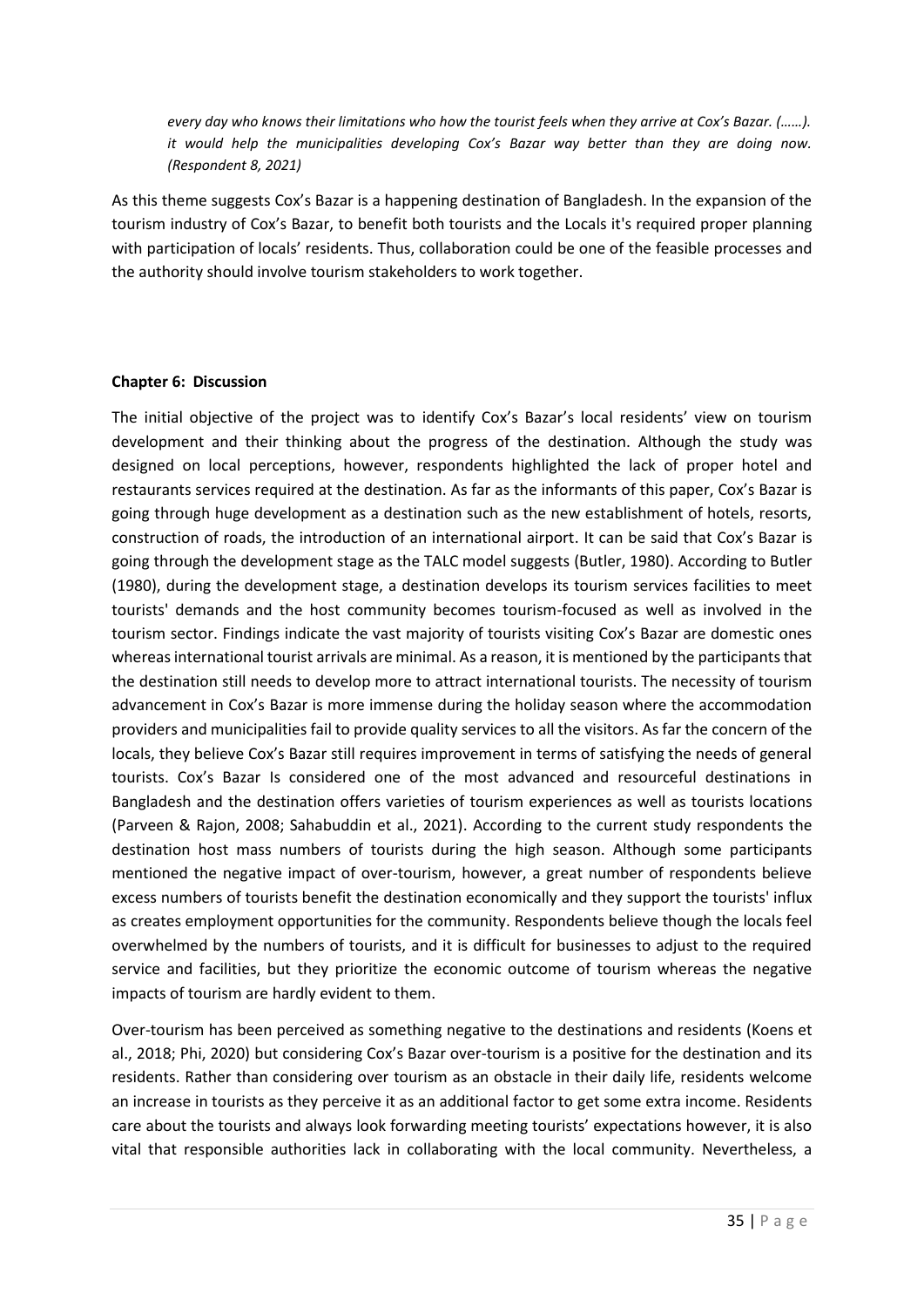collaboration or involving the local community should be regarded as an important aspect in terms of the progress of Cox's Bazar in the tourism industry.

Participants also stated that as Bangladesh is a developing country and people are really not aware of sustainable tourism and it still has not gotten the attention from the tourists as well as general residents. Thus, people are not really concerned regarding the negative aspects of tourism. As argued by Ap (1992) in SET theory, residents are more likely to support tourism development if the perceived positive impacts are higher than the negative ones. Relating this to the findings of this study, it was found that the majority of the residents described the economic impact of tourism while they were asked about the overall impact of tourism. During the interview process, the interviewer had to ask the participants to discuss the negative impacts of tourism as they were not willingly mentioning it. Whereas, Cox's Bazar is considered a vulnerable coastal region of Bangladesh due to the unplanned and irregulated infrastructure of the city (S. Rahman & Rahman, 2015). The destination has seen the development of 750 accommodation facilities and 250 restaurants over the last decade which did not comply with environmental rules as well as unplanned (Faruque, 2021). This resonates with the findings of this thesis paper as some of the informants mentioned irregulated waste management by the lodging providers that create pollution to the ecology of the destination. The city administration has the ability to manage 20 tonnes of wastage whereas the city produces an estimated 145 tonnes per day and most of the hotels, restaurants use the sea for dumping the biowaste (Faruque, 2021).

As mentioned in the literature review tourism development brings enormous opportunities to the host destination such as economic, social, and infrastructural improvement (Alrwajfah et al., 2019; Biagi et al., 2020). The findings of this thesis paper support the statement as most participants of the current research show positive support for the tourism industry at Cox's Bazar. Tourism has been an influential aspect in changing the nature of Cox's Bazar's economic sector. Participants discussed changes in locals' dependency on traditional jobs (e.g. fishing, salt production) as tourism progress in Cox's Bazar locals investment has been noticeable in the service sector of the Cox's Bazar. Locals' dependency on tourism for their livelihood was more evident during the lockdown of 2020 as stated by some respondents. The industry went through a very hard time during businesses along with the community suffered a lot. It is worth mentioning that during the interviews almost all of the residents supported the development of tourism in their locality. Respondents' views on tourism remain positive because of their mass dependency and the way the destination is designed. To get deep inside of the understandings of the participants the interviewer asked participants to compare the noticeable changes of the destination over the years. To which most of the informants mentioned improvements in various aspects such as an increase in tourist numbers, hotels, and resorts, public transport, and other infrastructure development. Many participants remain optimistic about the tourism development in Cox's Bazar because of the development in the city's infrastructure, transportation, and employment opportunities. It was reported by some respondents that due to tourism development along with tourists locals are also getting benefited as the introduction of new parks, facilities, and better transportation. To this aspect, the findings of the current research resonate with the literature found on the same topic. According to Ritchie & Inkari (2006), tourism brings advancements in a variety of areas of society (e.g. communications, transportation, entertainment, and recreational activities) and which are considered as blessings to an underdeveloped community. Linking this to "community attachment" as described by Gursoy et al. (2010), locals' support for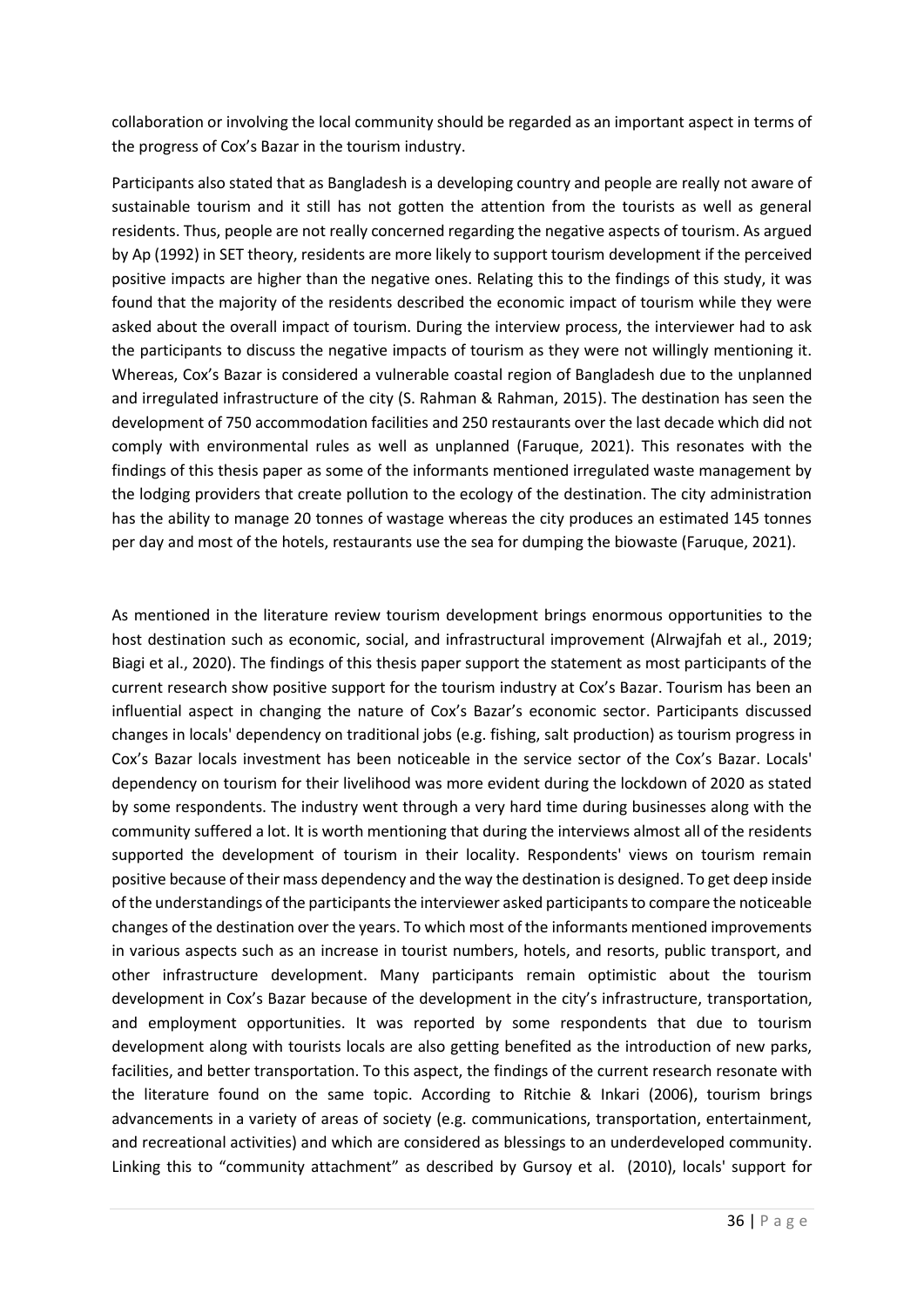tourism development is also derived from the needs of the community. As reported by the residents' Cox's Bazar has been developed rapidly over the years (e.g., transportation, residents wellbeing, communication, job opportunities) thus locals perceived the positive impacts more over the negative ones.

However, it is also crucial that the level of tourism development also influences residents' views (Zhang et al., 2006a). Cox's Bazar was fully packed with tourists during the recent holiday period (December  $16^{th}$  to  $18^{th}$   $2021$ ), around 0.3 million tourists gathered in the city on the  $16^{th}$  of December 2021 (Daily Bangladesh, 2021). Cox's Bazar tourism industry had a prolific amount of economic recovery after the pandemic as a huge amount of tourists visited the destination during the recent vacation, almost 95% of hotels were fully occupied and around \$6million revenue was recorded (Alamgir, 2021; Daily Bangladesh, 2021; Dhaka Tribune, 2021). However, almost no significant amount of participants talked about any negative consequences of such a large amount of tourist influx whereas most of them see it as an opportunity for locals to make a profit out of it. These findings were particularly interesting as increased tourists numbers could lead to being problematic to a community such as crowdedness, traffic, and noise pollution (Koens et al., 2018; Pavlić & Portolan, 2016). Whereas in the case of Cox's Bazar even though a minority of the respondent expresses traffic as an obstacle due to tourists' influx but their perspectives remain on the focus of seeing it as a financial improvement for the community. Relating this to Doxey's irridex model, the sudden increase in tourists numbers at a destination creates irritation among the local residents due to their acknowledgment of the negative consequences of tourism (Szromek et al., 2019). A question arises whether local residents are aware of negative impacts or not. And if they are unconscious of the consequences of tourism impact it could be an obstacle for the destination's development process if Cox's Bazar wants to be regarded as a sustainable destination in Bangladesh. Locals' awareness of tourism activities in a community is vital for a destination's progress (Eyisi et al., 2021; Nejati et al., n.d.). Findings suggest locals do not get invited or have any opinions on the tourism development process of Cox's Bazar, and it is essential that authorities take initiatives to participant in the tourism planning of a destination (Almeida-García et al., 2020; Biagi et al., 2020). It was also claimed by the majority of the respondents about locals not getting employed in hotels. To this, they added corruption is one of the reasons applicants do not get employment and the industry is dominated by outsiders. If the perceived positive impacts do not benefit the local community it could create unhappiness among the locals and it will directly affect the tourism development of the destination (Shafieisabet & Haratifard, 2020). Therefore, it is vital for tourism authorities that locals get their fair part of the benefits of tourism development at the destination (Andriotis & Vaughan, 2003).

Community perception and stakeholders' collaboration are considered are strategies that facilitate better communication between a community and destinations planners (Duarte Alonso & Nyanjom, 2017; Eslami et al., 2019). Which is something lacking in Cox's Bazar as per the informants of the study. Tourism collaboration helps both tourism planners as well as the community to discuss different aspects of a destination, creation of awareness among locals, motivate participants to contribute to tourism progress (Duarte Alonso & Nyanjom, 2017; Shafieisabet & Haratifard, 2020). The host communities are more exposed and interact with tourists in their daily life thus it is considered that their views and opinions can help authorities in accessing the ground-level impact of tourism and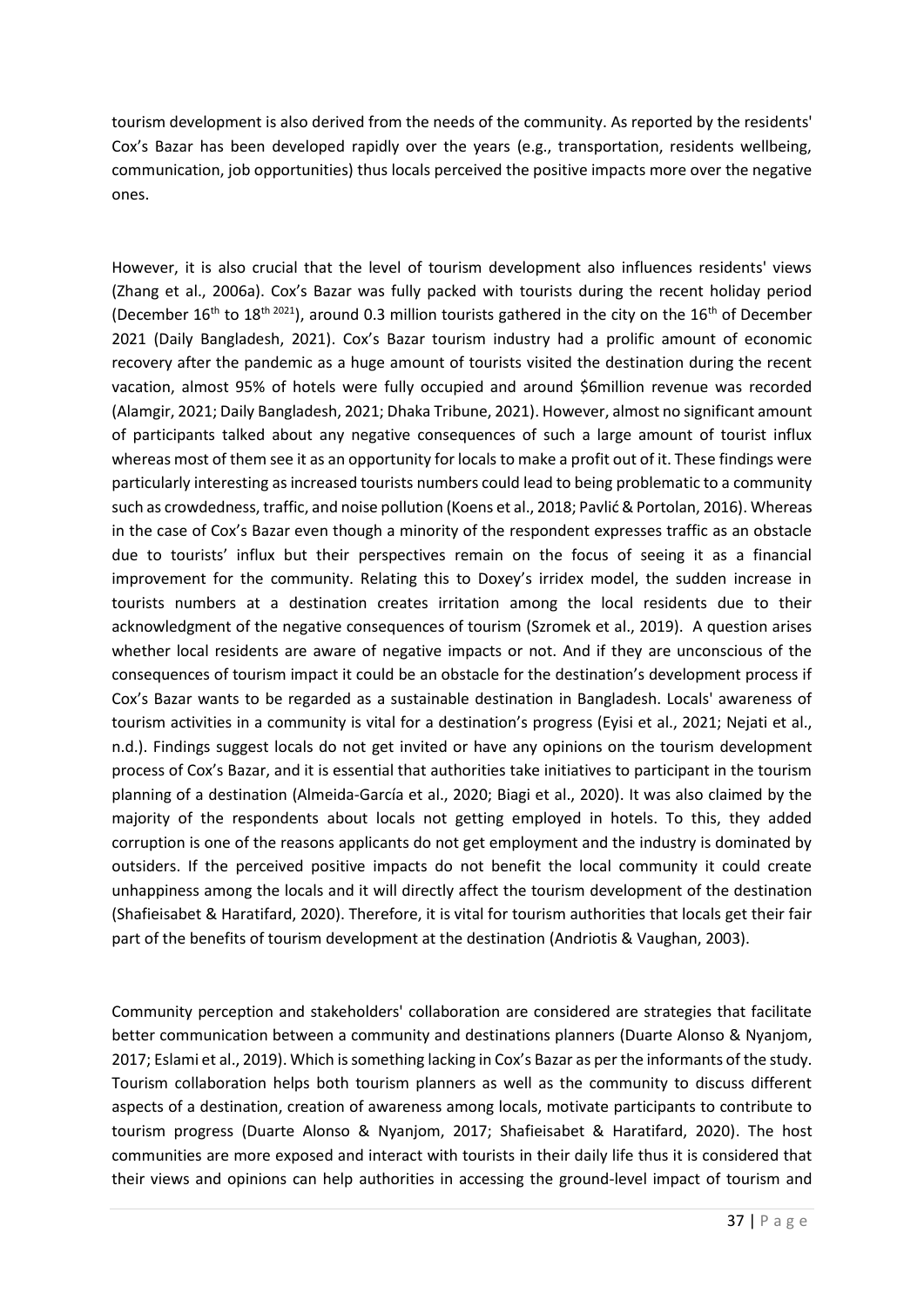accessing underlying issues of a destination (Duarte Alonso & Nyanjom, 2017). Findings of the current research found locals' willingness to contribute to the development of the destination. It is suggested that locals should be invited and informed about the tourism planning of the destination. Also, authorities need to take steps such as creating awareness via various campaigns and try making themselves available for open discussions with the community. It is important that locals are informed about the tourism development at their locality and feasible methods of increasing knowledge of the residents are tourism workshops and meetings (Saufi et al., 2014). Hall (1999) believes a successful tourism collaboration requires destination planners for the inclusion of the community's interest. Whereas a destination's development hugely depends on the support of the local residents (Garau-Vadell et al., 2014). Tourism collaboration in developing countries is limited as most of the tourism activities are controlled by the centralized authority of the government (Cole, 2006). Thus, it is necessary that authorities pay attention to the host community and their opinions of tourism practices.

Findings suggest Cox's Bazar is considered as one of the most promising destinations of Bangladesh and it is perceived by the residents that the destination will be more developed, and locals will be more benefited. Though tourism development is considered positive by the residents, however, unplanned and irregulated infrastructure development is considered as a negative influence on the community. Thus, it calls for monitoring of the destination planners. It is worth stating that residents are not concretely familiar with the environmental impact of tourism at Cox's Bazar. To their statements, some participants believe Bangladesh does not have proper waste management for the general residents as the country is densely populated whereas environmental loss is not so concerning subject for the authorities.

### **Chapter 7: Conclusion**

This thesis paper aimed to understand the perspectives of local residents in regard to tourism activities and the development of Cox's Bazar, Bangladesh. The study acknowledges host communities' opinions are valuable for destinations planners to give a concrete story of a destination's tourism performance (Garau-Vadell et al., 2014; Park et al., 2017). Throughout this research, it was highly evident that Cox's Bazar has undergone a remarkable development over the last decade. Yet no study has been found in the understanding of the host community's views of the destination's overall tourism development. It was also found that authorities are really not so concerned about the perception of locals as well as engaging them in the tourism development of Cox's Bazar. Although less focus on local residents incorporation in a destination development creates unhappiness among the community, and it directly impacts locals interaction with tourists (Linderová et al., 2021; Okulicz-Kozaryn & Strzelecka, 2017). Surprisingly the study did not find any consistent opposing views of the residents regarding their perception of the destination development not being heard by the authorities. To this, no secondary data have been found opposing over-tourism in Cox's Bazar and not seeing it as a threat to local communities' wellbeing. Whereas Cox's Bazar is being portrayed as an ideal tourism destination and rapid increase in the tourist numbers gets highlighted as a positive aspect for the businesses by authorities and various newspapers (Alamgir, 2021; Dhaka Tribune, 2021). The rapid growth of tourists' arrival creates various problems for local life including traffic, loss of natural resources, invasion of public services (Eslami et al., 2019; González et al., 2019). The tourism destination planners should acknowledge also Cox's Bazar residents' wellbeing and whether tourism is affecting the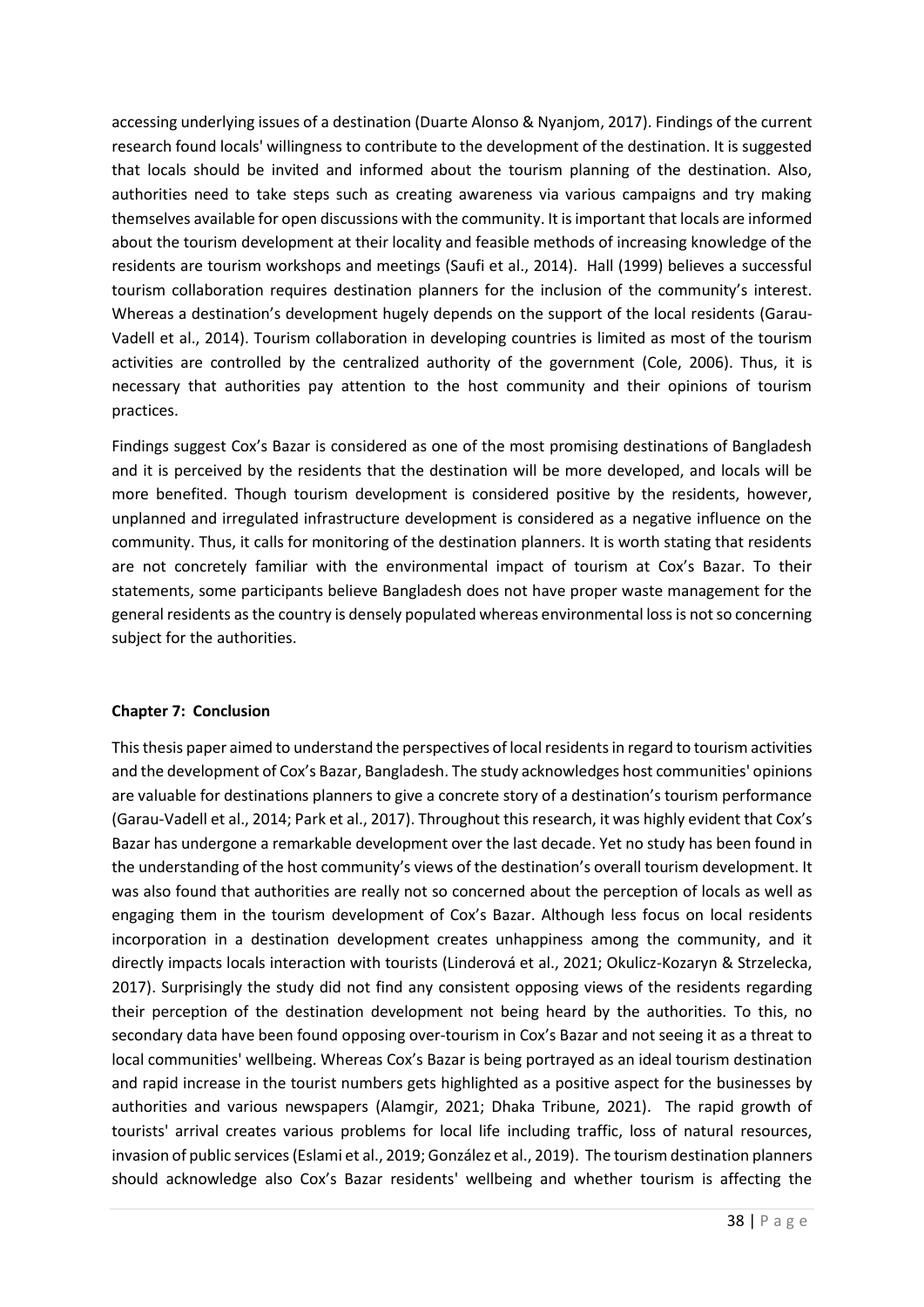surroundings in any negative ways. The tourism dependency of locals is significant in Cox's Bazar therefore, people are not very conscious about the negative impacts of over-tourism which is something that needs to be acknowledged by the responsible authorities. In the case of residents' perspectives, the study suggests that their knowledge regarding adverse impacts of tourism is very limited, and it can be an alarming issue for the community in a long run. The study believes that even though Cox's Bazar is visited by a massive number of domestic tourists, however, to attract international tourists the destination needs to reconsider its development process since waste management and quality activities for tourists are still questionable and authorities needs to acknowledge tourists demands as well.

Though the current study was only designed to understand locals' view of tourism, it came to the author's knowledge about the poor service and accommodation facilities of the destination. The nature of the qualitative semi-structured interview process proved evident to this paper as some participants indicated the sufferings of tourists during the holiday season when Cox's Bazar remains overcrowded. The findings suggest the destination does not have the capacity of providing accommodation to all tourists and tourists were forced to spend the night at open beaches and roads. Also, the authorities do not try to reach out to get tourists to feedback on their visit to Cox's Bazar. Thus, it could be questioned whether authorities are concerned about the safety and security of the tourists. Future research should use the understanding of tourists' perceptions of various issues of Cox's Bazar as a famous destination. However, the current paper found issues of forceful land and personal property invasion by powerful authorities for tourism purposes. Despite the lack of secondary data, this statement does raise concern for tourism developers, since it's a direct negative impact of tourism development in the local community.

### **Chapter 8: Limitation**

This thesis paper has several limitations. The paper considered residents' perceptions as a whole whereas residents also represent the various social position of a community, and their perspectives vary depending on their social background, job sector, religious belief, and economic background. Small numbers of respondents participated in the interview process thus it made it difficult for a deeper understanding of the destination from various residents of different backgrounds. Although invitations were sent to a significant number of residents of Cox's Bazar via LinkedIn, Facebook, and e-mail. But unfortunately, most of them did not respond to the invitations. The limited time frame and the current Covid-19 restrictions made it was difficult for the author to travel to Cox's Bazar and a field trip to the destination could have been more prolific to the study as it would have allowed understanding the destination and its surroundings more efficiently.

Moreover, even the findings were able to allocate a good amount of information of Cox's Bazar, but it was noticeable that not every respondent understood the disadvantages of tourism and the author had to explain the issue by giving examples of some tourists' destinations.

Also, there was no authorized tourism statistics were found on specifically Cox's Bazar thus it was problematic for the author to understand the destination's stage in the TALC model.

Furthermore, even though the chosen qualitative research method helped the author significantly to collect data, however, it is realized by the author survey conduction could be easier to get some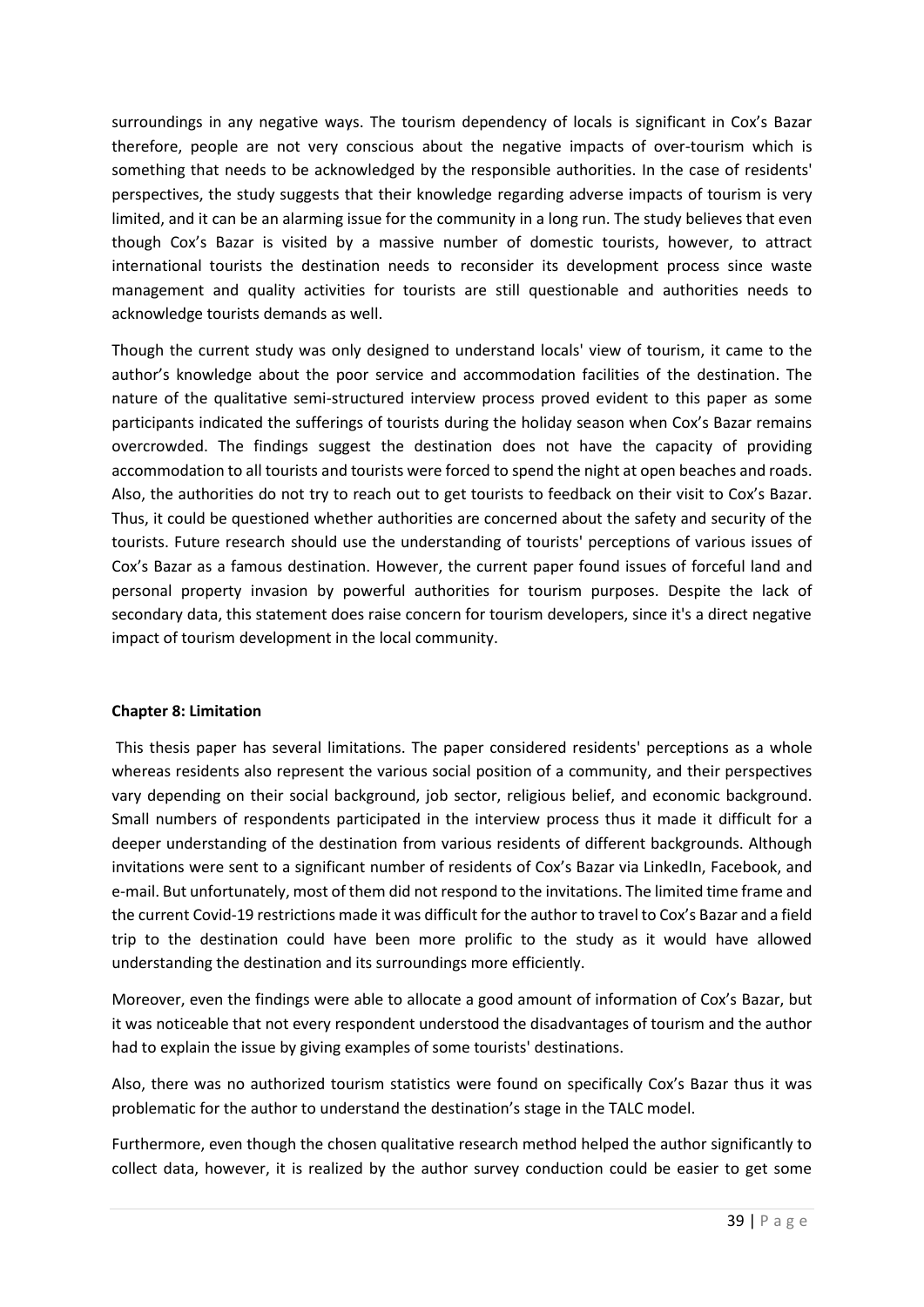additional input to the research. Another important limitation of the study is that the study could have tried to involve some employees of the tourism authority of the destination thus it would have the research more valid and access the destinations tourism development from both parties (residents and tourism developers).

Finally, it is suggested that future research should try understanding Cox's Bazar from tourists' perspectives as the current study found various issues of tourists' sufferings because of poor service and facilities of the destination.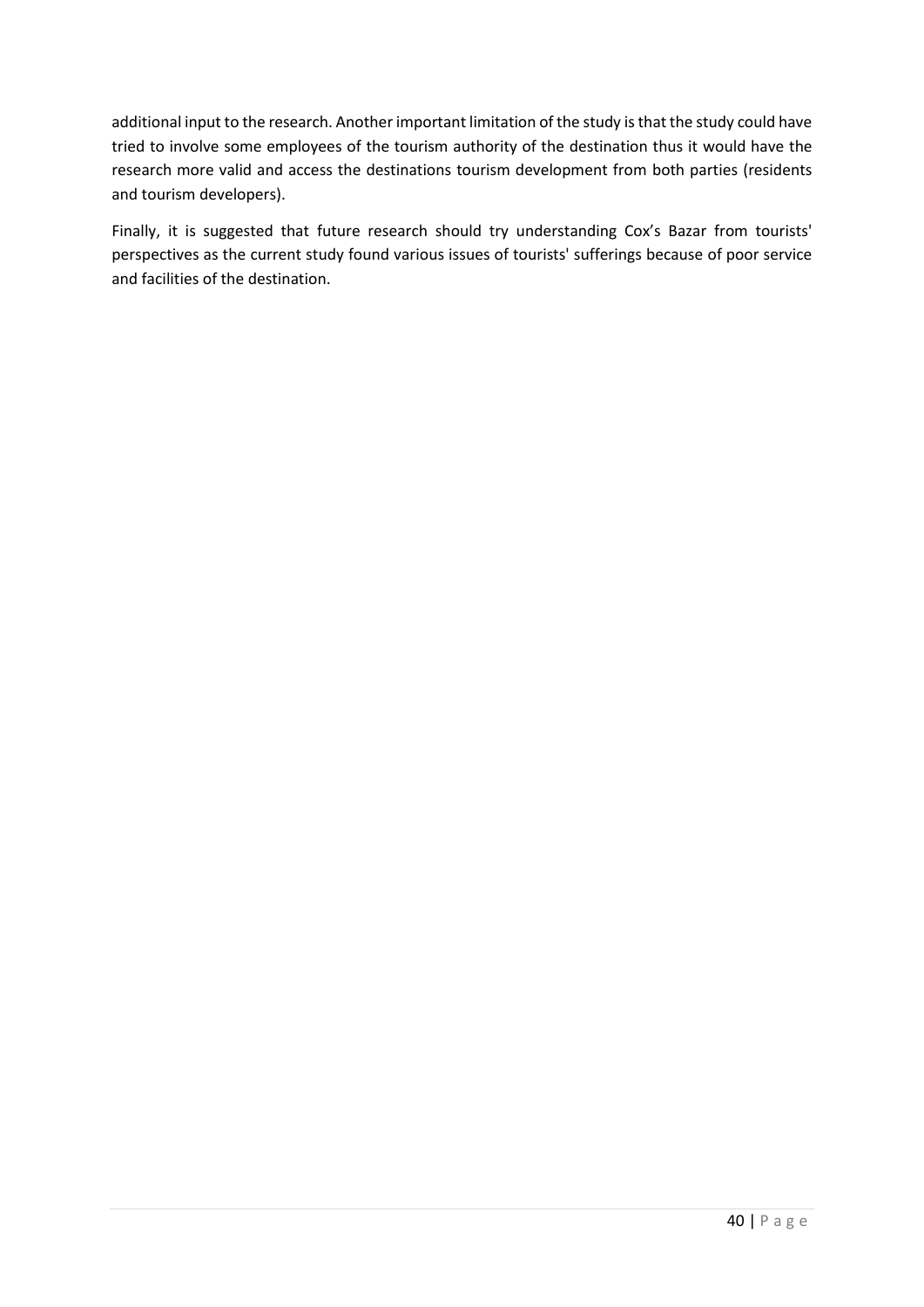#### **Chapter 9: References**

- Aas, C., Ladkin, A., & Fletcher, J. (2005). Stakeholder collaboration and heritage management. *Annals of Tourism Research*, *32*(1), 28–48. https://doi.org/10.1016/j.annals.2004.04.005
- Abdollahzadeh, G., & Sharifzadeh, A. (2014). Rural Residents' Perceptions Toward Tourism Development: A Study from Iran: Rural Residents' Perceptions Toward Tourism Development. *International Journal of Tourism Research*, *16*(2), 126–136. https://doi.org/10.1002/jtr.1906
- Abul, M. (2016). *Critical analysis of Cox's Bazar as a tourist destination in Bangladesh: An analysis of tourists' response*. *5*, 11.
- Alamgir, S. (2021). Cox's Bazar expects 5 lakh tourists during Victory Day holiday. *The Business Standard*.
- Alasuutari, P., Bickman, L., & Brannen, J. (2008). *The SAGE Handbook of Social Research Methods*. SAGE Publications Ltd. https://doi.org/10.4135/9781446212165
- Almeida-García, F., Cortes-Macías, R., Balbuena-Vázquez, A., & Carmen-Hidalgo, M. (2020). New Perspectives of Residents' Perceptions in a Mature Seaside Destination. *Sustainability*, *12*(10), 4183. https://doi.org/10.3390/su12104183
- Alrwajfah, M., Almeida-García, F., & Cortés-Macías, R. (2019). Residents' Perceptions and Satisfaction toward Tourism Development: A Case Study of Petra Region, Jordan. *Sustainability*, *11*(7), 1907. https://doi.org/10.3390/su11071907
- Alvarez-Sousa, A. (2018). The Problems of Tourist Sustainability in Cultural Cities: Socio-Political Perceptions and Interests Management. *Sustainability*, *10*(2), 503. https://doi.org/10.3390/su10020503
- Ananya, S. A., Al Muneem, A., & Hassan, A. (2020). Tourism Policy Analysis of Required Tourist Facilities in Bangladesh. In M. S.-U.- Rahman & A. Hassan (Eds.), *Tourism Policy and Planning in Bangladesh* (pp. 53–69). Springer Singapore. https://doi.org/10.1007/978-981-15-7014- 8\_4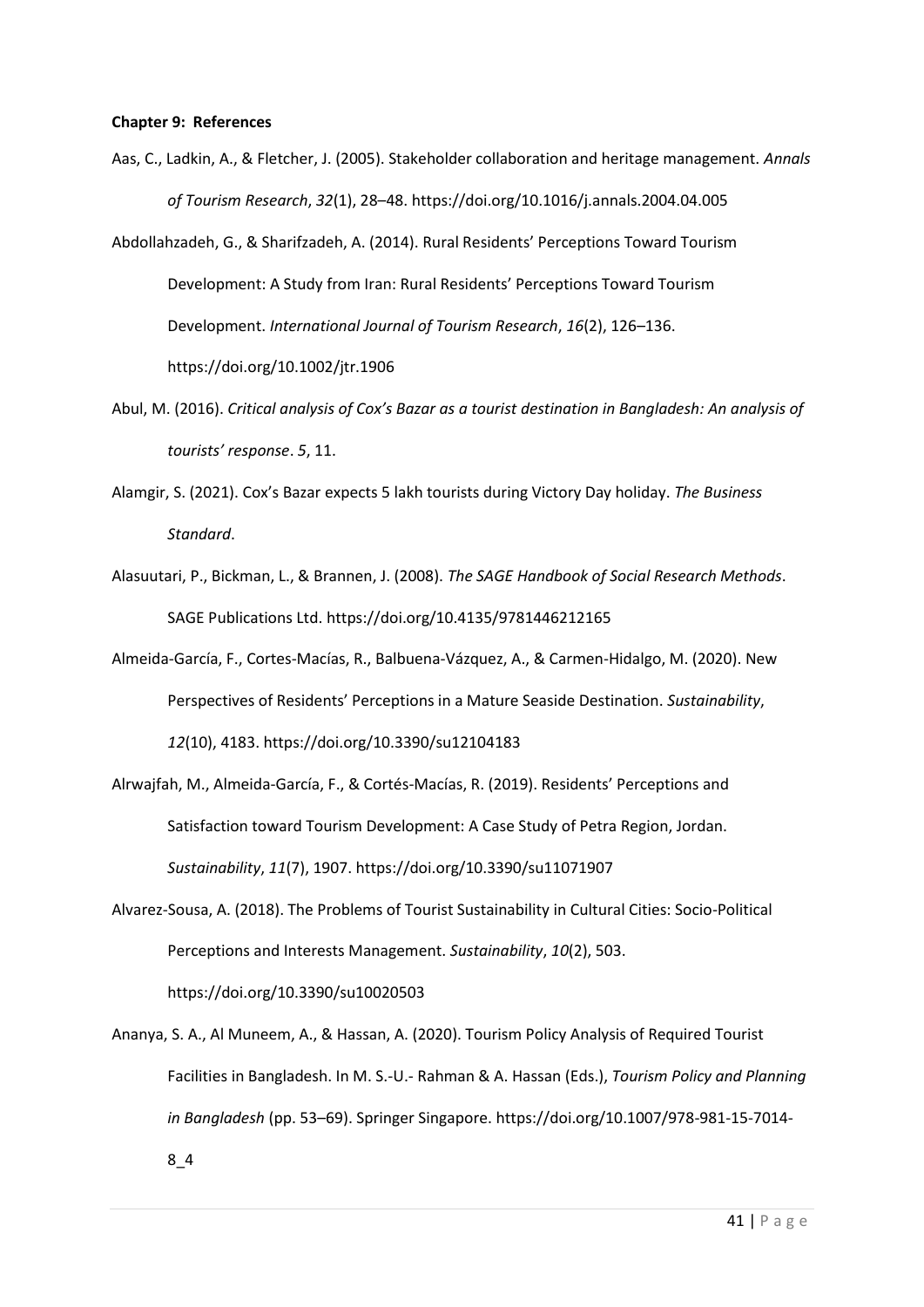Andriotis, K., & Vaughan, R. D. (2003). Urban Residents' Attitudes toward Tourism Development: The Case of Crete. *Journal of Travel Research*, *42*(2), 172–185. https://doi.org/10.1177/0047287503257488

- Ansar, A., & Md. Khaled, A. F. (2021). From solidarity to resistance: Host communities' evolving response to the Rohingya refugees in Bangladesh. *Journal of International Humanitarian Action*, *6*(1), 16. https://doi.org/10.1186/s41018-021-00104-9
- Ansell, C., & Gash, A. (2007). Collaborative Governance in Theory and Practice. *Journal of Public Administration Research and Theory*, *18*(4), 543–571.

https://doi.org/10.1093/jopart/mum032

Baggio, R., Scott, N., & Cooper, C. (2010). Improving tourism destination governance: A complexity science approach. *Tourism Review*, *65*(4), 51–60.

https://doi.org/10.1108/16605371011093863

- Barandiarán, X., Restrepo, N., & Luna, Á. (2019). Collaborative governance in tourism: Lessons from Etorkizuna Eraikiz in the Basque Country, Spain. *Tourism Review*, *74*(4), 902–914. https://doi.org/10.1108/TR-09-2018-0133
- Bhuiyan, A. H., Darda, A., Habib, W., & Hossain, B. (n.d.). *Marine Tourism for Sustainable Development in Cox's Bazar, Bangladesh*. 22.
- Biagi, B., Ladu, M. G., Meleddu, M., & Royuela, V. (2020). Tourism and the city: The impact on residents' quality of life. *International Journal of Tourism Research*, *22*(2), 168–181. https://doi.org/10.1002/jtr.2326
- Bichler, B. F. (2021). Designing tourism governance: The role of local residents. *Journal of Destination Marketing & Management*, *19*, 100389. https://doi.org/10.1016/j.jdmm.2019.100389
- Bornhorst, T., Brent Ritchie, J. R., & Sheehan, L. (2010). Determinants of tourism success for DMOs & destinations: An empirical examination of stakeholders' perspectives. *Tourism Management*, *31*(5), 572–589. https://doi.org/10.1016/j.tourman.2009.06.008

Bryman, A. (2012). *Social research methods* (4th ed). Oxford University Press.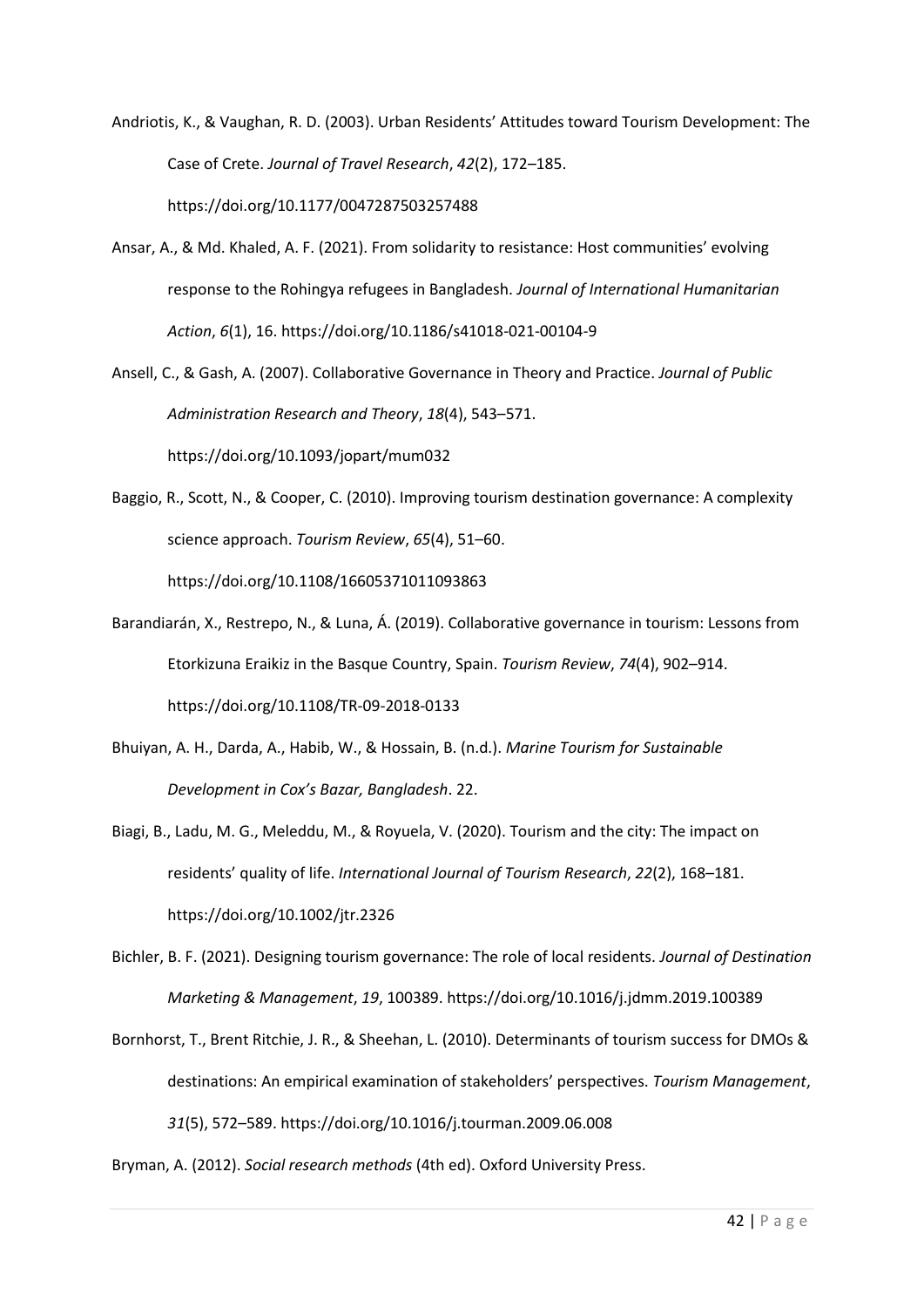- Butler, R. W. (1980). THE CONCEPT OF A TOURIST AREA CYCLE OF EVOLUTION: IMPLICATIONS FOR MANAGEMENT OF RESOURCES. *The Canadian Geographer/Le Géographe Canadien*, *24*(1), 5–12. https://doi.org/10.1111/j.1541-0064.1980.tb00970.x
- Cheung, K. S., & Li, L.-H. (2019). Understanding visitor–resident relations in overtourism: Developing resilience for sustainable tourism. *Journal of Sustainable Tourism*, *27*(8), 1197–1216. https://doi.org/10.1080/09669582.2019.1606815
- Clammer, P., & Mahapatra, A. (2016). *Bangladesh* (8th ed.). Lonely Planet.
- Cole, S. (2006). Information and Empowerment: The Keys to Achieving Sustainable Tourism. *Journal of Sustainable Tourism*, *14*(6), 629–644. https://doi.org/10.2167/jost607.0
- Collier-Reed, B. I., Ingerman, Å., & Berglund, A. (2009). Reflections on trustworthiness in phenomenographic research: Recognising purpose, context and change in the process of research. *Education as Change*, *13*(2), 339–355.

https://doi.org/10.1080/16823200903234901

- Cordero, J. C. M. (n.d.). *Residents' Perception of Tourism:* 11.
- Cordero, J. C. M. (2008). *Residents' Perception of Tourism:* 11.
- Dai, L., Wang, S., Xu, J., Wan, L., & Wu, B. (2017). Qualitative Analysis of Residents′ Perceptions of Tourism Impacts on Historic Districts: A Case Study of Nanluoguxiang in Beijing, China. *Journal of Asian Architecture and Building Engineering*, *16*(1), 107–114. https://doi.org/10.3130/jaabe.16.107
- Daily Bangladesh. (2021). Overcrowded Cox's Bazar: People spending nights on streets! *Daily Bangladesh*.
- de Bruyn, C., & Fernández Alonso, A. (2012). Tourism Destination Governance. In E. Fayos-solà (Ed.), *Bridging Tourism Theory and Practice* (Vol. 4, pp. 221–242). Emerald Group Publishing Limited. https://doi.org/10.1108/S2042-1443(2012)0000004015

Dhaka Tribune. (2021). *Tourists flock to Cox's Bazar, Kuakata during 3-day holiday*.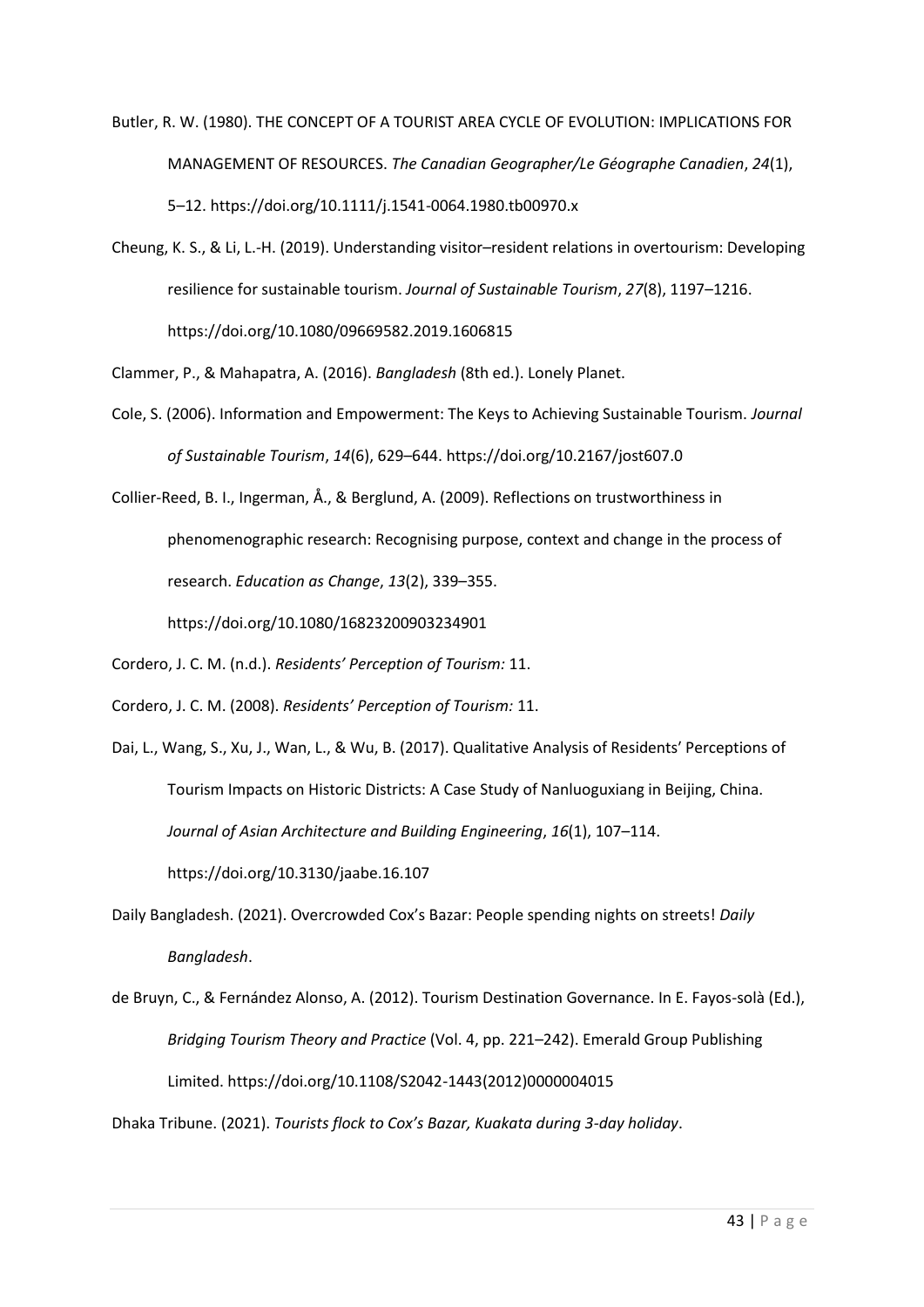- Dizdarević, L., Galić, M., Federal Institute for Development Programming, Sarajevo, Arifhodžić, M., & Faculty of Political Science, Sarajevo. (2019). Residents' Attitudes toward Tourism Development: A Case Study of the Federation of Bosnia and Herzegovina. *Drustvena Istrazivanja*, 131–151. https://doi.org/10.5559/di.28.1.07
- Doxey, G. (1975). *A causation theory of visitor–resident irritants, methodology and research inferences in the impact of tourism*. Travel and Tourism Research Association.
- Duarte Alonso, A., & Nyanjom, J. (2017). Local stakeholders, role and tourism development. *Current Issues in Tourism*, *20*(5), 480–496. https://doi.org/10.1080/13683500.2015.1078782
- Eslami, S., Khalifah, Z., Mardani, A., Streimikiene, D., & Han, H. (2019). Community attachment, tourism impacts, quality of life and residents' support for sustainable tourism development. *Journal of Travel & Tourism Marketing*, *36*(9), 1061–1079. https://doi.org/10.1080/10548408.2019.1689224
- Eyisi, A., Lee, D., & Trees, K. (2021). Local perceptions of tourism development and socio-cultural impacts in Nigeria. *Tourism Planning & Development*, 1–23.

https://doi.org/10.1080/21568316.2021.1939134

- Faruque, O. (2021). Cox's Bazar: An idyll losing itself to unplanned urbanisation. *The Business Standard*.
- Garau-Vadell, J. B., Díaz-Armas, R., & Gutierrez-Taño, D. (2014). Residents' Perceptions of Tourism Impacts on Island Destinations: A Comparative Analysis: A Comparative Analysis of Two Major Tourism Destinations. *International Journal of Tourism Research*, *16*(6), 578–585. https://doi.org/10.1002/jtr.1951
- Garay, L., & Cànoves, G. (2011). Life cycles, stages and tourism history. *Annals of Tourism Research*, *38*(2), 651–671. https://doi.org/10.1016/j.annals.2010.12.006
- González, R., Gascó, J., & Llopis, J. (2019). Local residents' perception about tourism and foreign residents: A Spanish case study. *Psychology & Marketing*, *36*(11), 1098–1108. https://doi.org/10.1002/mar.21259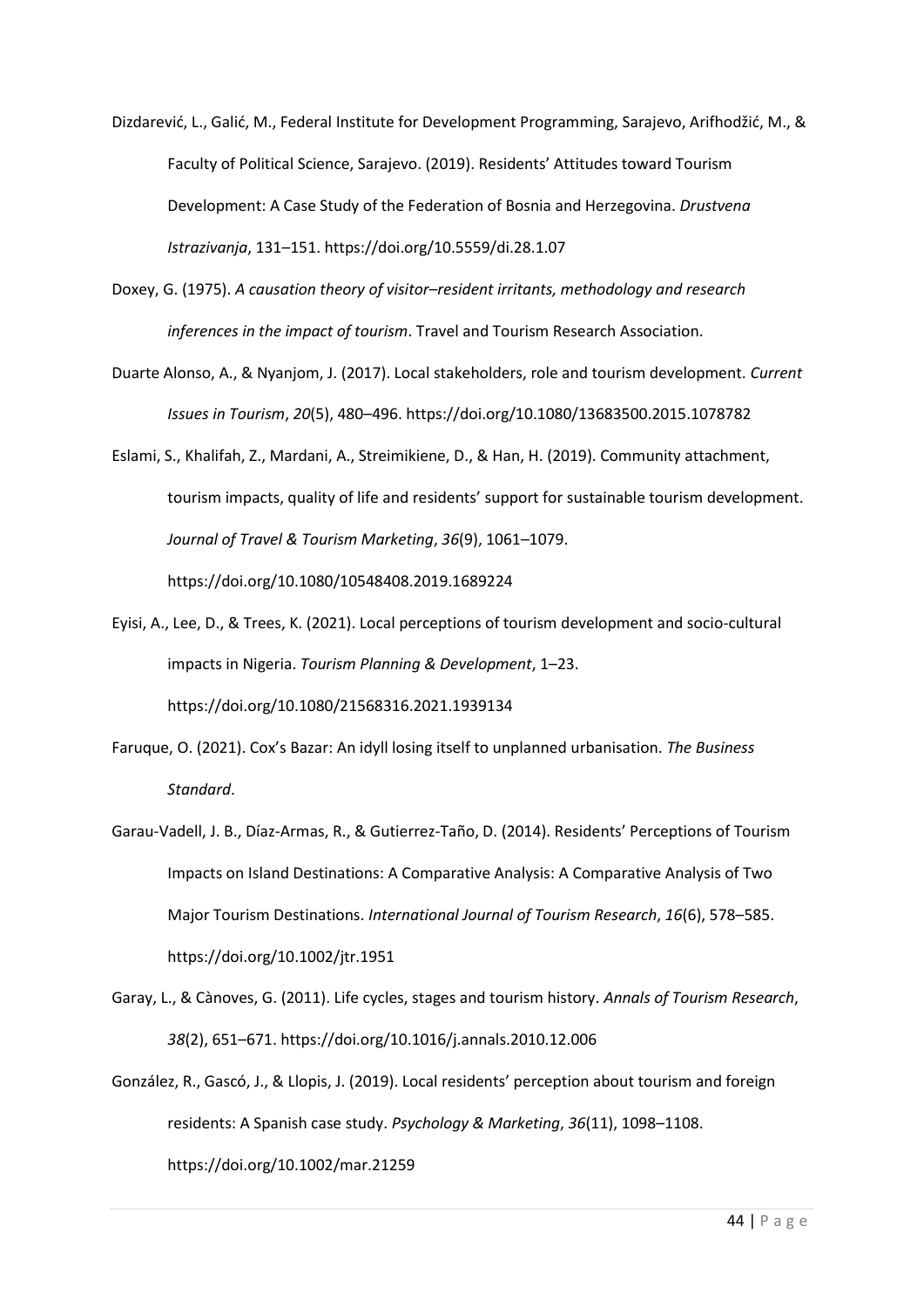- Guo, Y., Zhang, J., Zhang, Y., & Zheng, C. (2018). Catalyst or Barrier? The Influence of Place Attachment on Perceived Community Resilience in Tourism Destinations. *Sustainability*, *10*(7), 2347. https://doi.org/10.3390/su10072347
- Gursoy, D., Chi, C. G., & Dyer, P. (2010). Locals' Attitudes toward Mass and Alternative Tourism: The Case of Sunshine Coast, Australia. *Journal of Travel Research*, *49*(3), 381–394. https://doi.org/10.1177/0047287509346853
- Gursoy, D., Ouyang, Z., Nunkoo, R., & Wei, W. (2019). Residents' impact perceptions of and attitudes towards tourism development: A meta-analysis. *Journal of Hospitality Marketing & Management*, *28*(3), 306–333. https://doi.org/10.1080/19368623.2018.1516589
- Hall, C. M. (1999). Rethinking Collaboration and Partnership: A Public Policy Perspective. *Journal of Sustainable Tourism*, *7*(3–4), 274–289. https://doi.org/10.1080/09669589908667340

Hasani, A., Moghavvemi, S., & Hamzah, A. (2016). The Impact of Emotional Solidarity on Residents' Attitude and Tourism Development. *PLOS ONE*, *11*(6), e0157624. https://doi.org/10.1371/journal.pone.0157624

- Hassan, A. (Ed.). (2021). *Tourism Products and Services in Bangladesh: Concept Analysis and Development Suggestions*. Springer Singapore. https://doi.org/10.1007/978-981-33-4279-8
- Jafari, J. (n.d.). Research and scholarship: The basis of tourism education. *Journal of Tourism Studies*, *14*(1), 6–16.
- Jamal, T. B., & Getz, D. (1995). Collaboration theory and community tourism planning. *Annals of Tourism Research*, *22*(1), 186–204. https://doi.org/10.1016/0160-7383(94)00067-3
- Jeon, M. M., Kang, M., & Desmarais, E. (2016). Residents' Perceived Quality Of Life in a Cultural-Heritage Tourism Destination. *Applied Research in Quality of Life*, *11*(1), 105–123. https://doi.org/10.1007/s11482-014-9357-8
- Kalam, A., & Hossen, A. (2018). *Environmentally Sustainable Tourism Problem and Prospects in Bangladesh: A Study on Coastal Region at Cox's Bazar*. 8.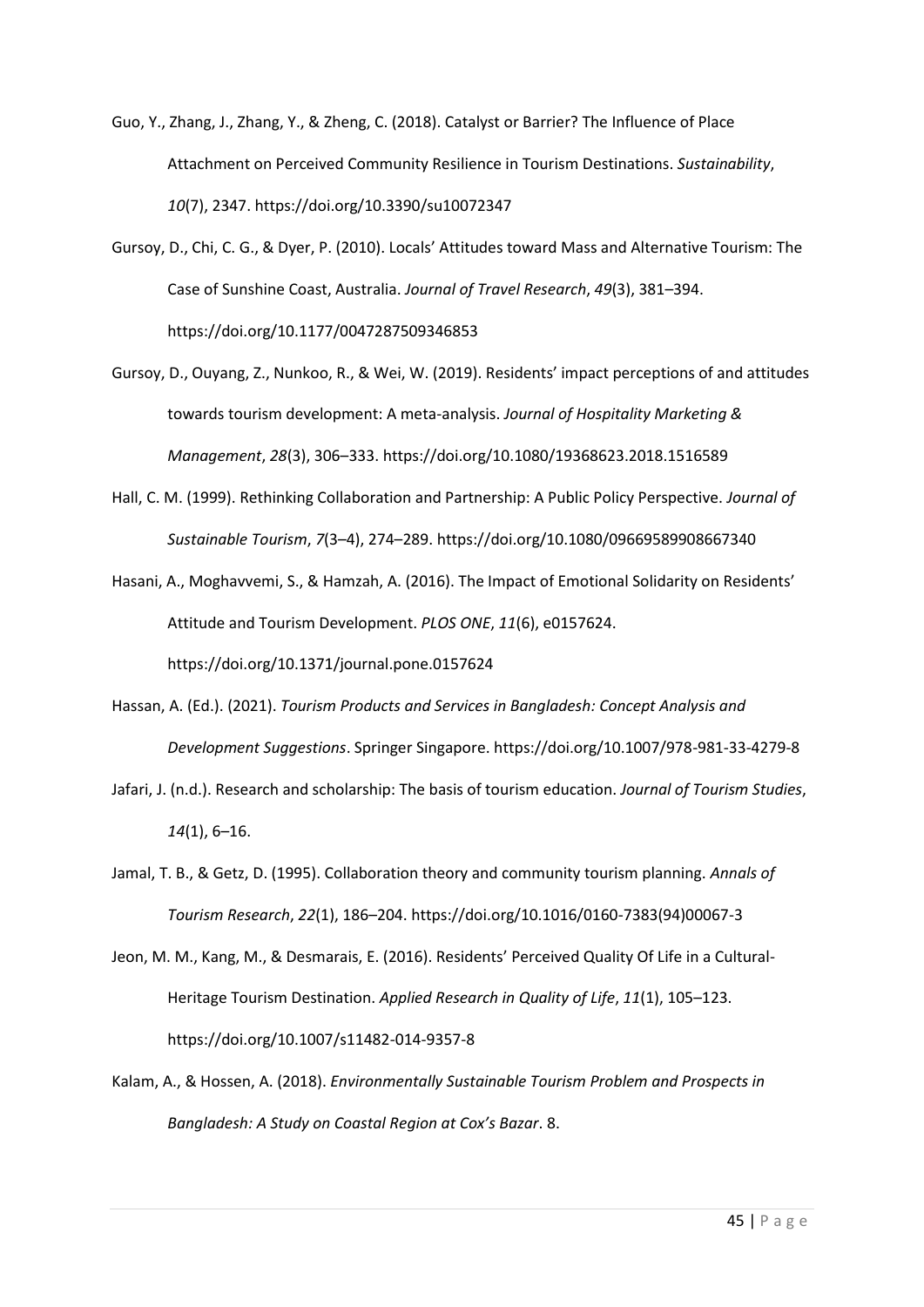- Koens, K., Postma, A., & Papp, B. (2018). Is Overtourism Overused? Understanding the Impact of Tourism in a City Context. *Sustainability*, *10*(12), 4384. https://doi.org/10.3390/su10124384
- Kušcˇer, K., & Mihalicˇ, T. (2019). *Residents' Attitudes towards Overtourism from the Perspective of Tourism Impacts and Cooperation—The Case of Ljubljana*. 16.

Látková, P., & Vogt, C. A. (2012). Residents' Attitudes toward Existing and Future Tourism Development in Rural Communities. *Journal of Travel Research*, *51*(1), 50–67. https://doi.org/10.1177/0047287510394193

Liang, Z.-X., & Bao, J.-G. (2015). Tourism gentrification in Shenzhen, China: Causes and socio-spatial consequences. *Tourism Geographies*, *17*(3), 461–481. https://doi.org/10.1080/14616688.2014.1000954

- Linderová, I., Scholz, P., & Almeida, N. (2021). Attitudes of Local Population Towards the Impacts of Tourism Development: Evidence From Czechia. *Frontiers in Psychology*, *12*, 684773. https://doi.org/10.3389/fpsyg.2021.684773
- Martínez-Garcia, E., Raya, J. M., & Majó, J. (2017). Differences in residents' attitudes towards tourism among mass tourism destinations. *International Journal of Tourism Research*, *19*(5), 535–545. https://doi.org/10.1002/jtr.2126

Mbaiwa, J. E. (2011). CULTURAL COMMODIFICATION AND TOURISM: THE GOO-MOREMI COMMUNITY, CENTRAL BOTSWANA: CULTURAL COMMODIFICATION AND TOURISM. *Tijdschrift Voor Economische En Sociale Geografie*, *102*(3), 290–301. https://doi.org/10.1111/j.1467-9663.2011.00664.x

Milano, C., Novelli, M., & Cheer, J. M. (2019). Overtourism and degrowth: A social movements perspective. *Journal of Sustainable Tourism*, *27*(12), 1857–1875. https://doi.org/10.1080/09669582.2019.1650054

Muler Gonzalez, V., Coromina, L., & Galí, N. (2018). Overtourism: Residents' perceptions of tourism impact as an indicator of resident social carrying capacity - case study of a Spanish heritage town. *Tourism Review*, *73*(3), 277–296. https://doi.org/10.1108/TR-08-2017-0138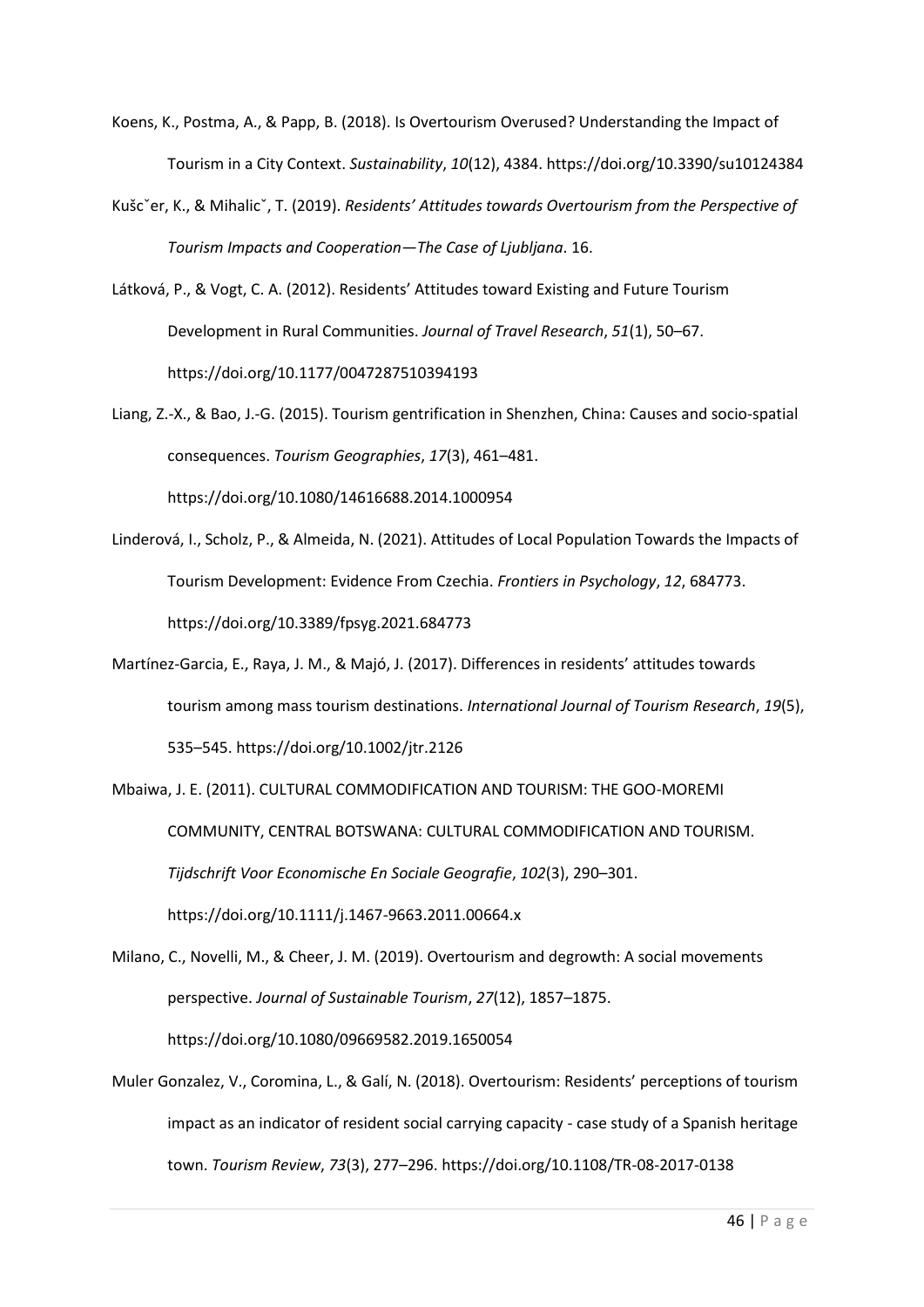- Nejati, M., Mohamed, B., & Omar, S. I. (n.d.). *Locals' perceptions towards the impacts of tourism and the importance of local engagement: A comparative study of two islands in Malaysia*. *62*(2), 12.
- Nicolaides, A. (2015). *Tourism Stakeholder Theory in practice: Instrumental business grounds, fundamental normative demands or a descriptive application? 4*, 27.
- Nunkoo, R., & Gursoy, D. (2012). Residents' support for tourism. *Annals of Tourism Research*, *39*(1), 243–268. https://doi.org/10.1016/j.annals.2011.05.006
- Nunkoo, R., Smith, S. L. J., & Ramkissoon, H. (2013). Residents' attitudes to tourism: A longitudinal study of 140 articles from 1984 to 2010. *Journal of Sustainable Tourism*, *21*(1), 5–25. https://doi.org/10.1080/09669582.2012.673621
- Nunkoo, R., & So, K. K. F. (2016). Residents' Support for Tourism: Testing Alternative Structural Models. *Journal of Travel Research*, *55*(7), 847–861. https://doi.org/10.1177/0047287515592972
- Okulicz-Kozaryn, A., & Adam, M. (2017). Happy Tourists, Unhappy Locals. *Social Indicators Research*, *134*(2), 789–804. https://doi.org/10.1007/s11205-016-1436-9
- Okulicz-Kozaryn, A., & Strzelecka, M. (2017). Happy Tourists, Unhappy Locals. *Social Indicators Research*, *134*(2), 789–804. https://doi.org/10.1007/s11205-016-1436-9
- Park, K., Lee, J., & Lee, T. J. (2017). Residents' attitudes toward future tourism development in terms of community well-being and attachment. *Asia Pacific Journal of Tourism Research*, *22*(2), 160–172. https://doi.org/10.1080/10941665.2016.1208669
- Parveen, J. A., & Rajon, M. S. (2008). *The Cox's Bazar Of Bangladesh -A Rising Tourist Spot In The World: Its Economic Prospects And Constraints*. 24.
- Pascoli, M. (2021). Community involvement in tourism: Exploring the place image guided by the locals. *Cuadernos Europeos de Deusto*, *64*, 111–136. https://doi.org/10.18543/ced-64- 2021pp111-136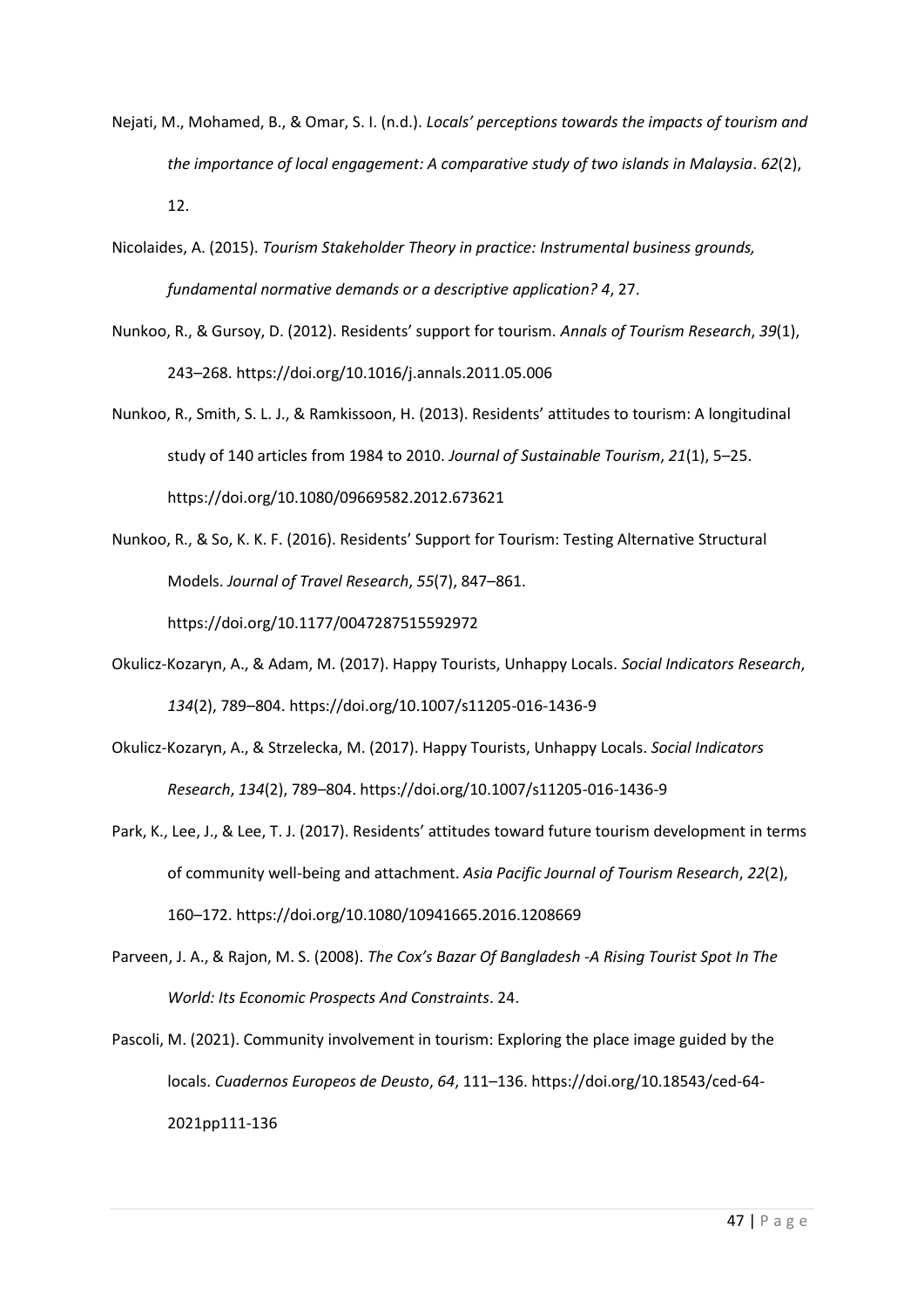Paterson, M., & Higgs, J. (2015). Using Hermeneutics as a Qualitative Research Approach in Professional Practice. *The Qualitative Report*. https://doi.org/10.46743/2160- 3715/2005.1853

- Patwary, A. K., Roy, B., Hoque, R., & Khandakar, Md. S. A. (2019). Process of Developing a Community Based Tourism and Identifying its Economic and Social Impacts: An Empirical Study on Cox's Bazar, Bangladesh. *Pakistan Journal of Humanities and Social Sciences*, *7*(1), 1–13. https://doi.org/10.52131/pjhss.2019.0701.0068
- Pavlić, I., & Portolan, A. (2016). Irritation index. In J. Jafari & H. Xiao (Eds.), *Encyclopedia of Tourism* (pp. 495–495). Springer International Publishing. https://doi.org/10.1007/978-3-319-01384- 8\_564
- Phi, G. T. (2020). Framing overtourism: A critical news media analysis. *Current Issues in Tourism*, *23*(17), 2093–2097. https://doi.org/10.1080/13683500.2019.1618249
- Rahman, M. S.-U.-, & Hassan, A. (Eds.). (2020). *Tourism Policy and Planning in Bangladesh*. Springer Singapore. https://doi.org/10.1007/978-981-15-7014-8
- Rahman, S., & Rahman, M. A. (2015). Climate extremes and challenges to infrastructure development in coastal cities in Bangladesh. *Weather and Climate Extremes*, *7*, 96–108. https://doi.org/10.1016/j.wace.2014.07.004
- Ritchie, B. W., & Inkari, M. (2006). Host community attitudes toward tourism and cultural tourism development: The case of the Lewes District, southern England. *International Journal of Tourism Research*, *8*(1), 27–44. https://doi.org/10.1002/jtr.545

Sahabuddin, Md., Tan, Q., Hossain, I., Alam, Md. S., & Nekmahmud, Md. (2021). Tourist Environmentally Responsible Behavior and Satisfaction; Study on the World's Longest Natural Sea Beach, Cox's Bazar, Bangladesh. *Sustainability*, *13*(16), 9383. https://doi.org/10.3390/su13169383

Sakib-Bin-Amin. (2021). *The economy of tourism in Bangladesh: Prospects, constraints, and policies*. Palgrave Macmillan. https://doi.org/10.1007/978-3-030-72900-4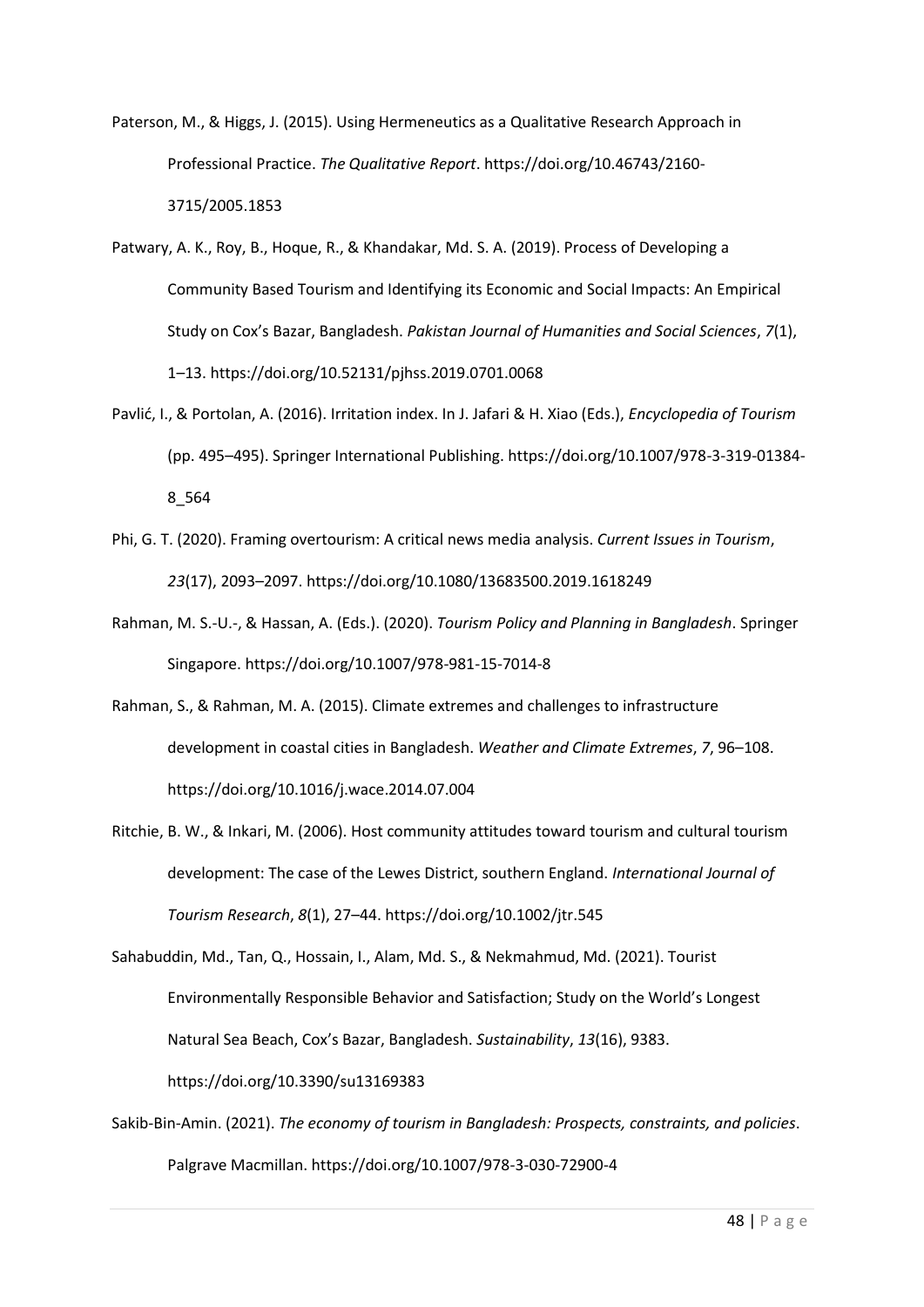- Saufi, A., O'Brien, D., & Wilkins, H. (2014). Inhibitors to host community participation in sustainable tourism development in developing countries. *Journal of Sustainable Tourism*, *22*(5), 801– 820. https://doi.org/10.1080/09669582.2013.861468
- Saunders, M. N. K., Lewis, P., & Thornhill, A. (2015). *Research methods for business students* (Seventh edition). Pearson Education.
- Saxena, G., Mowla, M. M., & Chowdhury, S. (2020). Spiritual capital ( *Adhyatmik Shompatti* ) a key driver of community well-being and sustainable tourism in Cox's Bazar, Bangladesh. *Journal of Sustainable Tourism*, *28*(10), 1576–1602.

https://doi.org/10.1080/09669582.2020.1745216

- Schofield, P. (2011). City resident attitudes to proposed tourism development and its impacts on the community. *International Journal of Tourism Research*, *13*(3), 218–233. https://doi.org/10.1002/jtr.814
- Sdrali, D., Goussia-Rizou, M., & Kiourtidou, P. (2015). Residents' perception of tourism development as a vital step for participatory tourism plan: A research in a Greek protected area. *Environment, Development and Sustainability*, *17*(4), 923–939.

https://doi.org/10.1007/s10668-014-9573-2

- Shafieisabet, N., & Haratifard, S. (2020). The empowerment of local tourism stakeholders and their perceived environmental effects for participation in sustainable development of tourism. *Journal of Hospitality and Tourism Management*, *45*, 486–498. https://doi.org/10.1016/j.jhtm.2020.10.007
- Sofique, M. A., & Parvenn, J. A. (2009). Economic Prospects and Constraints of Cox's Bazar Bangladesh – A Study. *South Asian Journal of Tourism and Heritage*, *2*(1).
- Stylidis, D. (2018). Place Attachment, Perception of Place and Residents' Support for Tourism Development. *Tourism Planning & Development*, *15*(2), 188–210. https://doi.org/10.1080/21568316.2017.1318775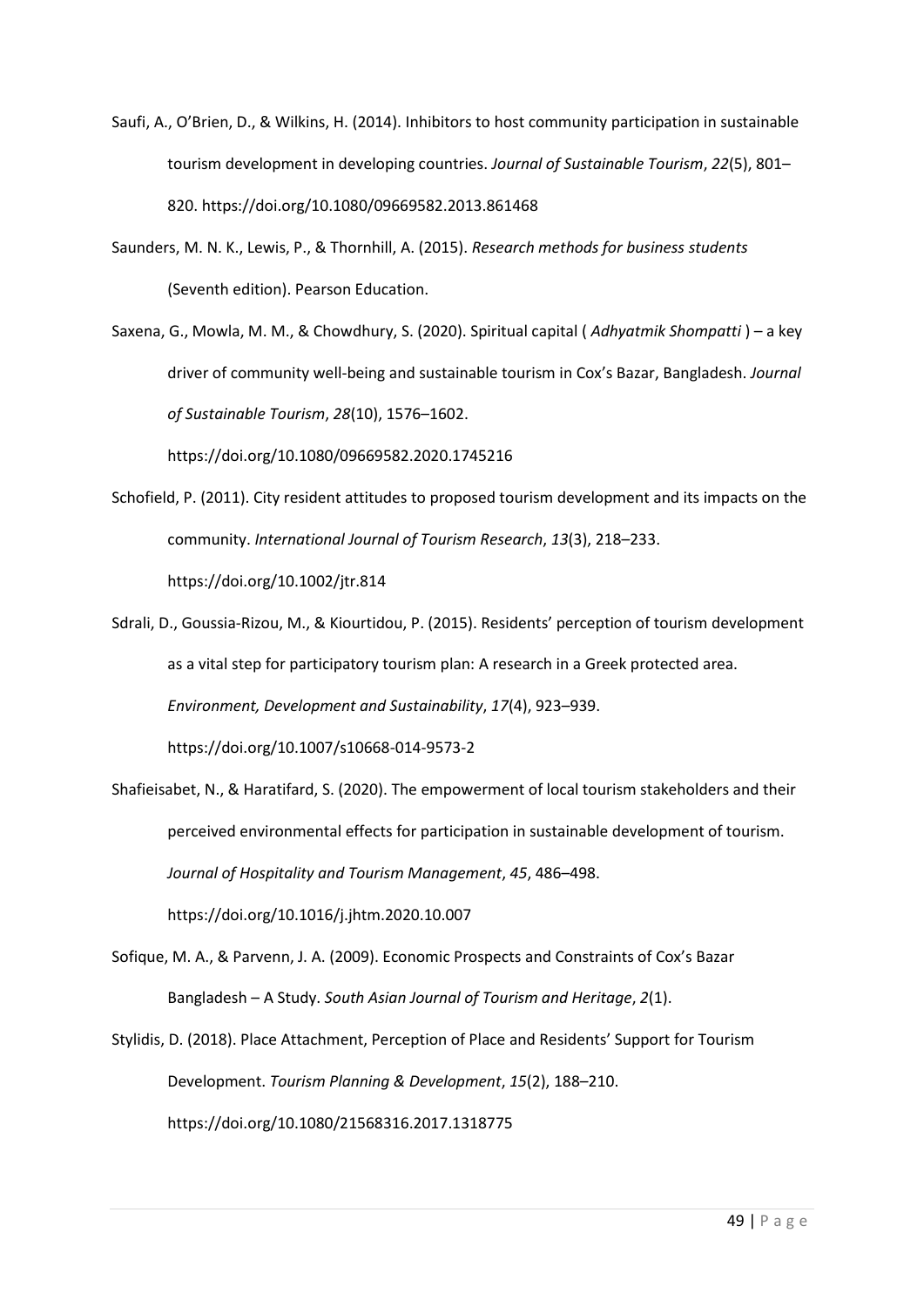- Stylidis, D., Biran, A., Sit, J., & Szivas, E. M. (2014). Residents' support for tourism development: The role of residents' place image and perceived tourism impacts. *Tourism Management*, *45*, 260–274. https://doi.org/10.1016/j.tourman.2014.05.006
- Suntikul, W., & Dorji, U. (2016). Local Perspectives on the Impact of Tourism on Religious Festivals in Bhutan. *Asia Pacific Journal of Tourism Research*, *21*(7), 741–762. https://doi.org/10.1080/10941665.2015.1069365
- Szromek, A. R., Kruczek, Z., & Walas, B. (2019). The Attitude of Tourist Destination Residents towards the Effects of Overtourism—Kraków Case Study. *Sustainability*, *12*(1), 228. https://doi.org/10.3390/su12010228
- Tovar, C., & Lockwood, M. (2008). Social impacts of tourism: An Australian regional case study. *International Journal of Tourism Research*, *10*(4), 365–378. https://doi.org/10.1002/jtr.667
- Uysal, M., Woo, E., & Singal, M. (2012). The Tourist Area Life Cycle (TALC) and Its Effect on the Quality-of-Life (QOL) of Destination Community. In M. Uysal, R. Perdue, & M. J. Sirgy (Eds.), *Handbook of Tourism and Quality-of-Life Research* (pp. 423–443). Springer Netherlands. https://doi.org/10.1007/978-94-007-2288-0\_25
- Vareiro, L. M. da C., Remoaldo, P. C., & Cadima Ribeiro, J. A. (2013). Residents' perceptions of tourism impacts in Guimarães (Portugal): A cluster analysis. *Current Issues in Tourism*, *16*(6), 535–551. https://doi.org/10.1080/13683500.2012.707175
- Wagenknecht, S. (2016). *A Social Epistemology of Research Groups*. Palgrave Macmillan UK. https://doi.org/10.1057/978-1-137-52410-2
- Woo, E., Uysal, M., & Sirgy, M. J. (2018). Tourism Impact and Stakeholders' Quality of Life. *Journal of Hospitality & Tourism Research*, *42*(2), 260–286. https://doi.org/10.1177/1096348016654971
- Wortman, T., Donaldson, R., & van Westen, G. (2016). 'They are stealing my island': Residents' opinions on foreign investment in the residential tourism industry in Tamarin, Mauritius: